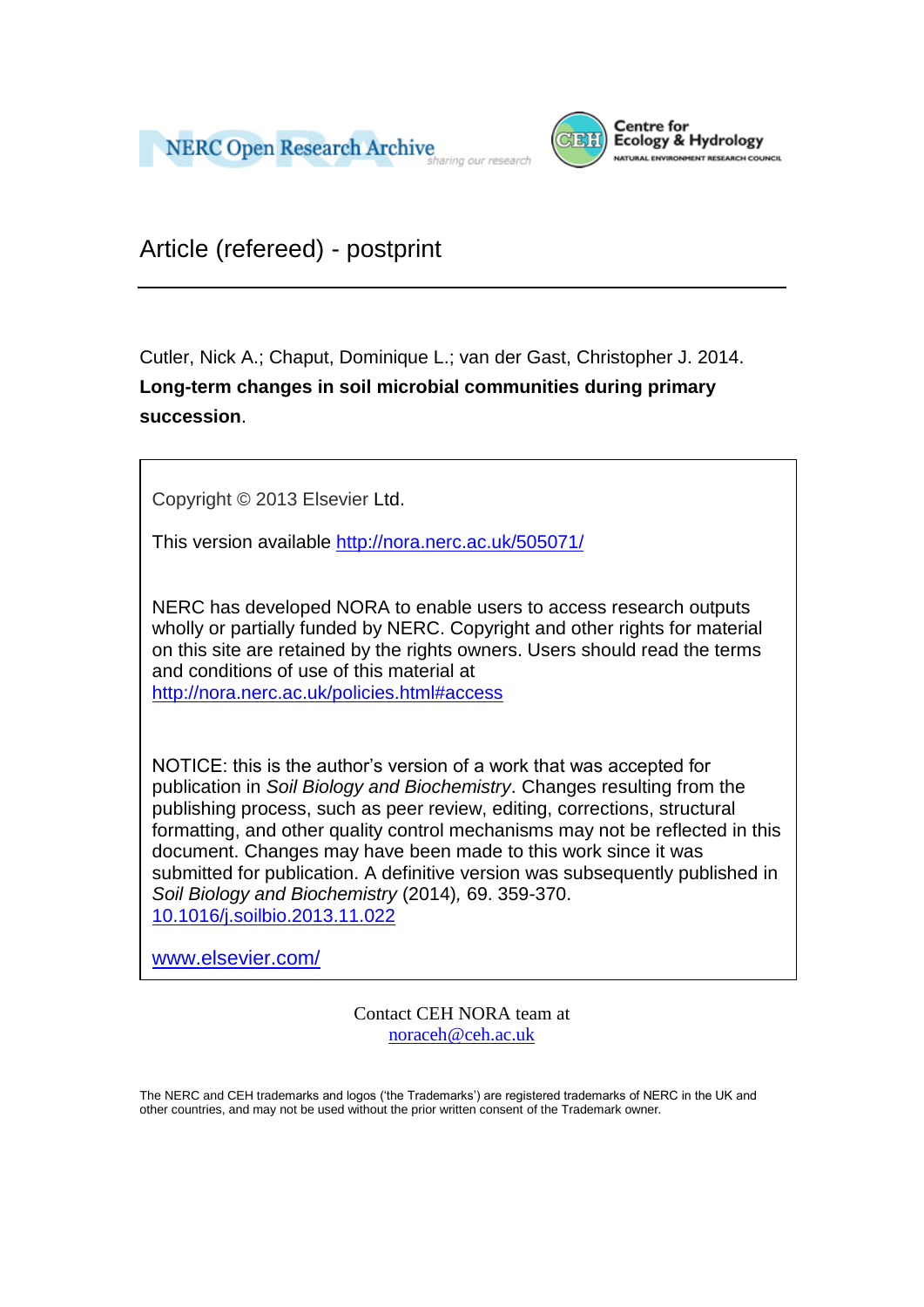| $\mathbf{1}$             | Title:                                                                                                      |
|--------------------------|-------------------------------------------------------------------------------------------------------------|
| $\overline{2}$           | Long-term changes in soil microbial communities during primary                                              |
| 3                        | succession                                                                                                  |
| $\overline{\mathcal{A}}$ |                                                                                                             |
| 5                        | Nick A. Cutler <sup>a,*</sup> , Dominique L. Chaput <sup>b</sup> , Christopher J. van der Gast <sup>c</sup> |
| 6                        |                                                                                                             |
| $\overline{7}$           | a Scott Polar Research Institute, Lensfield Road, Cambridge, CB2 1EP, UK                                    |
| 8                        | <sup>b</sup> Department of Mineral Sciences, Smithsonian Institution, National Museum of Natural            |
| 9                        | History, 10 <sup>th</sup> & Constitution NW, Washington, DC 20560-119, USA                                  |
| 10                       | <sup>c</sup> Centre for Ecology and Hydrology, Maclean Building, Benson Lane, Crowmarsh Gifford,            |
| 11                       | Wallingford, OX10 8BB, UK                                                                                   |
| 12                       |                                                                                                             |
| 13                       | * corresponding author                                                                                      |
| 14                       | Address: Churchill College, Cambridge, CB3 0DS, UK                                                          |
| 15                       | E-mail: nac37@cam.ac.uk                                                                                     |
| 16                       | Telephone: +44 1223 336202                                                                                  |
| 17                       | Fax: +44 1223 336180                                                                                        |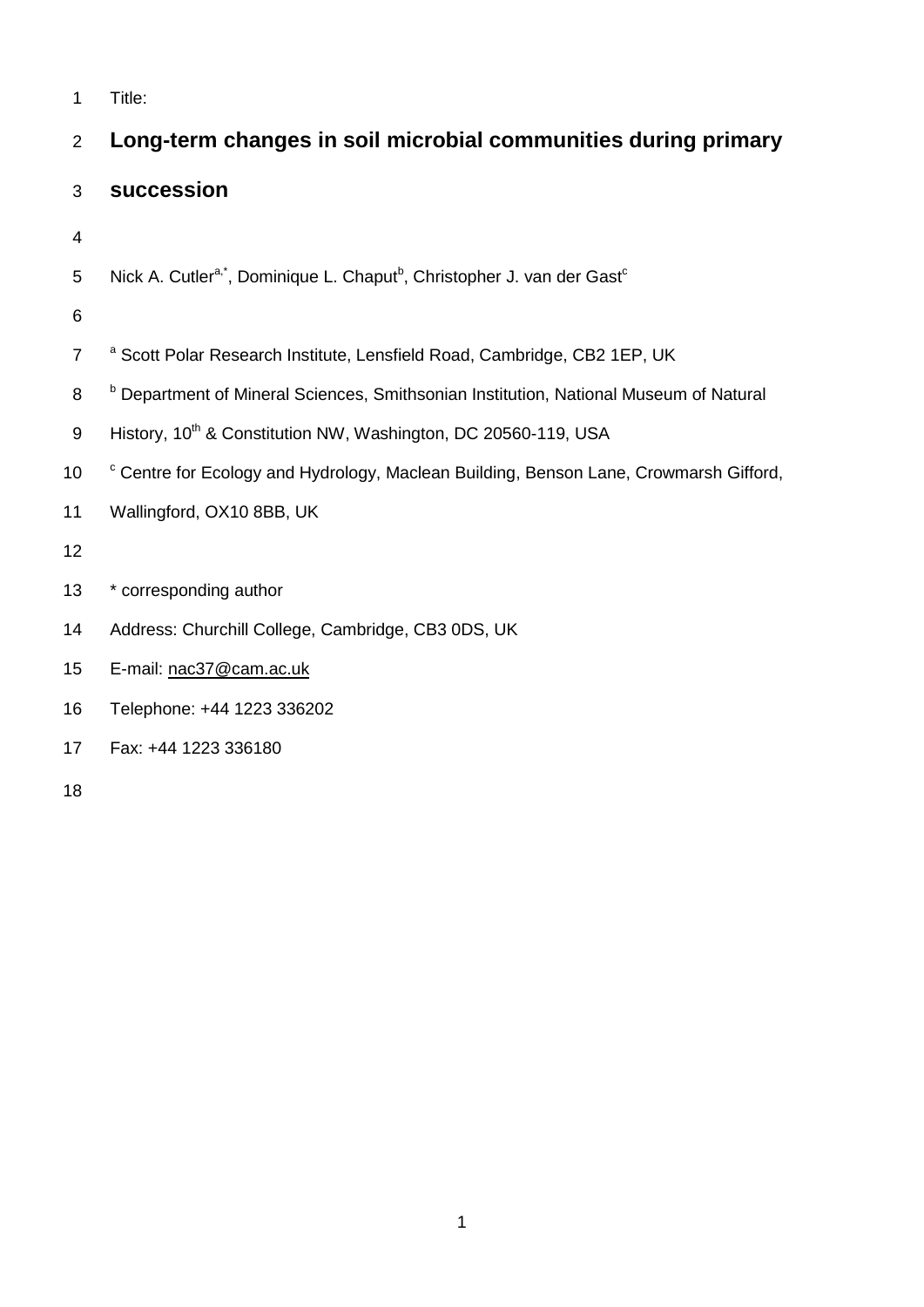## **Abstract**

 Soil microbial communities (SMCs) play a critical role in the cycling of carbon and nutrients in terrestrial ecosystems, as well as regulating plant productivity and diversity. However, very little is known about long-term (decades-centuries) structural changes in these communities. The development of aboveground-belowground linkages during century-scale succession is also poorly understood. Our study addressed this knowledge gap by investigating SMC and plant communities undergoing primary succession on an 850-year chronosequence of lava flows in Iceland. We hypothesised that communities of microfungi and bacteria would respond to progressive changes in vegetation and that SMC diversity would increase with terrain age. Soil samples were collected from three lava flows at different stages of primary succession (165, 621 and 852 years after lava flow emplacement). Plant community composition was surveyed as the samples were collected. The composition of the SMCs present in the soil was determined using amplicon pyrosequencing. The physical and chemical properties of the soil were also analysed. The results of the study indicated changes in plant and fungal communities with increasing terrain age. Distinct plant and fungal assemblages were identified on the three sites and both communities became richer and more diverse with increasing terrain age. There was also evidence to suggest the development of mycorrhizal associations on older sites. In contrast, the composition and structure of the bacterial communities did not change systematically with terrain age. Similarly, there were few changes in soil properties: SOM concentrations and pH, both of which have been demonstrated to be important to SMCs, were constant across the chronosequence. These results suggest that plant community composition is significant for fungal communities, but less relevant for bacterial communities. This finding has implications for studies of primary succession and the biogeochemical impact of vegetation change in high-latitude ecosystems.

 Key words: Iceland; soil ecology; community assembly; plant-soil interactions; aboveground-belowground linkages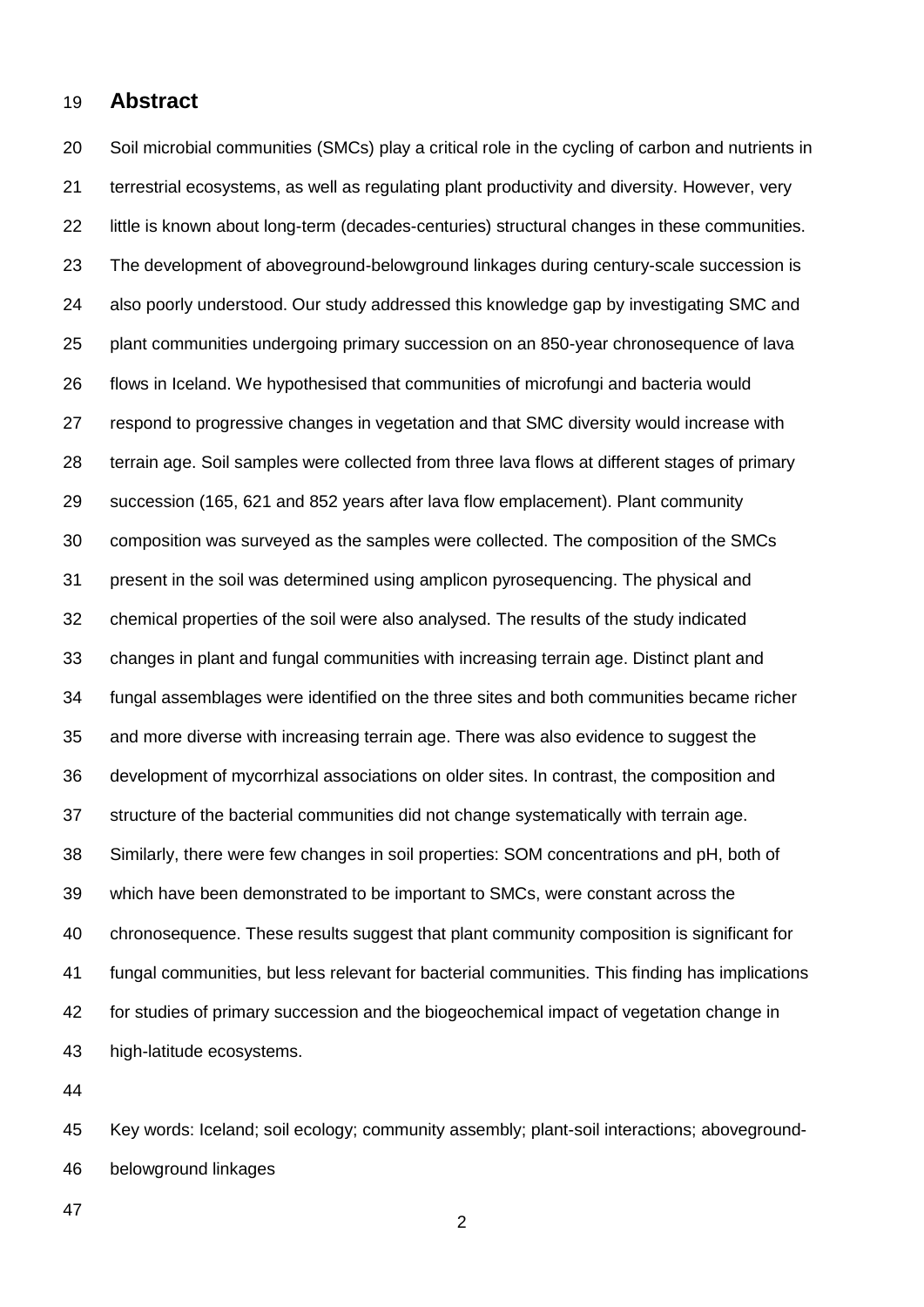### **1 Introduction**

 The changes that occur in plant and animal communities during primary succession (ecosystem development on terrain with no biological legacy) have been studied for decades [\(Walker and del Moral, 2003\)](#page-32-0). However, very little is known about long-term (decades- centuries) primary succession in soil microbial communities (SMCs). SMCs play a critical role in the cycling of carbon and nutrients in terrestrial ecosystems as well as regulating plant productivity and diversity [\(van der Heijden et al., 2008\)](#page-32-1). Understanding long-term changes in such communities is therefore essential to efforts to model and manage ecological change, including the restoration of degraded ecosystems [\(Kirk et al., 2004\)](#page-29-0). Some attention has been given to changes in SMCs (particularly bacteria) over comparatively short periods of time (e.g. [Jumpponen, 2003;](#page-29-1) [Nemergut et al., 2007;](#page-30-0) [Schütte et al., 2009;](#page-31-0) [Sigler et al., 2002\)](#page-31-1); the succession of mycorrhizal fungi over relatively short timescales has also received attention [\(Last et al., 1987\)](#page-29-2). However, technological barriers (specifically, problems in describing the high diversity of microbial communities) have meant that, until recently, the focus his been on aggregate SMC function rather than taxonomy. Furthermore, the studies that have been published are largely based on glacial forelands [\(Schaaf et al., 2011\)](#page-31-2). This study aims to address this gap by investigating SMC dynamics across an 850-year chronosequence of lava flows in Iceland.

 A lack of comparability between previous studies means that it is difficult to form a clear picture of SMC succession. Most researchers agree that SMC biomass increases during primary succession [\(Bardgett et al., 2005\)](#page-27-0). There is also some evidence of progressive change in the structure of SMCs during succession. For example, Nemergut et al. (2002) observed increases in SMC diversity with increasing terrain age and Schütte et al. (2003) and Nicol et al. (2005) reported similar patterns for bacterial and archaeal communities, respectively. The functional diversity of SMCs may also increase as primary succession unfolds (e.g. Tscherko et al. 2003). However, these patterns are not universal. For example, Sigler et al. (2002) reported a decrease in bacterial diversity with increasing terrain age. Furthermore, Sigler & Zyer (2002) and Jumpponen (2003, studying fungal communities),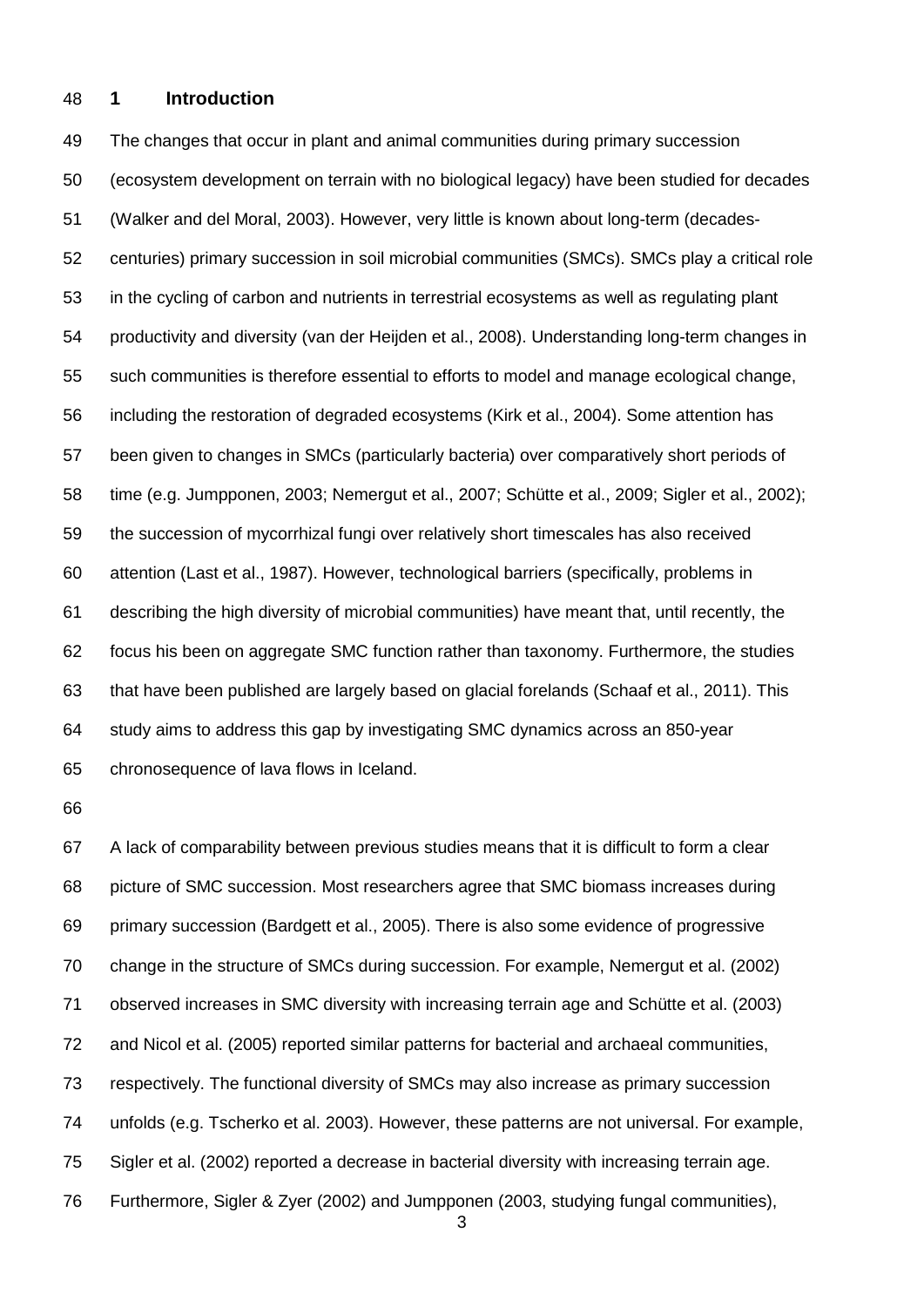| 77  | could find no evidence of SMC succession; both studies stressed the importance of site-        |
|-----|------------------------------------------------------------------------------------------------|
| 78  | specificity and stochastic effects in SMC assembly. The central research question posed by     |
| 79  | this study is therefore: do SMCs (specifically soil bacteria and fungi) undergo predictable    |
| 80  | changes, analogous to those observed in plant communities, during long-term (multi-century)    |
| 81  | primary succession? Based on existing studies, we hypothesised that:                           |
| 82  |                                                                                                |
| 83  | H1: changes in SMC composition would parallel changes in above-ground vegetation;              |
| 84  | hence, there would be progressive change in SMCs with terrain age, with distinct               |
| 85  | bacterial and fungal communities on sites at different stages of primary succession.           |
| 86  |                                                                                                |
| 87  | H2: the taxonomic diversity of fungal and bacterial communities would increase with            |
| 88  | terrain age, as ecosystem development progressed and new niches (e.g. different                |
| 89  | types of organic substrate) became available.                                                  |
| 90  |                                                                                                |
| 91  |                                                                                                |
| 92  | $\mathbf{2}$<br><b>Materials and Methods</b>                                                   |
| 93  | Soil samples were collected from three lava flows at different stages of primary succession.   |
| 94  | Plant community composition was surveyed as the samples were collected. The composition        |
| 95  | of the SMCs present in the soil was determined by amplicon pyrosequencing. The physical        |
| 96  | and chemical properties of the soil, both of which are important to SMCs, were also            |
| 97  | analysed.                                                                                      |
| 98  |                                                                                                |
| 99  | <b>Study sites</b><br>2.1                                                                      |
| 100 | It is clearly difficult to observe long-term ecosystem development directly, necessitating the |
| 101 | use of space-for-time substitution (chronosequences) to infer multi-century ecological change  |
| 102 | (Walker et al., 2010). The use of chronosequences is well-established in ecology and soil      |
| 103 | science (Matthews, 1992; Stevens and Walker, 1970; Walker et al., 2010; Wardle et al.,         |
|     |                                                                                                |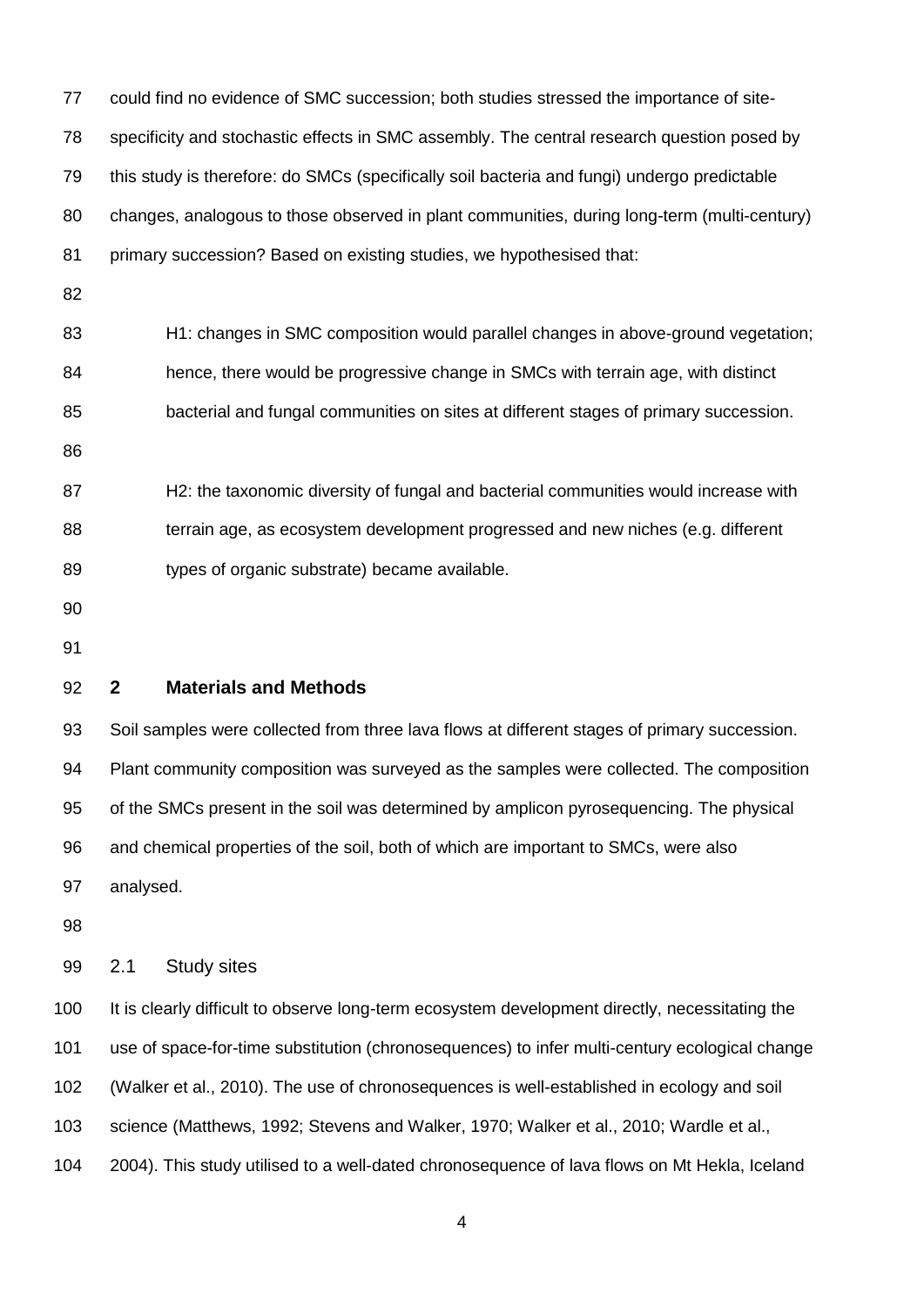(64° 00' N, 19° 40' W) to investigate long-term (multi-century) changes in SMC composition. The chronosequence has been described in detail in Bjarnason (1991) and Cutler et al. (2008). The Hekla sites are particularly well-suited to chronosequence studies as a) the age of the lava flows is well constrained (to a sub-annual level in some cases); b) the lava flows are close to each other and at the same altitude, ensuring that the sites have similar environmental conditions and accessibility to propagules and c) the lava flows have similar slopes, substrate chemistry and surface physiogonomy [\(Bjarnason, 1991\)](#page-27-1). The region has a cool, maritime climate with mean January and July air temperatures of -1.7°C and 11.0°C, respectively, and a mean annual rainfall of around 1200 mm. The lava flows varied in age (165-852 years) but were otherwise similar in all respects. Younger lava flows do exist (e.g. those emplaced in the 1980 and 1947 CE eruptions of Mt Hekla), but these flows do not have 116 soil cover and were therefore omitted from this study. The lava has been dated by contemporary accounts and tephrochronology (Thorarinsson 1967), giving excellent age constraint. All of the flows have an altitude around 300 m above sea level and are composed of blocky, a'a lava with a similar geochemistry. The survey sites used are characterised by fine, free-draining andosols [\(Arnalds, 2004\)](#page-27-2). The lava flows undergo slow vegetation succession [\(Bjarnason, 1991\)](#page-27-1). The vegetation on the younger surfaces is dominated by a thick mat of the moss *Racomitrium lanuginosum* with scattered patches of the pioneer lichen *Stereocaulon vesuvianum*. Vascular plants establish on surfaces ~100 years old and increase in abundance with terrain age. The oldest surfaces are characterised by hardy shrubs, notably willow (e.g. *Salix phylicifolia*), birch (*Betula pubescens*) and ericaceous shrubs such as *Vaccinium* spp. Plant taxonomic richness and diversity increase monotonically across the chronosequence [\(Cutler, 2010\)](#page-28-0).

2.2 Sampling

 Soil samples were collected from lava flows emplaced in 1845, 1389 and 1158 CE (i.e. surfaces that were 165, 621 and 852 years old in August 2010) (Fig. 1). Two transect lines

132 were established on flat sites on each flow. Each transect line comprised three 2 m x 2 m

quadrats 10 m apart. Soil samples were collected from two opposing corners of the quadrats,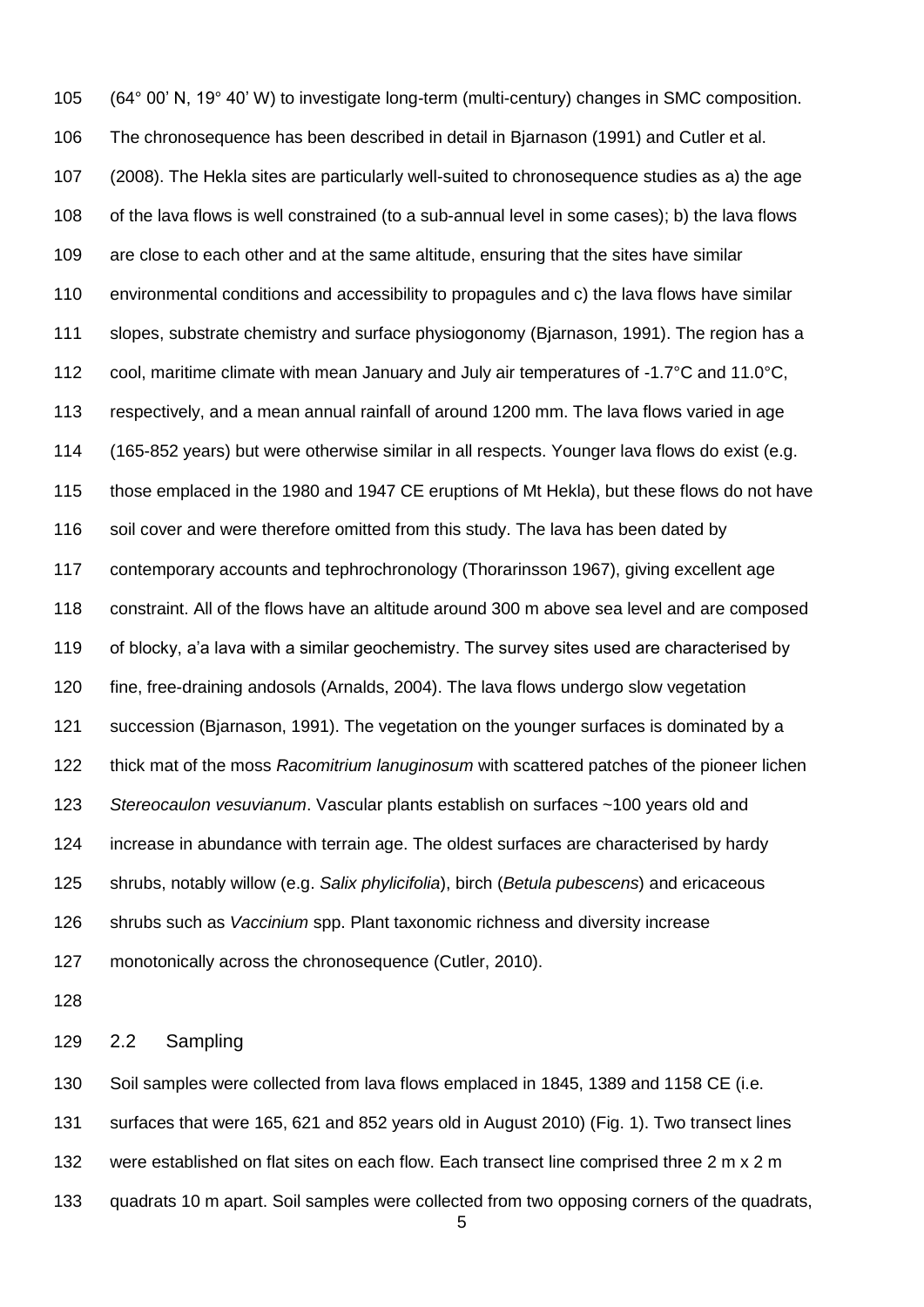resulting in a total of six samples per transect and 36 samples in total. Sampling was carried out on a scale relevant to the spatial scale of the vegetation (cm to m) and the sampling 136 strategy aimed for a balance between spatial resolution and coverage, within the available resources. A soil core approximately 2 cm in diameter and 10 cm long was collected at each 138 sampling location using a stainless steel corer. The corer was sterilised using a 70% solution of ethanol before and after the collection of each core. The core was immediately placed in a sterile sample bag and stored at -20°C within hours of collection. On the 1389 and 1158 flows, there was a clear distinction between an organic layer, primarily formed of partially decomposed moss stems, and an underlying layer with a sandy texture. These two layers were separated in the field and stored in separate sterile bags. Vegetation composition and abundance was recorded for each quadrat, using the Braun-Blanquet scale, with taxonomy following Kristinsson [\(1998\)](#page-29-3). No fungal fruiting bodies were observed in the quadrats during the sampling.

Fig. 1: Site plan

2.3 Soil analysis

 Grain size distribution was analysed using a laser particle sizer in accordance with the manufacturer's instructions (Malvern Mastersizer 2000, Malvern Instruments Ltd, Malvern, UK). Soil organic matter (SOM) content was determined by loss on ignition (LOI) measurements. Samples were dried at 105°C overnight to drive off moisture, then heated to 550°C for four hours to determine the organic content [\(Heiri et al., 2001\)](#page-29-4). Total concentrations of soil phosphorus, potassium, magnesium and calcium (hereafter, the format [nutrient] is used to indicate nutrient concentrations) were determined by inductively coupled plasma optical emission spectrometry (ICP-OES), using an Optima 2100 DV (Perkin Elmer, 159 Waltham, MA), following digestion in aqua regia (6 ml 70% HCl and 2 ml 70% HNO<sub>3</sub>) heated to 105°C [\(Chen and Ma, 2001\)](#page-28-1). In addition to the soil samples, material from the organic layers present on the 1389 and 1158 sites was also analysed for comparison (five samples from each site). Soil pH was determined using an Orion 410A electronic pH meter (Thermo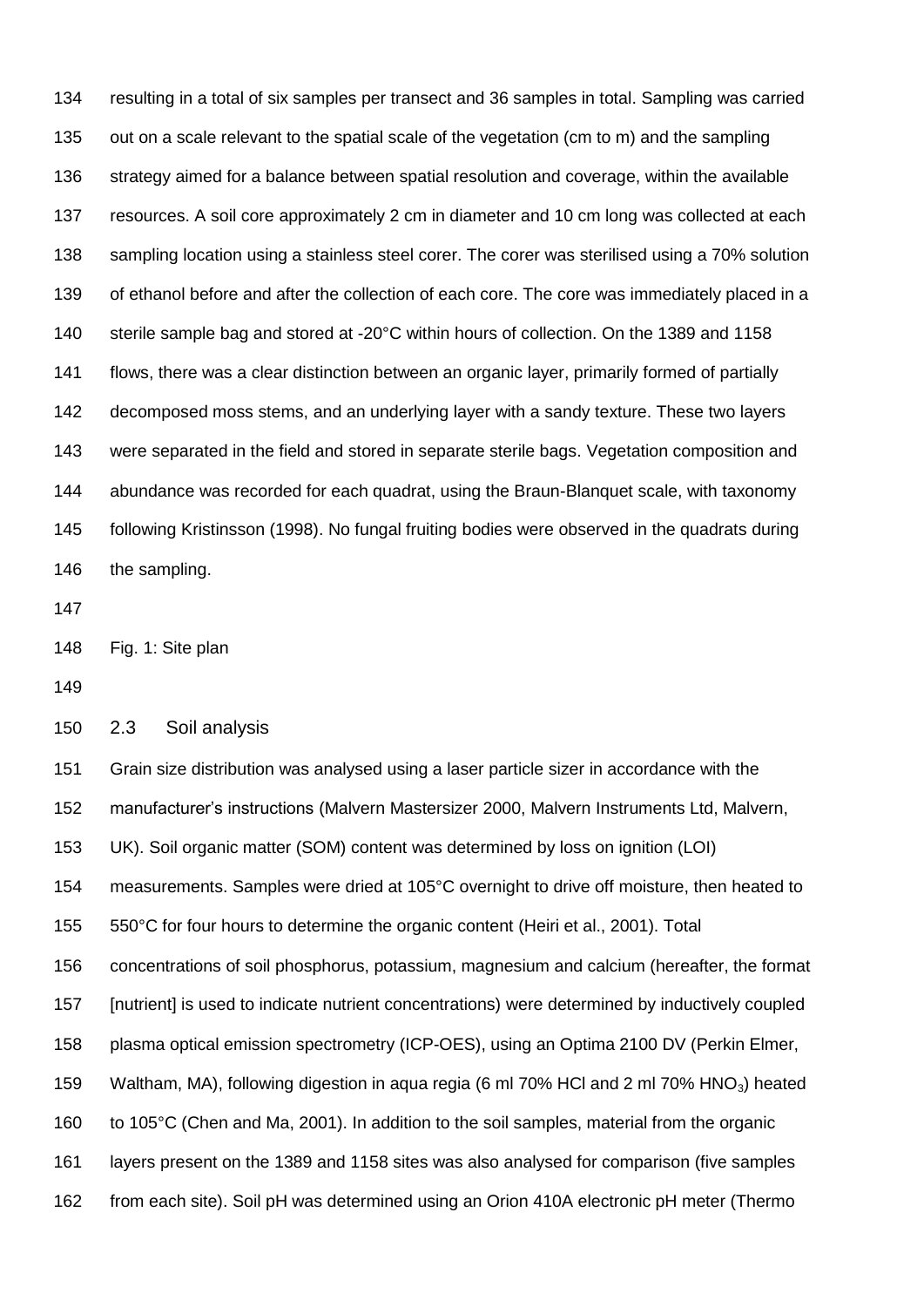Fisher Scientific, Waltham, MA): 1 g of soil was mixed with 5 ml of deionised water, shaken, sonicated with ultrasound for 15 mins then left to stand for 30 min. before the measurements were taken.

2.4 Molecular analysis

 A modified CTAB extraction method [\(Rogers and Bendich, 1988\)](#page-31-3) was used to extract microbial DNA from the soil samples. Each core was thawed at room temperature and 170 thoroughly mixed; 500 µl lysis buffer (0.5% SDS, 25 mM EDTA, 20 µg/ml proteinase K) was 171 then added to ~0.4 g subsample of the soil, mixed by inversion and incubated at 55°C for 30 minutes, mixing every 10 minutes. 100 µl of 5 M NaCl and 80 µl of 10% CTAB solution at 65°C were added and the samples incubated at 65°C for 10 minutes. 680 µl of chloroform:isoamyl alcohol (24:1) was then added; the mixture was shaken to form an emulsion, then centrifuged for 5 minutes at 16 000 x g at 20°C. Nucleic acids were 176 precipitated from the aqueous layer by adding 0.6 volumes of isopropanol. The mixture was left for 2 hours at room temperature, then pelleted by centrifugation for 30 minutes at 14 680 x *g* at 20°C, washed with 100 µl of 70% ethanol and left to air dry for one hour. Pellets were 179 resuspended in 50  $\mu$ I H<sub>2</sub>O and stored at -20 $\degree$ C. The DNA yield of each sample was estimated 180 by analysing 1 µl of extract on a NanoDrop 8000™ multi-sample spectrophotometer (Thermo Scientific, Waltham, MA). Aliquots of 45 µl were drawn from each sample and cleaned with Powerclean kits (MoBio Laboratories Inc, Carlsbad, CA) in accordance with the manufacturer's instructions. The cleaned DNA solutions were then combined according to transect to produce six pooled samples designated HK-1 to HK-6 (i.e. each pooled sample comprised six sub-samples, two from each of the three quadrats in the transect). HK-1 & -2 represented the two transects from the 1845 flow (165 years old), HK-3 & -4 the 1389 flow (621 years) and HK-5 & -6 the 1158 flow (852 years: refer to Table 1 for further clarification). The pooled samples were concentrated using centrifugal filter devices (Millipore, Billerica, MA) and standardised to a DNA concentration of 20 ng/μl prior to sequencing.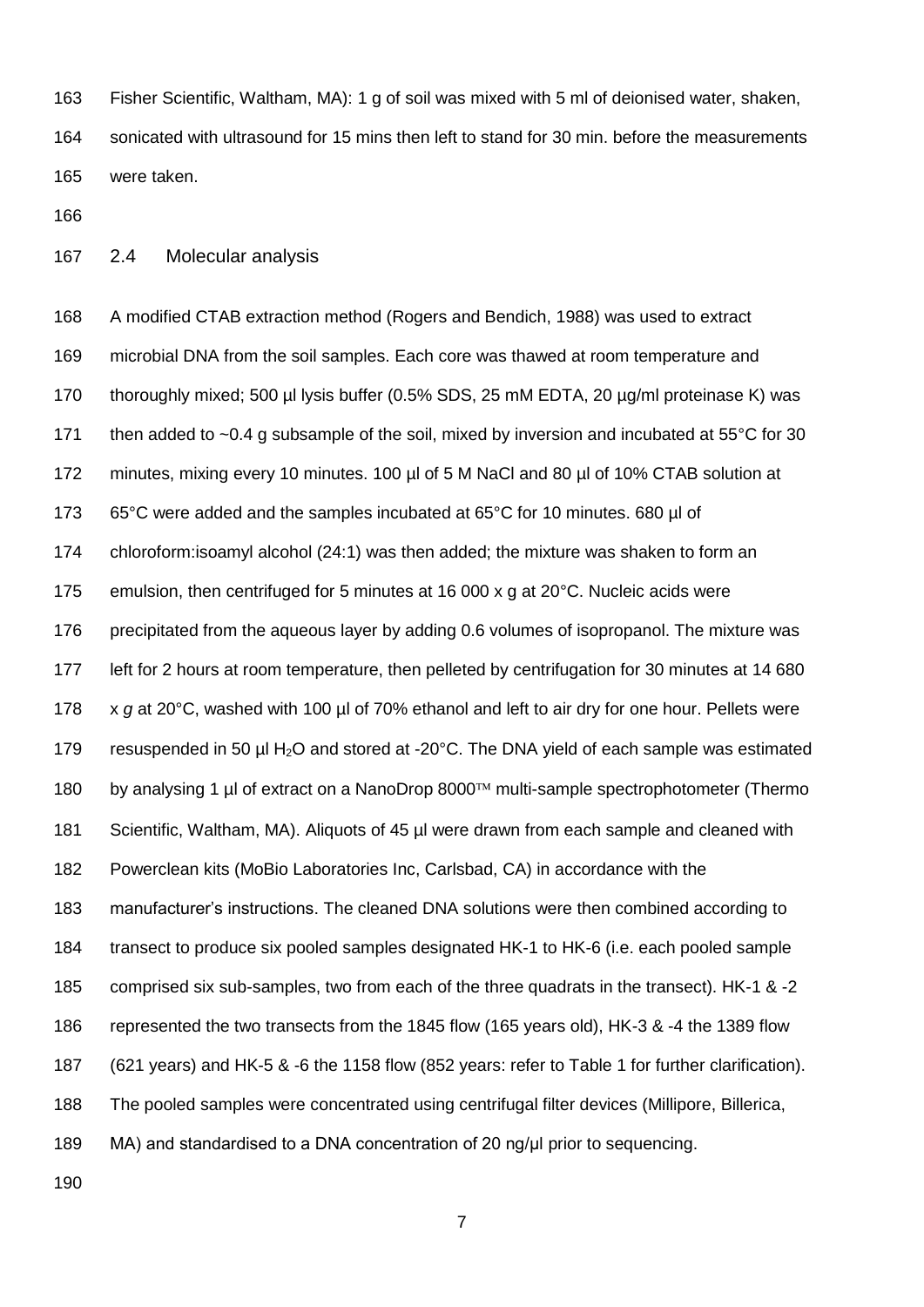Tag-encoded FLX amplicon pyrosequencing was used to investigate the composition of the 192 fungal and bacterial communities in the soil. For fungi, a  $\sim$  700 bp region spanning the internal transcribed spacer 1 (ITS1), 5.8S ribosomal RNA (rRNA) and ITS2 was amplified using the primers ITS1F and ITS4 [\(Gardes and Bruns, 1993;](#page-28-2) [Lord et al., 2002;](#page-29-5) [White et al.,](#page-32-5)  [1990\)](#page-32-5). For bacteria, a ~500 bp region of the 16S small subunit ribosomal RNA (SSU rRNA) was amplified using primers E104-120 [\(Wang and Qian, 2009\)](#page-32-6) and 530R [\(Muyzer et al.,](#page-30-2)  [1993\)](#page-30-2). Pyrosequencing was carried out at the Research and Testing Laboratory (RTL, Lubbock, TX) on the Roche 454 FLX Titanium platform (454 Life Sciences, Branford, CT). All analyses were performed at the Research and Testing Laboratory (454 Life Sciences, Bradford, CT), based upon RTL protocols.

 Bacterial 16S rRNA sequence analysis was carried out in mothur 1.31.1 [\(Schloss et al.,](#page-31-4)  [2009\)](#page-31-4) following the recommendations of Schloss et al. [\(Schloss et al., 2011\)](#page-31-5). Flow, quality and fasta files were extracted from the sff file. All flow files were trimmed to maximum and minimum lengths of 360 and 720 flows, settings recommended by Quince et al. [\(2011\)](#page-31-6). They were denoised with shhh.flows, the mothur implementation of PyroNoise [\(Quince et al.,](#page-30-3)  [2009\)](#page-30-3). Primer and barcodes were removed and sequences shorter than 200 bp or with homopolymers greater than 8 bp were discarded. The remaining sequences were aligned using the SILVA bacterial reference alignment [\(Quast et al., 2013\)](#page-30-4). Only sequences spanning the targeted region of 16S rRNA were kept and all sequences were trimmed to the same length (determined by optimising alignment end and minimum sequence length so as to keep 90% of sequences). Data were further denoised by clustering together sequences with 1 bp difference per 100 bp and chimeras were removed using the mothur implementation of uchime [\(Edgar et al., 2011\)](#page-28-3), with the more abundant sequences as reference. Sequences were classified against the SILVA bacterial reference database using the Wang method [\(Wang et al., 2007\)](#page-32-7) with kmer size 8, 100 bootstrap iterations and a cutoff value of 60% for taxonomic alignment. Those identified as organelles, Archaea or Eukarya were removed. Mothur was used to cluster sequences into operational taxonomic units (OTUs) at a 97% similarity level, approximately corresponding to species level.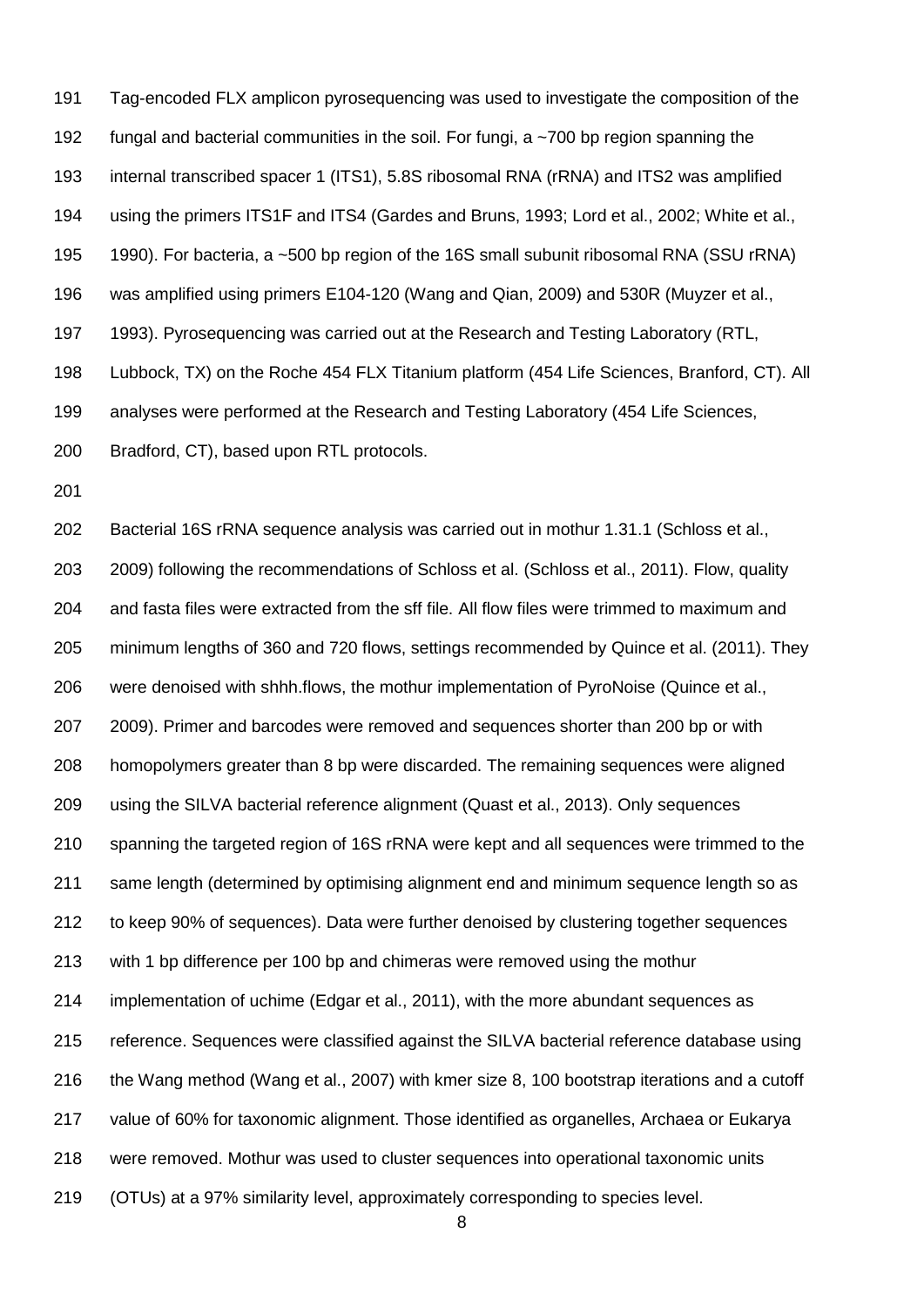Processing and analysis of the ITS sequences followed a pipeline similar to that of 16S rRNA, with the following differences. After denoising with shhh.flows and removing the primers and barcodes, fungal sequences shorter than 150 bp were removed (the lower minimum length for fungi was chosen due to the wide variability that is common in the fungal ITS1 region). Following this initial clean-up, the ITS1 region was extracted using the ITS Extractor tool on the PlutoF Workbench [\(Abarenkov et al., 2010b;](#page-27-3) [Nilsson et al., 2010\)](#page-30-5) and sequences shorter than 100 bp following this step were discarded. Chimeras were removed using the mothur implementation of uchime and sequences were subsampled to the size of the smallest group. Sequences were clustered into OTUs at a 93% similarity level, based on the average sequence divergence between named species in GenBank [\(Hibbett et al.,](#page-29-6)  [2011\)](#page-29-6). For OTU clustering, a distance matrix was constructed in mothur using pairwise distance values, with consecutive gaps treated as one and ignoring gaps at the end of pairs. The UNITE+INSDC fungal ITS database [\(Abarenkov et al., 2010a\)](#page-27-4) was used as a reference for classification, with the following modifications. All entries without kingdom-level information in the UNITE lineage column were removed, as were all entries with ambiguous bases. The modified database, split into separate fasta and taxonomy files and formatted for the use of mothur, contained 16279 entries. Classification against this database was carried out in mothur as described above but with a cutoff value of 50% for taxonomic alignment, due to the greater variability of ITS1. The following discussion of fungal varieties concentrates on taxa that a) accounted for at least 1% of reads (summed across all sites) and b) were resolved to a genus level or lower.

 In previous environmental studies using amplicon pyrosequencing data, researchers have assumed a correlation between the proportion of sequence reads for a given OTU and the relative abundance of that OTU in the community sampled, allowing diversity indices to be calculated (see [Blaalid et al., 2012;](#page-27-5) [Uroz et al., 2012 for examples of this approach\)](#page-32-8). Technological artefacts in the pyrosequencing process, as well as innate biological traits of the organisms under consideration, may bias the relative quantification of taxa [\(Amend et al.,](#page-27-6)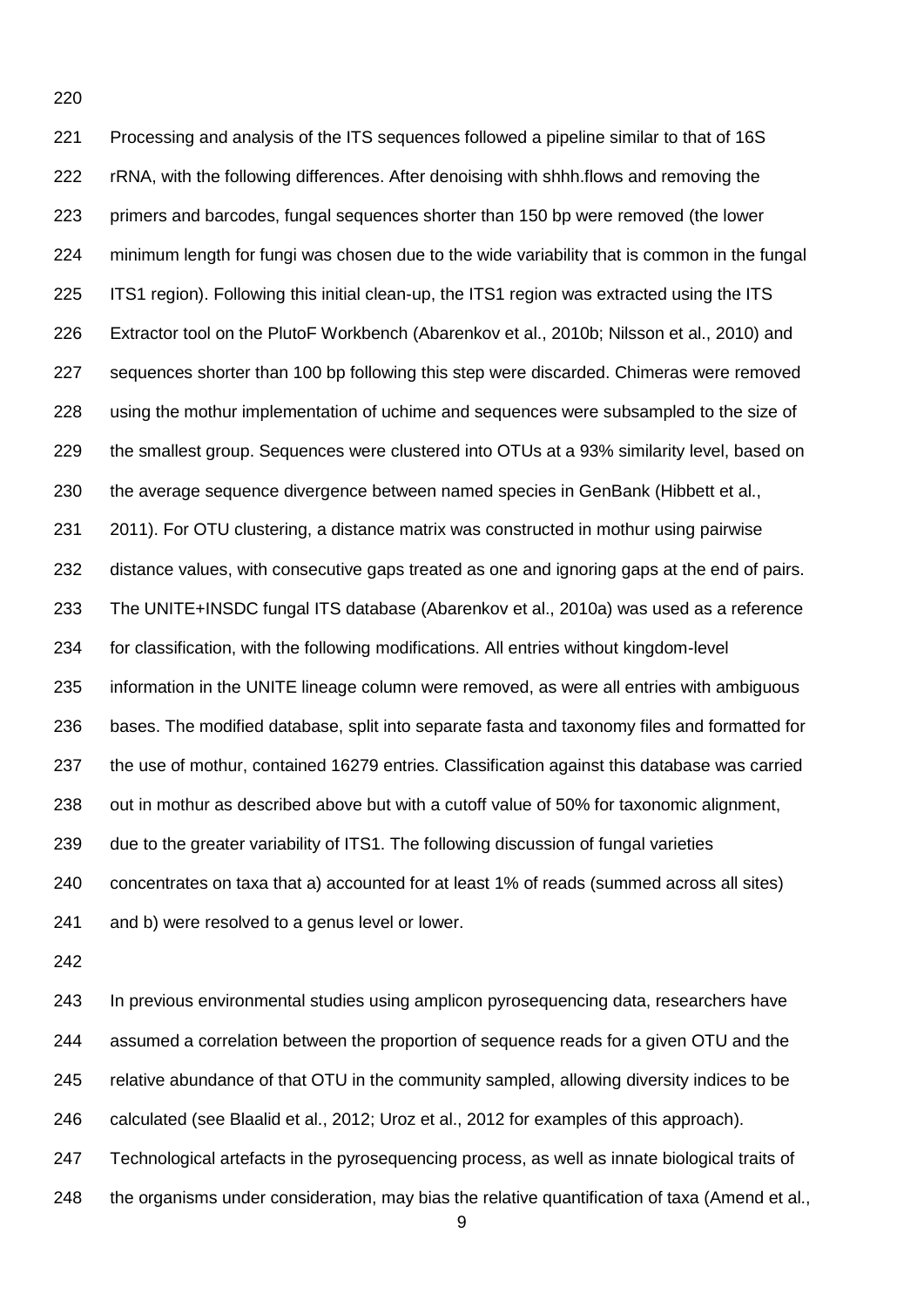2010); however, it is still possible to use pyrosequencing data in a semi-quantitative way. At the very least, it should be possible to compare the proportional abundance of a given taxon across samples, because the variables that bias quantification are consistent within taxa [\(Amend et al., 2010\)](#page-27-6). Consequently, we have included relative abundance figures based on the pyrosequencing data as a first-order estimation of community diversity.

- 
- 

2.4.1 Accession numbers

 Sequence data were uploaded with MIMARKS-compliant metadata to the NCBI Sequence Read Archive under Bioproject number PRJNA210080.

2.5 Statistical analyses

 The Braun-Blanquet values recorded for the vegetation were transformed to percentage cover by taking the midpoints of the classes. The transformed values were then used to calculate Shannon diversity indices (*H*) for the vegetation in each quadrat. Random selection (without replacement) was used to standardise the number of sequence reads in each sample, prior to the calculation of microbial diversity. Using this technique, all samples (both fungal and bacterial) were reduced to the number of reads present in the smallest sample. Non-metric multidimensional scaling (NMDS), a robust ordination technique, was used to graphically represent vegetation and molecular data, based on OTU abundance data in each case. Detrended correspondence analysis was applied to the same data sets. The multivariate analyses of the molecular data were based on OTUs with ≥1% of the sequence reads in any given sample. Both the NMDS and DCA analyses were carried out using the *vegan* package running in R [\(Oksanen et al., 2010\)](#page-30-6). Percent similarity (*PS*), a robust index of compositional similarity, was used to compare the plant species and OTU assemblages in different quadrats [\(Faith et al., 1987\)](#page-28-4). The analysis was based on abundance data (plants) and presence-absence matrices (microbes). *PS* was calculated using the Bray-Curtis dissimilarity metric for abundance data; the Sorenson dissimilarity metric [\(Sørensen, 1948\)](#page-31-7) was used with presence-absence data.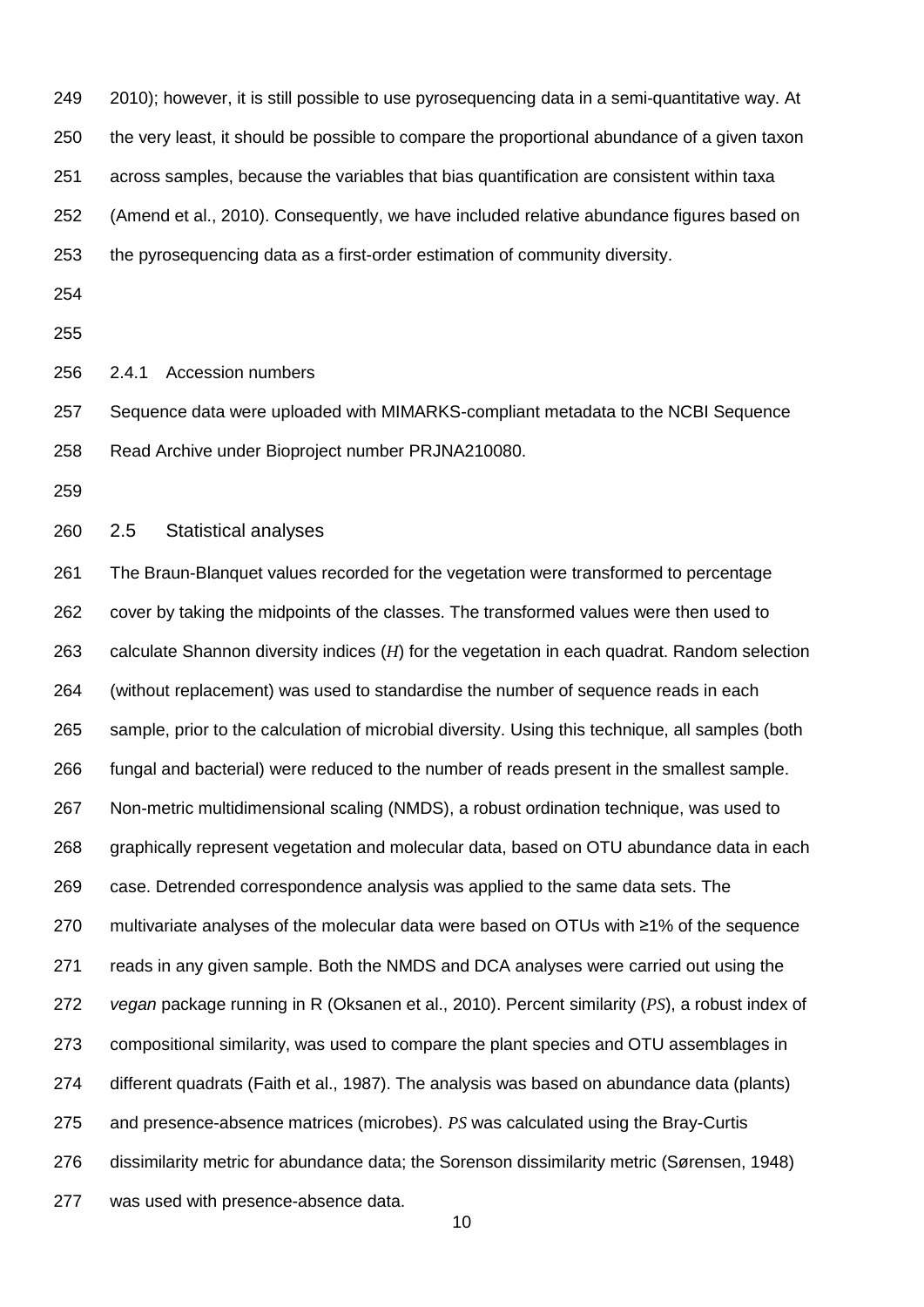### **3 Results**

3.1 Vegetation & soils

 A total of 33 higher plant and cryptogam species were recorded, including 24 vascular plants (7 shrubs, 9 gramminoids and 8 forbs); 3 bryophytes and 6 lichens (Table 1). The bryophyte *Racomitrium lanuginosum* was overwhelmingly dominant with >75% cover in most quadrats, although there were changes in vegetation structure according to terrain age. Whilst the moss layer was more-or-less uninterrupted on the youngest sites, higher plants were more prominent on older sites. Plant richness and Shannon diversity were relatively low on all sites, but both metrics increased monotonically with terrain age as higher plants became established (Fig. 2). NMDS of the vegetation data (performed using presence-absence figures) highlighted compositional differences: the sites were clustered according to terrain age, but distributed along axis NMDS-1 and clearly distinct from one another (Fig. 3). The first axis generated by DCA was closely associated with terrain age and explained 23% of the variance in the data (results not shown). The length of this axis was ~3 SD units. The *PS* figures indicated high levels of similarity between transects on the same lava flow and a clear difference between flows of different ages (Table 4).

Table 1: Vegetation cover data

Fig. 2: Plant diversity plots

Fig. 3: Plants NMDS

 There were no significant differences in the physical properties of the soils according to terrain age. All the soil samples were dark, fine-grained and had low cohesion. The fine sand fraction (2 – 200 μm) accounted for 70-75% of grains by volume in all samples (Table 2). The grain size distribution of the 1389 and 1158 samples was virtually identical, consisting of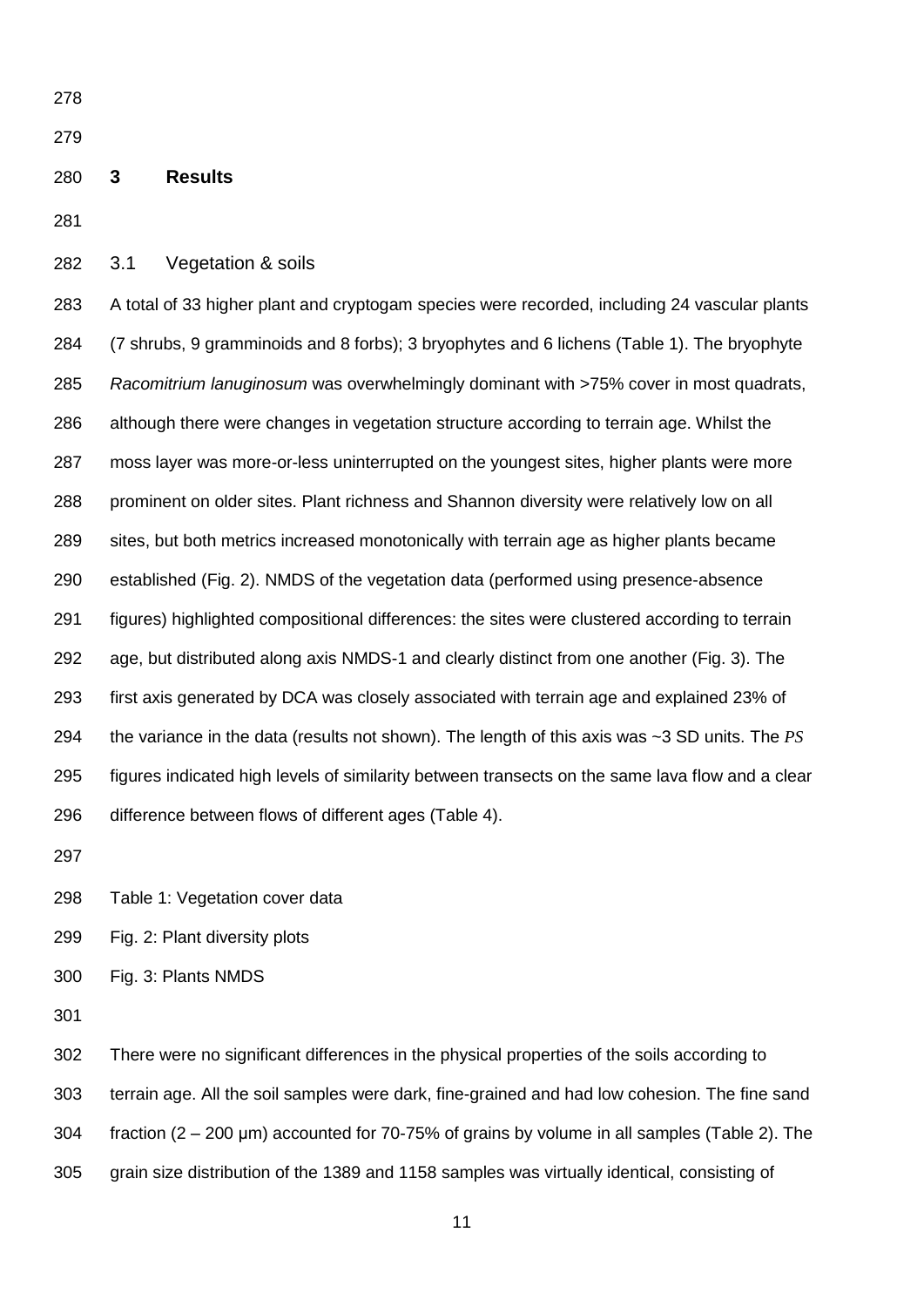- ~95% sand-sized particles and 5% silt. Clay sized particles were absent. The 1845 samples were somewhat finer and contained small amounts of clay (~0.3% by volume). All of the samples were weakly acidic (pH ~6.5) and comprised around 10% SOM.
- 

 Total soil N, determined using an elemental analyzer, was low and averaged around 0.1% on all three lava flows (Table 2). Total soil P, measured using ICP, exhibited a significant 312 increase with terrain age (ANOVA:  $F_{2,33} = 17.9$ , p < 0.001). Mean [K], [Mg] and [Ca] were lower and did not change systematically with terrain age. There were significant correlations 314 between [K], [Mg] and [Ca] (Spearman-rank: [K], [Ca]  $\rho = 0.97$ ,  $p < 0.001$ ; [K], [Ca]  $\rho = 0.95$ , p < 0.001). Concentrations of P and K in the organic horizon present on the 1389 and 1158 flows were much lower than those in the underlying mineral soils (Table 2).

Table 2: Soil characteristics

3.2 Microbial communities

 The number of sequence reads did not vary widely between samples; the bacterial samples generated more sequences than the fungal samples (ranges: 2046 – 4152 reads/transect for fungi, 4069 – 5099 for bacteria). Following sequence clean-up, the median length was 270 base pairs (bp) for the fungi and 281 bp for the bacteria. The proportion of sequences that remained unclassified at a phylum level was relatively small (2.4% of the fungal reads and 5.4% of the bacterial reads).

 The fungal communities comprised a mixture of taxa from the Basidiomycota and Ascomycota, with more reads from the Ascomycota (a ratio of 2.6:1). Other phyla were present but rare: only the Zygomycota (in the form of the genus *Mortierella* sp.) had a significant representation (refer to Supplementary data for details). A small number of fungal taxa accounted for > 1% of reads and could be resolved to genus level or lower (Table 3). Although few in number, these taxa accounted for a disproportionate number of reads (36.2%). The bulk of the remaining reads were assigned to less well resolved taxa, notably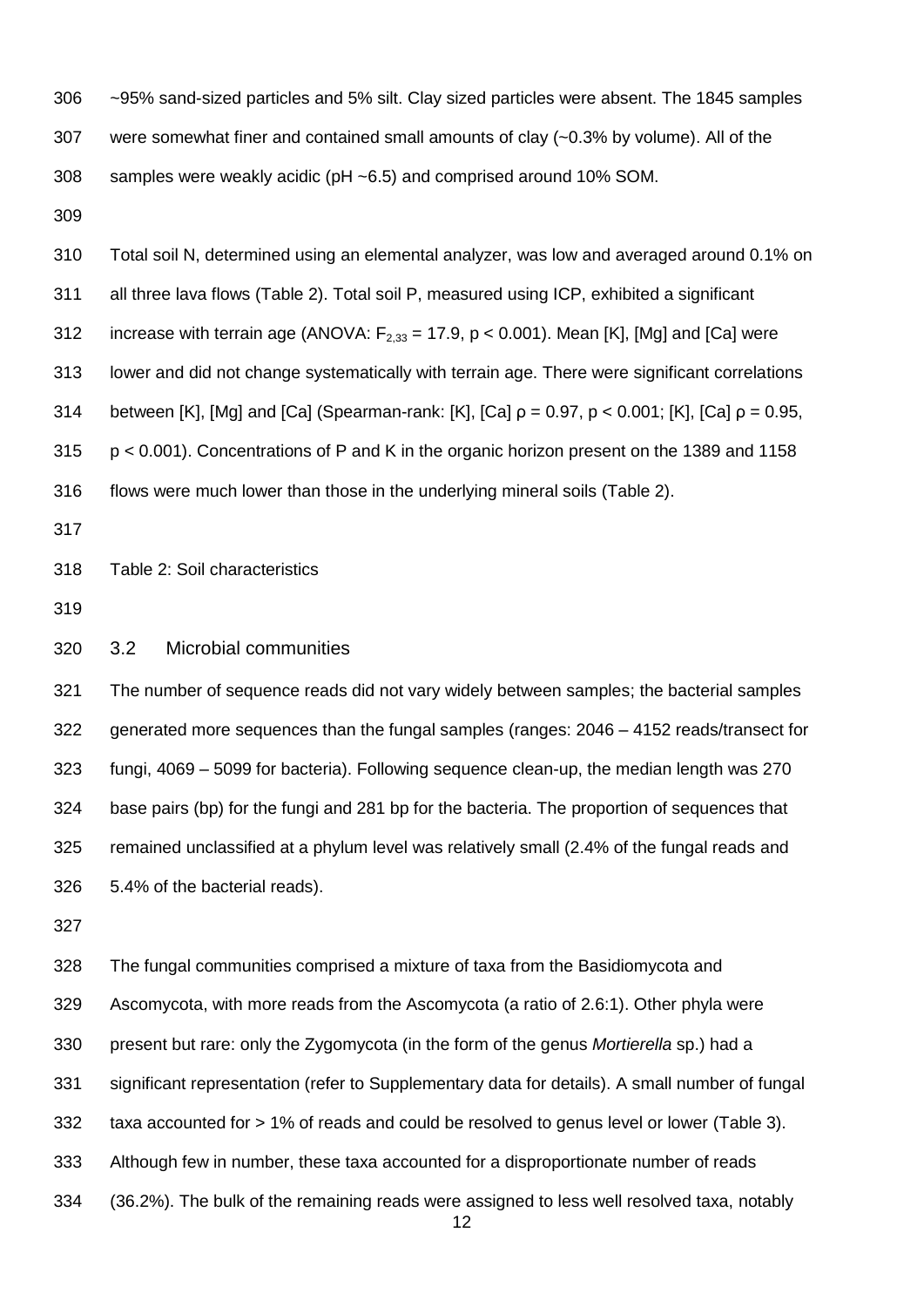three unclassified Ascomycetes (one from the subphylum Pezizomycota, one from the order Capnodiales and one from the order Helotiales, accounting for 26.8%, 8.1% and 5.0% of all fungal reads, respectively) and an unclassified Basidiomycete from the subphylum Agaricomycetes (5.0% of all fungal reads). The remaining reads were dispersed thinly across a large number of taxa (refer to the Supplementary Data file for details). Large numbers of reads associated with *Batcheloromyces* sp. (a genus from the order Capnodiales) were recorded on the older surfaces (the 1389 and 1158 flows), but fewer were recorded on the youngest terrain (Table 3). Indeed, virtually no reads from the Capnodiales were obtained from the youngest lava flows, despite the general abundance of reads from this order. *Hygrocybe* spp. were common on the youngest terrain but less abundant on older surfaces; a similar pattern was observed with *Clavaria argillacea*. Conversely, sequence reads associated with the genera *Cryptococcus* and *Epicoccum* were absent on the youngest sites, but abundant on the two older flows.

 Matches were obtained with 16 fungal genera linked with mycorrhizal activity. Most of the matches were from the Basidiomycota. With the notable exception of *Meliniomyces bicolor*. (an ericoid mycorrhizal (ERM) fungus), the overwhelming majority of these genera (14) were connected with ectomycorrhizal (ECM) associations [\(Rinaldi et al., 2008\)](#page-31-8). Two taxa of arbuscular mycorrhizal (AM) fungi were identified, but they were exceptionally rare (a total of five reads across all the sites) and presumably of limited ecological importance. On the whole, sequences from putative mycorrhizal genera were not abundant: only reads associated with the genera *Meliniomyces* and *Russula* appeared in any great number. However, when the data were aggregated there was a clear relationship between the frequency of putative mycorrhizal reads and terrain age (Fig. 4). Mycorrhizal fungi were almost entirely absent from the youngest lava flow (HK-1 & HK-2) and much more common on the oldest terrain (HK-5 & -6). Six of the putative mycorrhizal genera only occurred on the oldest terrain. All of the reads associated with *Russula aeruginea* (an ECM fungus that forms associations with birch trees) and 96% of those associated with *Melinionmyces bicolour*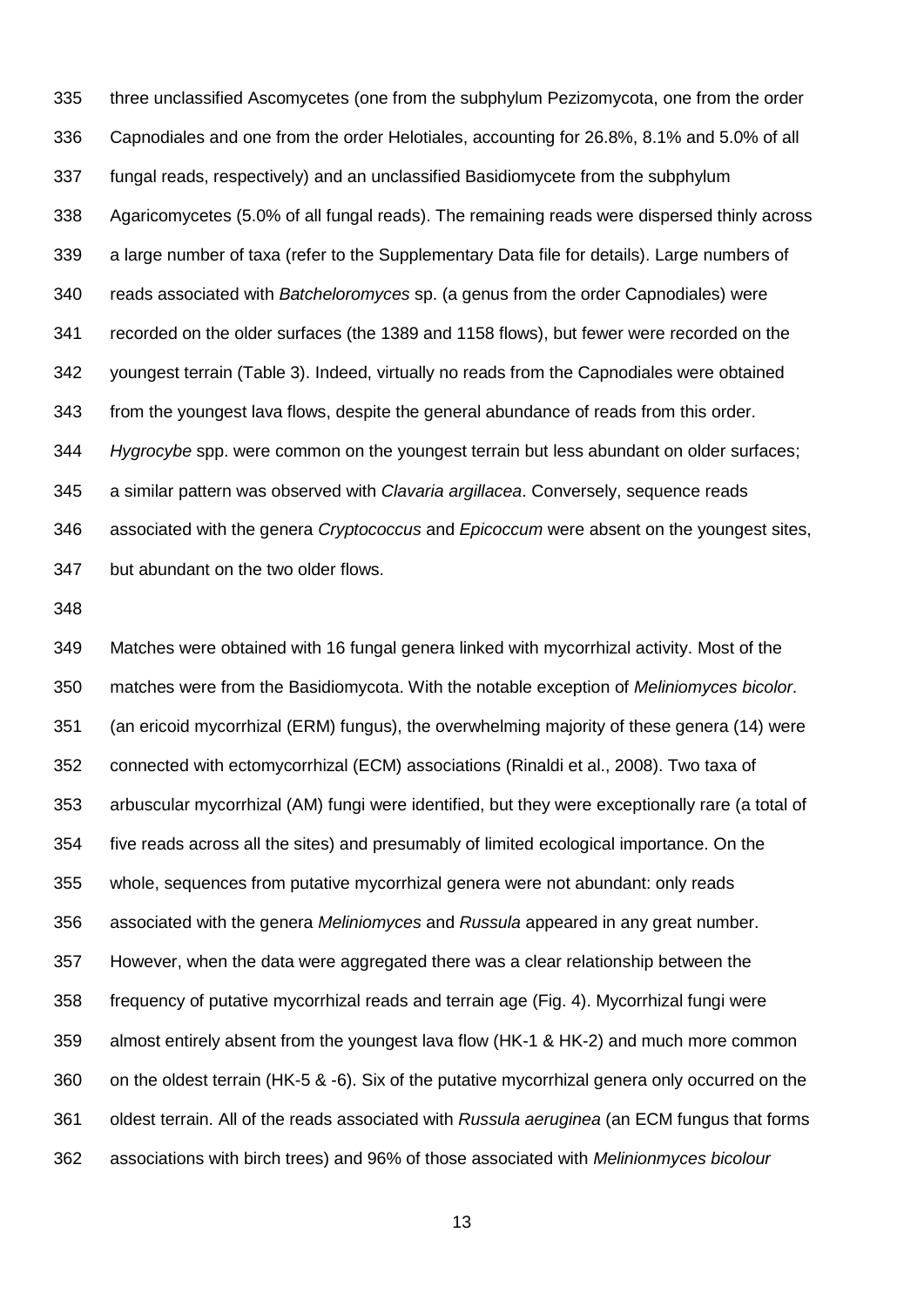(which has been demonstrated to form symbiotic associations with ericoid shrubs,

specifically *Vaccinium* sp. [\(Grelet et al., 2009\)](#page-28-5)) were from the oldest lava flow.

- Fig. 4: Abundance of putative mycorrhizal taxa
- 

 The analysis revealed 24 bacterial phyla. Phyla commonly associated with soil habitats, notably Proteobacteria and Acidobacteria, were dominant in terms of number of reads (Table 3). Betaproteobacteria from the class Burkholderiales were particularly prominent, as were Alphaproteobacteria from the order Rhizobiales. Actinobacteria (including *Arthrobacter* sp., a common soil bacterium) were also abundant. The other bacterial phyla had many fewer sequence reads. For example, the Verrucomicrobia, commonly encountered in other surveys of soil bacteria [\(Killham, 1994\)](#page-29-7), accounted for less than 2% of all the bacterial sequence reads. The relative abundance of sequence reads from the Acidobacteria was lowest on the oldest terrain age, even though soil pH remained constant. The abundance of Actinobacteria increased somewhat with terrain age. Otherwise, there were no obvious trends in the representation of other abundant bacterial phyla.

Table 3: Pyrosequencing summary

 The bacterial communities sampled were richer than their fungal counterparts (Fig. 5). The pyrosequencing data suggested that both communities were inequitable i.e. they were characterised by a small number of dominant taxa. For fungi, top quintile of OTUs (ranked by number of sequences) accounted for 85% of total reads. Dominance was less marked in the bacteria, where the top quintile of OTUs accounted for 76% of total sequence reads. Consequently, bacterial communities were more diverse than fungal communities. Fungal richness and Shannon diversity increased with terrain age (diversity on the 1158 flow (*H* =  $4.53$ ) was slightly higher than that on the 1389 flow  $(H = 4.47 \pm 0.02)$ ). Fungal equitability was higher on the two oldest surfaces (HK-3 to HK-6). Similar indices of bacterial diversity were much less variable and did not increase in the same fashion with terrain age.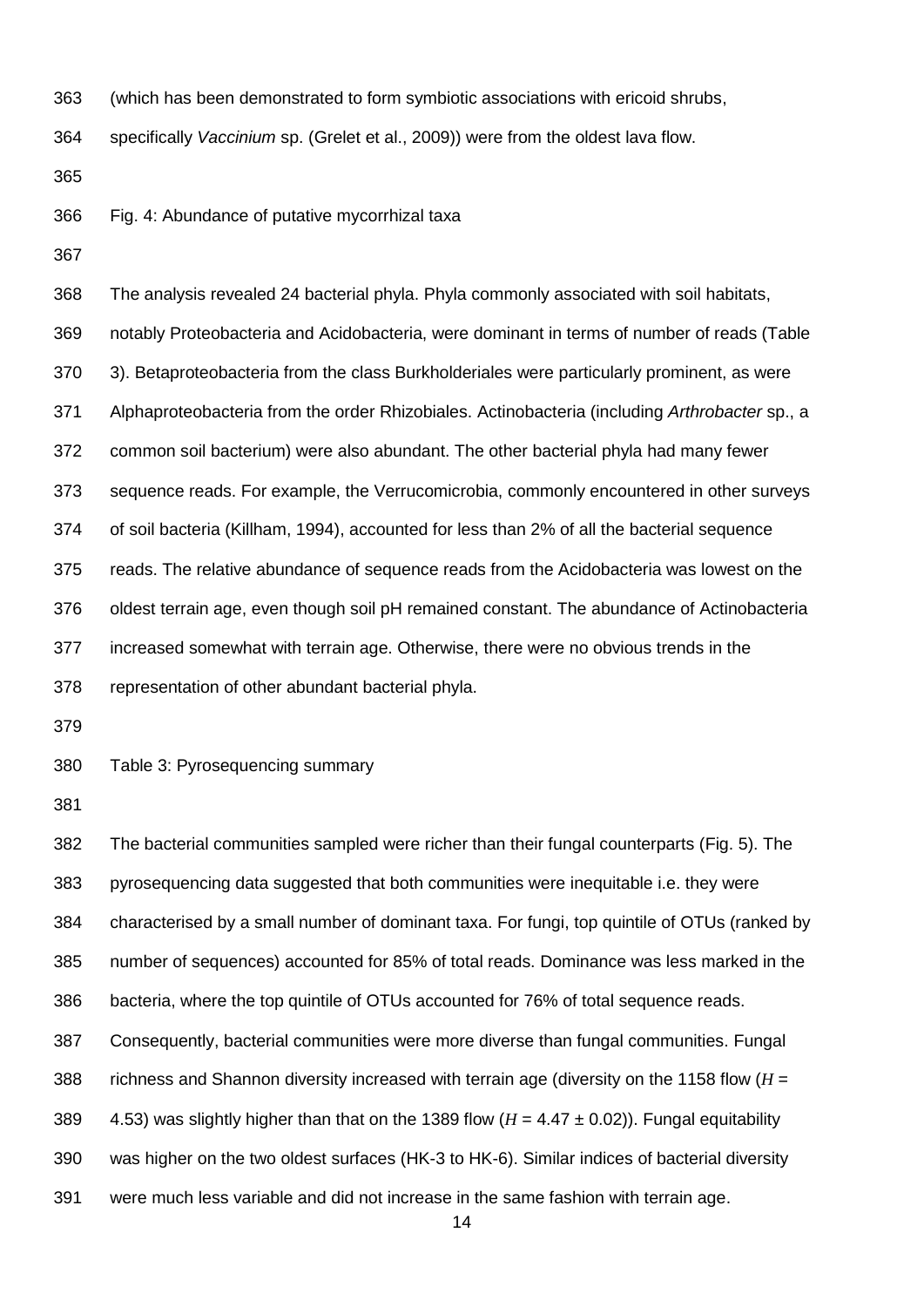Fig. 5: Microbial richness, diversity & equitability data

 The NMDS plot of the fungal data indicated close similarities between communities on the oldest terrain (HK-3 to HK-6) (Fig. 6) In contrast, the transects from the youngest surface (HK-1 & HK-2) were widely separated, both from each other and the older transects. End- member transects were separated by ~3.5 SD units on the first DCA axis, which accounted for 36% of the variance in the data. The NMDS plot for the bacterial data indicated similarities between transects on the same lava flow. The transects were arranged along NMDS1 according to terrain age (Fig. 6). Again, transects from the youngest surface (HK-1 and HK-2) appeared dissimilar. However, the overall differences between transects were less for bacteria than fungi. DCA indicated 405 that end member sites were only separated by ~1.5 SD units on the first DCA axis, which accounted for 45% of the variance in the data. Fig. 6: Fungal and bacterial NMDS plots The *PS* values for fungal communities reinforced the pattern evident on the NMDS plot i.e. the communities from transects HK-3 to HK-6 were very similar and distinct from those on 412 the youngest terrain (Table 4). On the youngest lava flow, the similarity between HK-1 and HK-2 was low (63%) when compared to the transects on older surfaces. HK-1 and HK-6 were remarkably similar in terms of fungal communities, but not plants and bacteria. The pattern of similarity was different for the bacteria. A large proportion of bacterial OTUs occurred across the chronosequence. Consequently, the similarities between bacterial communities in different sampling locations were remarkably high and there was little evidence of systematic differences according to terrain age. Transects on terrain of the same age were more-or-less the same as sites on terrain of different ages in terms of community

composition.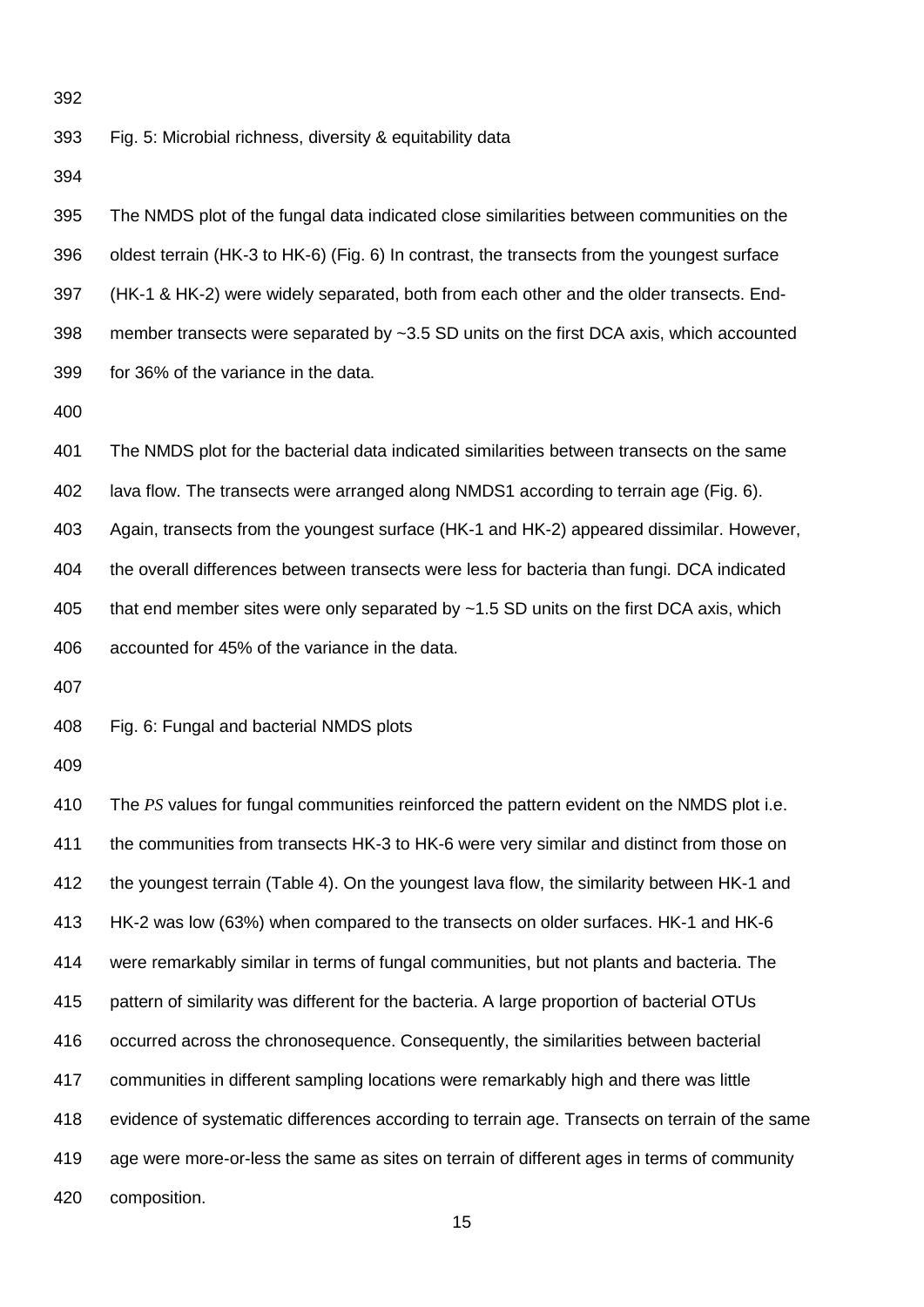Table 4: Percent similarity data

# **4 Discussion**

 The results of this study indicated changes in plant and fungal communities with increasing terrain age. Distinct plant assemblages were identified on the three lava flows and the fungal communities on the youngest lava flow were very different from those on the older flows. Both plant and fungal communities became richer and more diverse with increasing terrain age. There was also evidence to suggest the development of mycorrhizal associations on older sites. In contrast, the composition and structure of the bacterial communities did not change markedly with terrain age and there were few changes in soil properties. SOM 433 concentrations and pH, both of which have been demonstrated to be important to SMCs (e.g. [Griffiths et al., 2011\)](#page-28-6), were constant across the chronosequence. These results suggest that changes in plant community composition during the later stages of primary succession are significant for fungal communities, but less relevant for bacterial communities.

 The results of this study indicated slow, progressive change in plant communities, consistent with previous studies from this location [\(Bjarnason, 1991;](#page-27-1) [Cutler et al., 2008\)](#page-28-7). Although plant species from the regional pool are gradually added during succession, the main changes to the vegetation are structural rather than functional i.e. a transition in dominance from the moss layer to shrubby vegetation [\(Cutler, 2010\)](#page-28-0). The *Racomitrium* moss layer is a significant component of the vegetation across the chronosequence. It is probably a major contributor of organic carbon to the soil, although decomposition rates are likely to be slow, due to low prevailing temperatures and poor litter quality [\(Cutler, 2011\)](#page-28-8). Shrubby taxa appear on Hekla's lava flows after ~100 years of primary succession, but they do not become abundant until dense birch and willow thickets form on terrain >500 years old.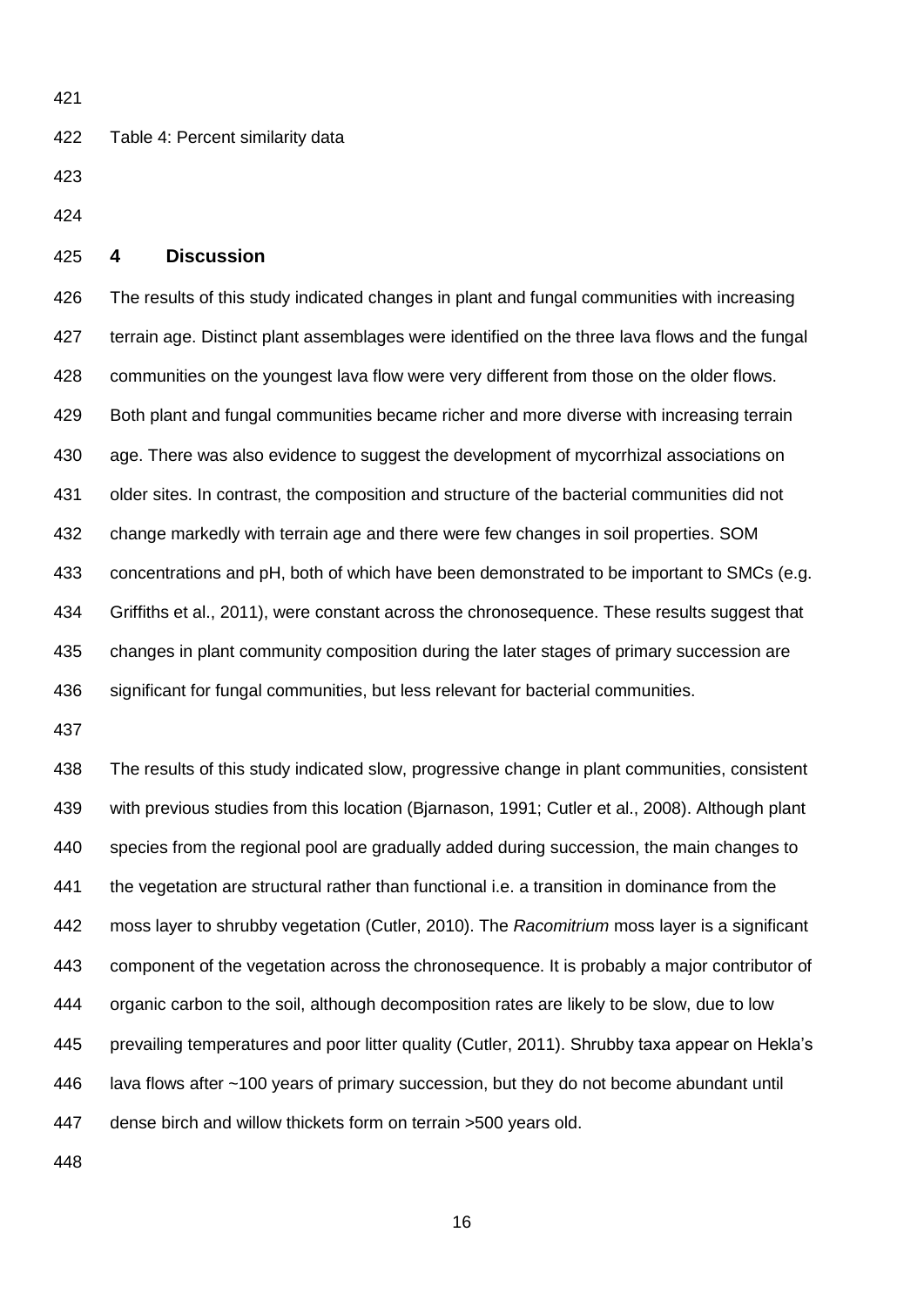Changes in soil properties frequently accompany primary plant succession. Typically, N and organic matter accumulate, cation concentrations decrease and soils become more acidic [\(Chapin et al., 1994;](#page-28-9) [Matthews, 1992;](#page-30-1) [Walker and del Moral, 2003\)](#page-32-0). However, in this case there was little evidence for progressive changes in soil properties: SOM concentrations, pH and major cation concentrations remained constant. Total soil phosphorus did increase, a pattern that has also been observed in foliar nutrient concentrations in mosses from this location [\(Cutler, 2011\)](#page-28-8).

 Low levels of biotic reaction may explain the absence of progressive change in soil properties. Most N fixation is probably carried out by free-living microbes (primarily cyanobacteria) living in the moss layer [\(Henriksson et al., 1987\)](#page-29-8), or in symbiosis with lichens e.g. *Stereocaulon vesuvianum* and *Peltigera* spp. [\(Vitousek, 1994\)](#page-32-9). Much of this N capital is likely to remain conserved in moss tissue [\(DeLuca et al., 2002\)](#page-28-10). Nitrogen fixing bacteria (e.g. taxa from the family Bradyrhizobiaceae) were identified. However, these organisms only fix N in association with a symbiont. There are no leguminous or actino-rhizal plants on the study 464 sites so soil [N] is likely to remain low as a result [\(Cutler, 2011\)](#page-28-8).

 The deposition of allocthonous material (dust and volcanic ash) by the wind is also likely to play an important role in soil development (or the lack thereof) on the lava flows. Southern Iceland suffers from soil erosion, resulting in high atmospheric dust loads [\(Arnalds et al.,](#page-27-7)  [2012;](#page-27-7) [Greipsson, 2012\)](#page-28-11) and the moss layer on the sites is likely to trap some of this material. Hence, the mineral component of Hekla's soils is mainly derived from aeolian deposition, rather than bedrock weathering [\(Arnalds, 2004\)](#page-27-2). Differences between nutrient cation and P concentrations in the organic layer (with a low minerogenic component) and underlying mineral soil (where dust accumulates) suggested that the addition of aeolian material influences soil fertility (Table 2). Although decomposition rates are likely to be low, accumulating SOM is continuously diluted by the addition of minerogenic material, hence SOM concentrations do not vary with terrain age, even though standing biomass does. 477 Mobile cations are presumably also replenished by same route. Counter to expectations, [K],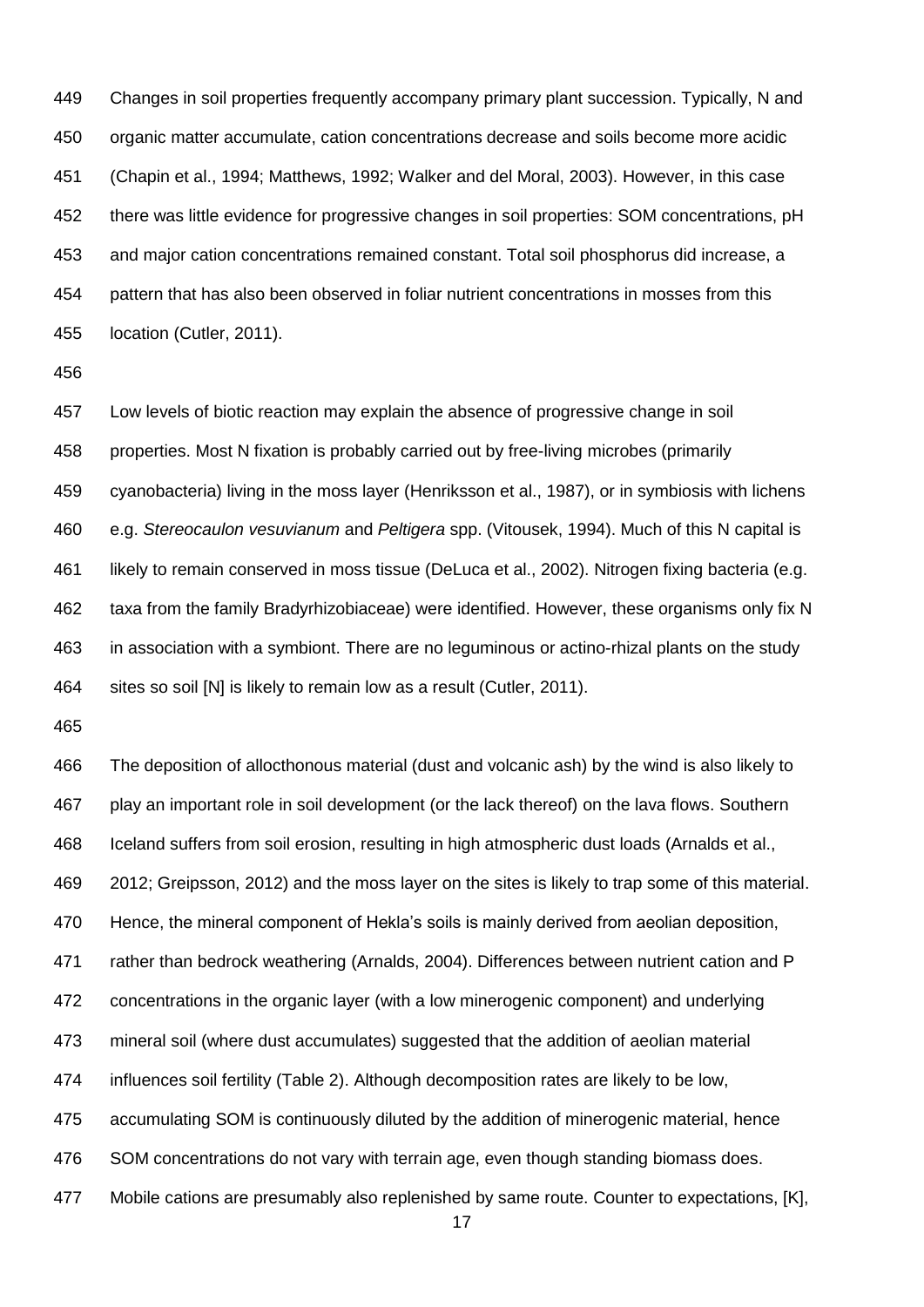478 [Mg] and [Ca] did not vary with terrain age, despite rainfall levels that would promote leaching, suggesting continuous replenishment and cation levels in excess of plant requirements. Previous work on the N:P ratios of plant tissue suggest that it is N, rather than 481 P, that is limiting, and P is also likely to be present in excess of plant requirements (Cutler, [2011\)](#page-28-8). The continual addition of P not required by plants and the transformation of this mineral to recalcitrant forms, would lead to the observed increases in total P. The accumulation of aeolian dust may also buffer soil pH, preventing progressive acidification. 

4.1 Changes in SMC composition [H1]

 It was expected that changes in SMC composition would mirror changes in above-ground vegetation. Plants can influence both the physical and chemical properties of the soil environment in a number of different ways, notably through root growth and the production of litter and root exudates [\(van der Heijden et al., 2008\)](#page-32-1). Previous research has demonstrated close links between plant community composition and SMC structure, although it is not always clear whether plants structure microbial communities or *vice versa* [\(Read, 1994\)](#page-31-9). For example, Knelman et al. [\(2012\)](#page-29-9) found that plants played a central role in structuring bacterial communities in the earliest stages of primary succession and that SMCs varied according to plant type. Ohtonen et al. [\(1999\)](#page-30-7) reported similar findings over a longer timescale and Mitchell et al. [\(2010\)](#page-30-8) demonstrated the impact of vegetation change (in this case, the establishment of birch trees in upland heath vegetation) on SMC structure and function. It might therefore be expected that as plant communities undergo succession, SMCs respond to the changing environmental conditions that result [\(Bardgett et al., 2005\)](#page-27-0).

 The microbial communities in this study exhibited differing developmental trajectories. In common with plant communities, fungal assemblages appeared to change as terrain age increased. In contrast, bacterial communities remained very similar in terms of composition across the chronosequence. The fungal NMDS plot (Fig. 6a) suggested a change in community composition between the youngest transects (HK-1 & HK-2) and the older surfaces. A difference of 4 SD units in a DCA plot indicates more-or-less complete turnover,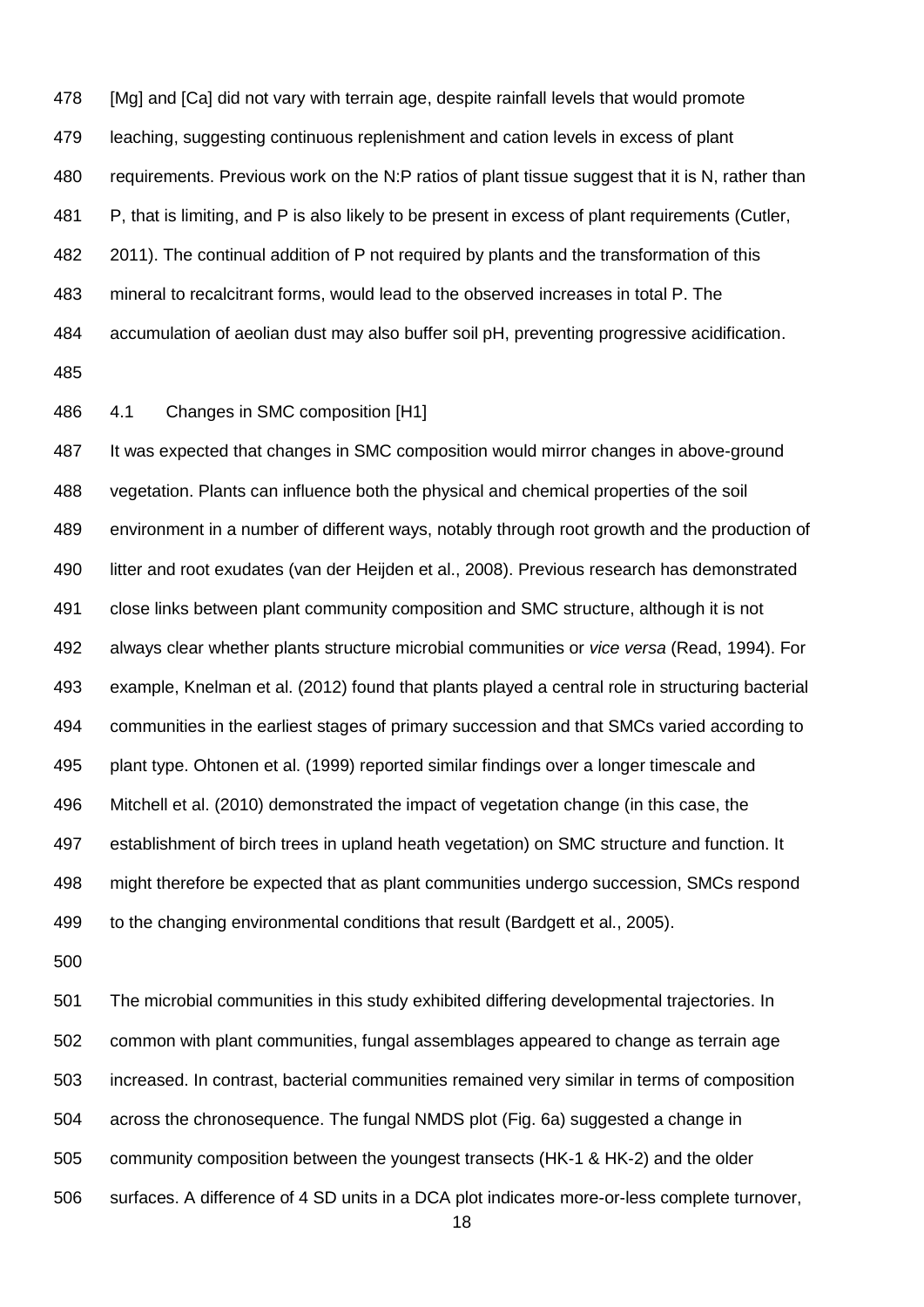so there are clearly differences between early and late successional communities. This observation is suggestive of microfungal succession, which slows as the terrain age increases. The increase in community similarity that occurs with terrain age (Table 4) is consistent with convergent succession i.e. young sites have spatially heterogeneous distributions of taxa that are homogenised as succession progresses [\(Lepš and Rejmánek,](#page-29-10)  [1991;](#page-29-10) [Woods, 2007\)](#page-33-0). The similarity between fungal communities on the youngest and oldest sites (HK-1 and HK-6: Table 4) apparently goes against this trend, but the relationship between the sites is driven by the co-occurrence of many rare OTUs (over-weighted due the use of presence-absence data). The widely separated position of the sites on the NMDS plot, which is based on more abundant (and, presumably, more ecologically important, OTUs) suggests that the similarity between these sites is an artefact of the technique used. Microfungal succession has been observed before: Osana and Trofymow [\(2012\)](#page-30-9), for example, reported succession in saprotrophic fungi living in moss, but this process has not, to our knowledge, been observed on a timescale of centuries.

 It is likely that mycorrhizal associations are particularly important in primary successions, given the stressful growth conditions (particularly low N availability) that typically prevail [\(Walker and del Moral, 2003\)](#page-32-0). ERM and ECM fungi would be expected to dominate, due to the scarcity of N and the fact that most bioavailable N is likely to be tied up in organic macromolecules. Previous research has suggested that AM fungi do best in mineral soils where the availability of P is low relative to N [\(Read, 1994\)](#page-31-9), so they are likely to be less abundant on Hekla (where P is probably not limiting). A temporal shift in the abundance of mycorrhizal taxa might also be anticipated as vascular plants colonise, spread and form mycorrhizal associations over time [\(Bardgett et al., 2005\)](#page-27-0). Jumpponen [\(2003\)](#page-29-1) hypothesised that early successional communities would be dominated by saprotrophic Ascomycetes and Basidiomycetes, whereas fungal communities on older substrates would be characterised by mycorrhizal fungi associated with plant roots. Read [\(1994\)](#page-31-9) noted that whilst early plant colonisers are typically non-mycorrhizal, the herbaceous species that dominate the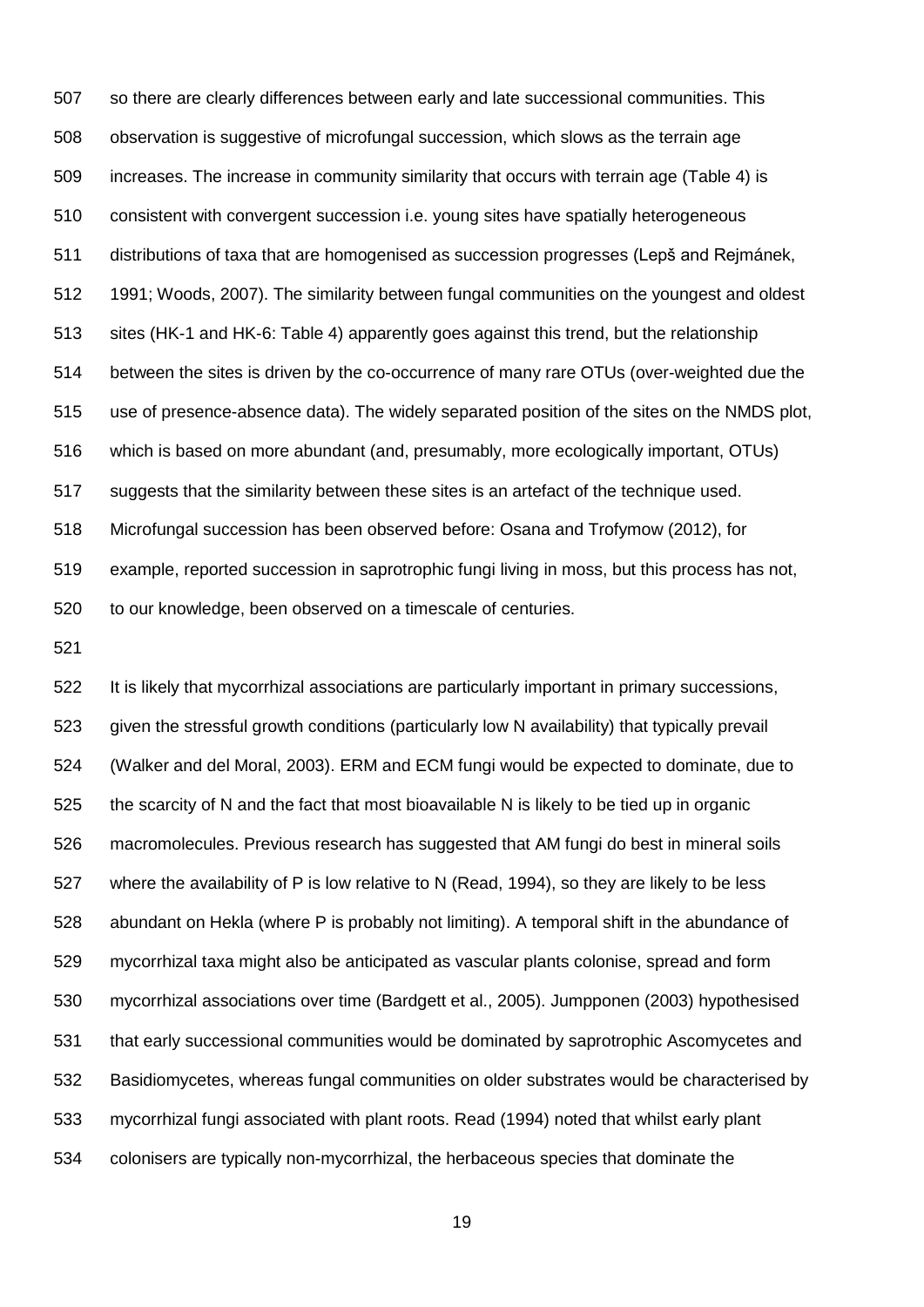intermediate stages have a facultative requirement for AM and the trees and shrubs

characteristic of late succession frequently have an obligate need for ECM.

 Mycorrhizal taxa were not especially abundant in this study (perhaps because plant roots were not sampled directly) but there was some evidence to support the trends identified in earlier studies. AM fungi were scarce and ECM and ERM fungi were found on the oldest sites e.g. the occurrence of *R. aeruginea* and *M. bicolour* in association with shrub and tree species on the 1158 lava flow (samples HK-5 & -6). Furthermore, it appeared that mycorrhizal taxa were more abundant on the oldest terrain (Fig. 5). It was impossible to establish definitively how many of the fungi observed were saprotrophs, due to the variations in taxonomic resolution and uncertainties over fungal metabolism in the published literature. Two of the most abundant fungal taxa may be confidently described as saprotrophs (*Mortierella* sp. and *Clavaria argillacea*) and other, rarer saprotrophs were present on terrain of all ages. *Clavaria argillacea* appeared to decline in abundance with increasing terrain age (Table 3), consistent with predictions of Jumpponen [\(2003\)](#page-29-1), but *Mortierella* exhibited the opposite pattern. Ultimately, it was not possible to establish saprotrophic succession with such limited data and a more focussed study would be required to establish whether the relative proportion of saprotrophs changes systematically with successional stage.

 The bacterial communities exhibited very little evidence of succession. The lava flows were arranged in age order along the first NMDS axis (Fig. 6), which is consistent with succession. However, the most abundant bacterial OTUs occurred on all three sites and short DCA axes (~1.5 SD units) indicated low species turnover. The composition of the bacterial community was not unexpected and most of the major groups commonly associated with soils were present. Only the Acidobacteria and Actinobacteria exhibited a systematic change in abundance with terrain age. It may be that the bacterial communities reach a long-term equilibrium relatively early in the succession. Studies elsewhere have indicated that bacterial communities can stabilise after a period of decades [\(e.g. Tscherko et al., 2003\)](#page-32-10). In this study, bacterial communities may have stabilised with the formation of continuous moss cover and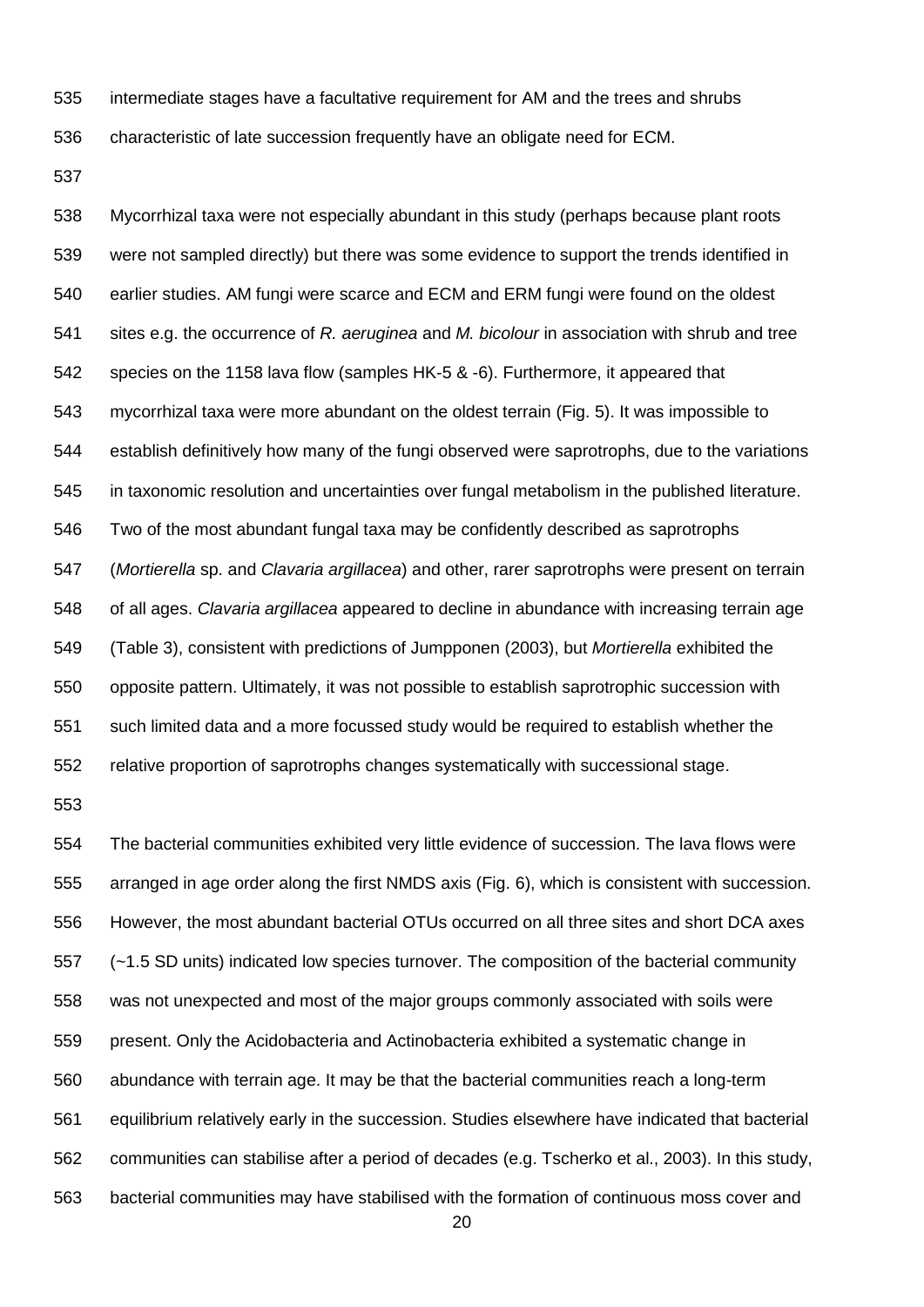the associated accumulation of the first protosoils ~70 years after the emplacement of the lava. At that point, cyanobacterial communities living on the surface of the lava would have been replaced by heterotrophic bacteria as light was excluded and the moss provided a reliable, if meagre, source of organic carbon. Thereafter, the progressive changes in soil conditions that influence bacterial community composition and structure on other sites (e.g. increasing soil pH) did not occur and the bacterial community remained relatively unchanged.

4.2 Changes in SMC structure [H2]

 The SMCs were characterised by high levels of richness and a large number of rare OTUs (the 'rare biosphere'). Pyrosequencing is a sensitive technique and these patterns are common in molecular analyses of environmental samples. Because of the spatially heterogeneous nature of soils, the use of small (<1 g) samples may have biased the results of microbial analyses, favouring the detection of dominant species [\(Kirk et al., 2004\)](#page-29-0). The results of this study are therefore likely to underestimate true microbial diversity. For example, transect HK-2 had anomalously low fungal diversity, but this was due to an exceptionally large number of reads for two OTUs (both from the sub-phylum Pezizomycotina but unclassified below this level)*.*

 Hypothesis H2 proposed that the taxonomic diversity of fungal and bacterial communities would increase with terrain age, as ecosystem development progressed and new niche space became available. Plant richness, diversity and equitability all increased with terrain age. These changes represent a 'filling up' of the sites from a small regional species pool and decreasing dominance of *R. lanuginosum* as vascular plants colonise and expand [\(Cutler et al., 2008\)](#page-28-7). Differences in dispersal and establishment ability probably played a role in determining the rate and direction of plant succession. The relationship between SMC structure and terrain age varied according to the group studied. Fungal community structure paralleled changes in above ground vegetation, with monotonic increases in diversity with increasing terrain age. This result supported previous research that suggests SMC diversity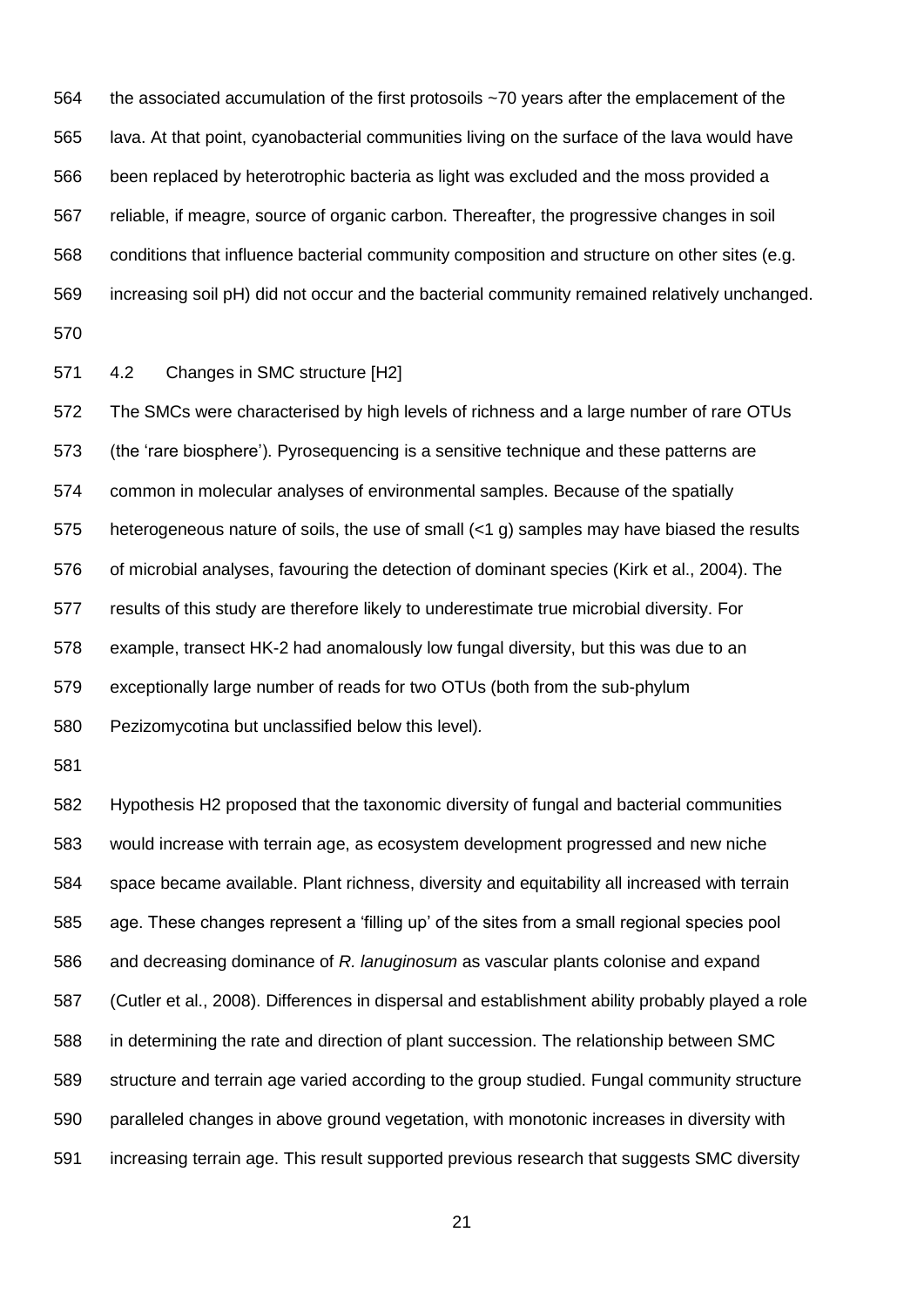is linked to plant species diversity [\(Zak et al., 2003\)](#page-33-1). In contrast, bacterial community

structure did not change in step with vegetation succession.

 In microbial ecology, it has been posited that "everything is everywhere but the environment selects" [\(Green and Bohannan, 2006\)](#page-28-12). As fungi readily disperse by spores, increasing fungal richness is most likely due to the creation of new habitat niches as succession unfolds. New niches created by plant succession might include the presence of recalcitrant organic compounds, e.g. lignin, in litter, or the roots of new colonisers e.g. ericaceous shrubs. Some mycorrhizal fungi, particularly the ECM and ERM fungi that predominant in the latter stages of succession, have been shown to have high levels of host specificity [\(Last et al., 1987\)](#page-29-2). Consequently, increased plant richness is likely to be associated with increased fungal diversity [\(Read, 1994\)](#page-31-9). Compared with the bacterial communities, the fungal communities had low equitability, with a few dominants and many rare species. This was particularly marked on the youngest terrain. Inequitable community structure implies that a handful of species have been successful in dominating resources and excluding their competitors. An increase in equitability with increasing terrain age was consistent with the formation of new fungal niche space as plant succession progressed.

 In contrast to changes in fungal community structure, bacterial structure was invariant across the chronosequence. Bacterial richness, diversity and equitability were more-or-less the same on all three sites. Such invariance implies that plant succession had little impact on bacterial community composition. Of course, it is possible that bacterial biomass varied whilst taxonomic composition remained constant (the same point could also be made for the fungi). Furthermore, PCR techniques do not discriminate between active tissue and inactive spores/senesced tissue. Hence ecological interpretations of the data should be treated with care. Further investigation (e.g. using quantitative PCR) would be required to establish if changes in biomass not paralleled by changes in community composition have occurred on Hekla's lava flows. However, given that microbial biomass is largely determined by the availability of SOM, major changes with time seem unlikely. A number of authors have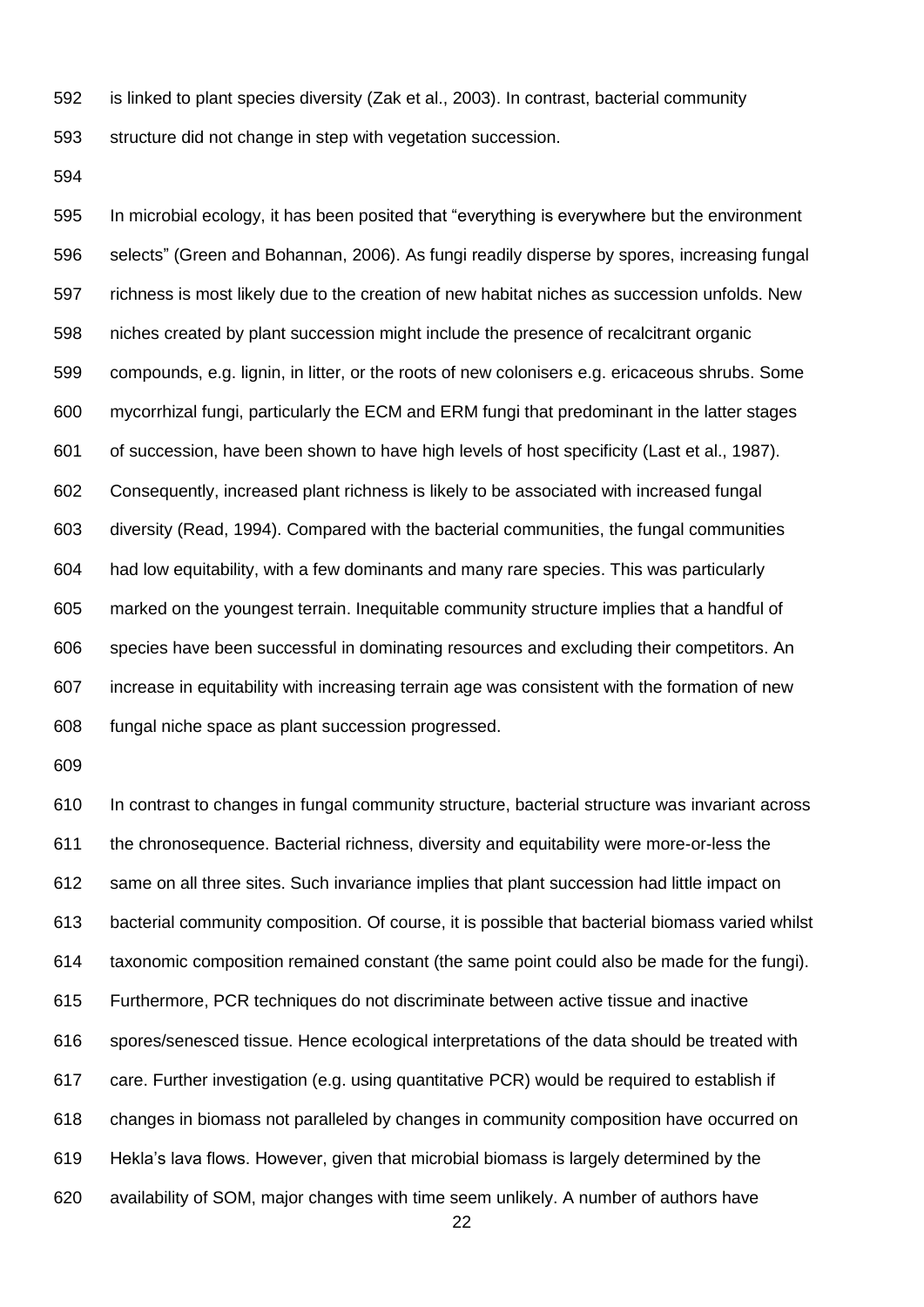- reported systematic increases in the ratio of fungal:bacterial biomass over time as soils
- acidify. It is not possible to say whether or not this has occurred with the current dataset but,
- again, it seems unlikely given the constancy of soil pH across the sites.
- 
- 

#### **5 Conclusions**

 The results of this study revealed differences in the temporal dynamics of fungal and bacterial communities. Fungal community composition and structure varied during succession: discrete communities formed and these communities became more diverse with increasing terrain age. Changes in community structure occurred without accompanying changes in the soil pH and organic matter content and mirrored changes in vegetation. Our study did not set out to establish a causal link between plant and microbial succession. However, these data strongly suggest a connection that is worthy of further research. It is likely that plant succession led to changes in the type and quality of organic carbon added to soil. Thus, although SOM concentrations did not change overall, the biochemical composition of the organic compounds in the soil may have done. Litter quality (usually measured in terms of C:N ratios) is important to SMCs, as is carbon lability. Indeed, carbon lability, rather than N content, may be the primary control over decomposition in some settings [\(Chapin et](#page-27-8)  [al., 2002\)](#page-27-8). In this study, increases in the availability and diversity of recalcitrant compounds, e.g. lignin, are probable as shrubby species colonise and spread. An increase in the diversity of these organic substrates could impact on fungal communities. In contrast, bacteria, which can only metabolise more basic products, may not have experienced the same changes in their environment, particularly as pH, which has been demonstrated to structure bacterial communities, did not change. These communities probably became saturated early in the succession and are likely to be more sensitive to changes in soil chemistry than plant community structure *per se*. This work has relevance for studies of primary succession, which often neglect changes in microbial communities in the soil. It is also relevant for ongoing research into the biogeochemical impact of vegetation change in high-latitude settings.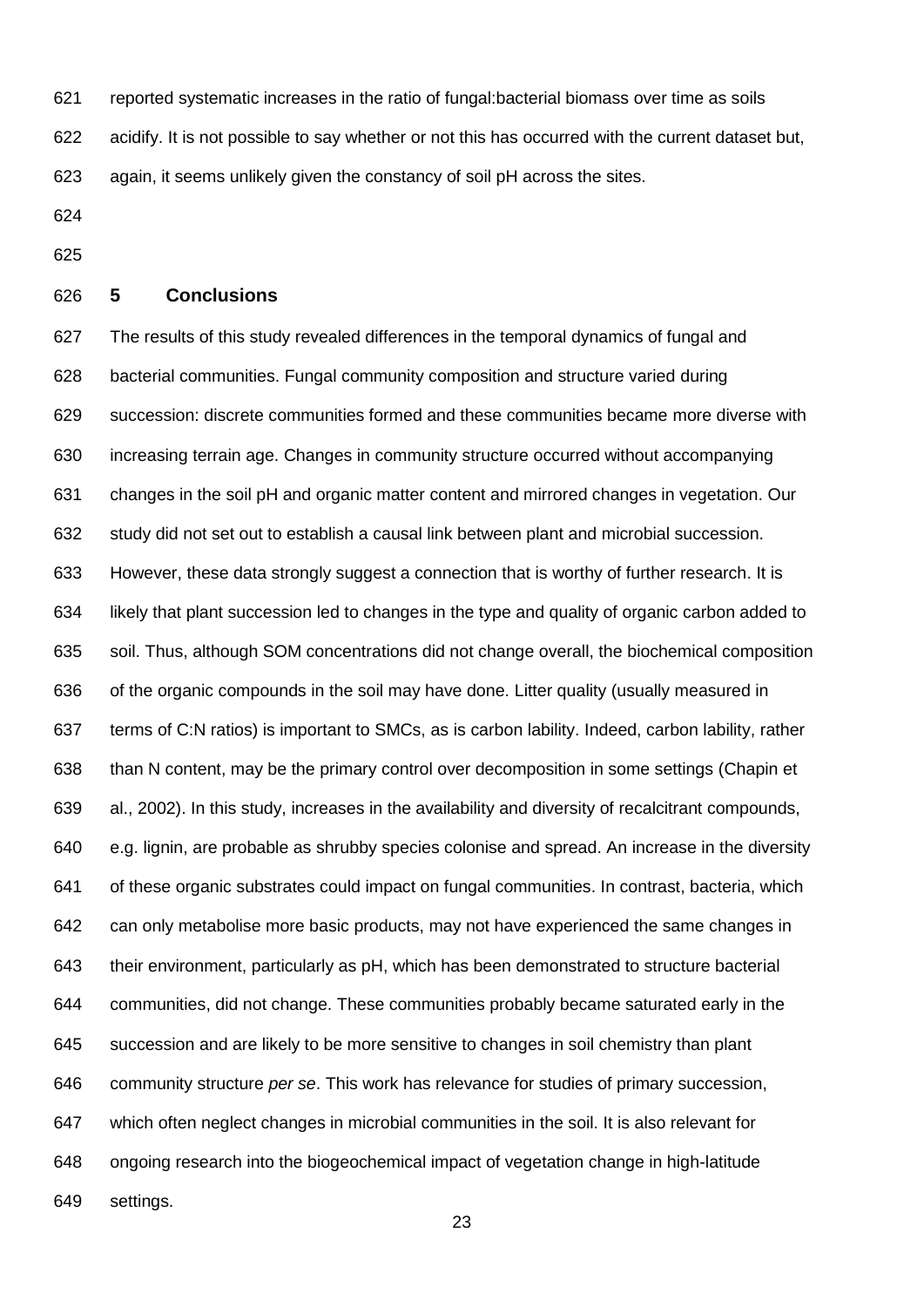## **Acknowledgements**

We thank two anonymous reviewers for their helpful comments. This work was funded by a

- Small Ecological Project Grant from the British Ecological Society (grant number 2812/3507)
- and grants from the John Fell Fund, University of Oxford (grant number 091/148) and Trinity
- College, University of Cambridge. We are grateful for the assistance provided by Steve
- Boreham (Geography Science Laboratories, University of Cambridge) and James Rolfe
- (Godwin Laboratory for Palaeoclimate Research, University of Cambridge) in the
- geochemical analysis of the soil samples and to Gregor Sutherland for field support.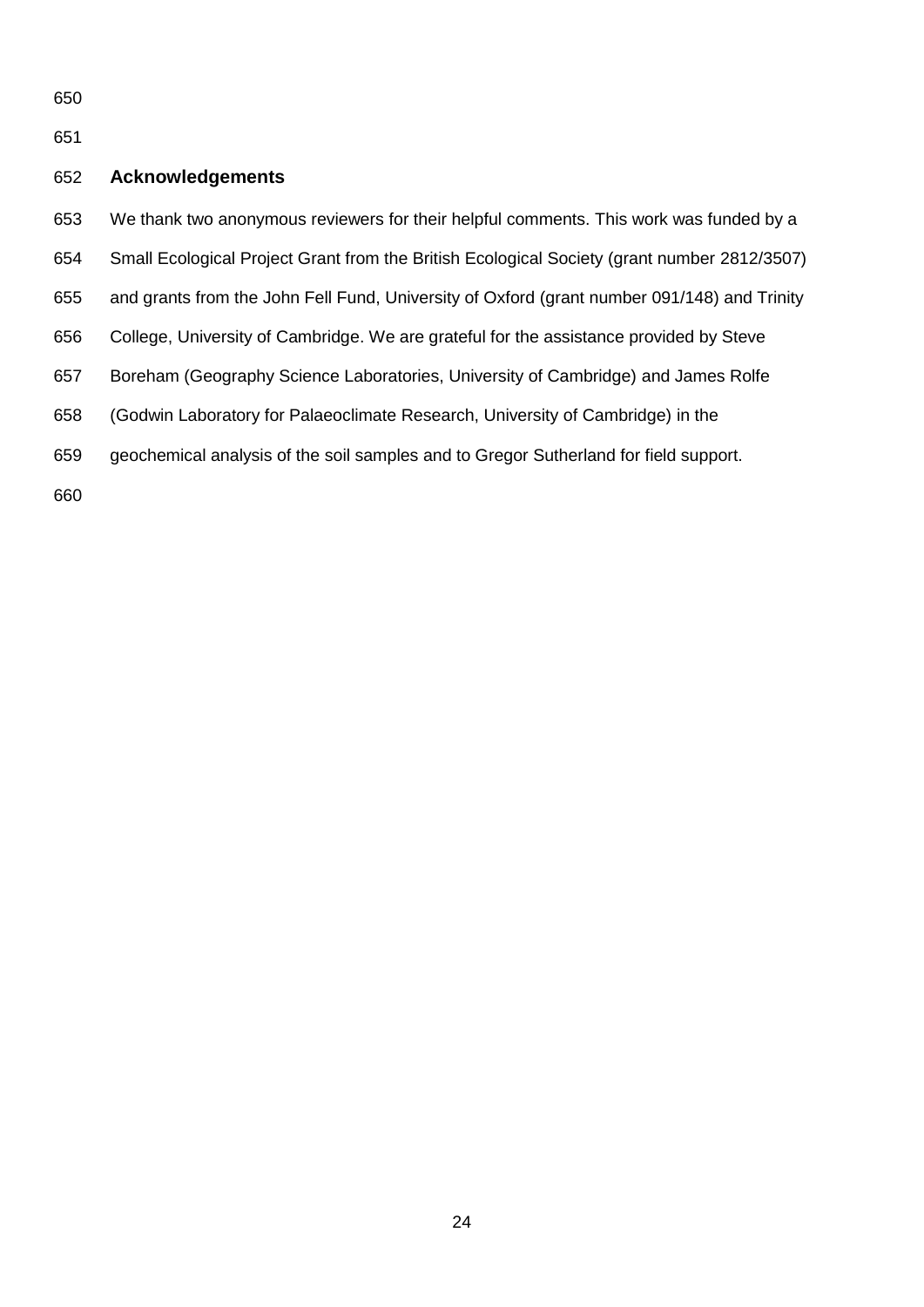# **Figure Captions**

Fig. 1: Location plan. The lava flows are shaded. Contours are at 25 m intervals.

Fig. 2: Plant diversity plots (error bars indicate 1 SE).

- Fig. 3: NMDS plot of data from vegetation surveys; sites (transects) are indicated by circles
- (black = 1845 transects, grey = 1389 transects, white = 1158 transects), species by crosses.
- Key to species: 1 = *R. lanuginosum*; 2 = *E. nigrum*; 3 = *S. vesuvianum*; 4 = *P. alpina*; 5 = *S.*
- *herbacea*; 6 = *S. lanata*; 7 = *C. bigelowii*; 8 = *V. uliginosum*; 9 = *J. trifidus*; 10 = *F. vivipara*;
- 11 = *K. myosuroides*; 12 = *Umbilicaria* sp.; 13 = *Lecidea* sp.; 14 = *S. phylicifolia*; 15 = *A.*
- *vinealis*; 16 = *G. normanii*; 17 = *F. richardsonii*; 18 = *T. praecox*; 19 = *G. verum*; 20 = *P.*
- *membranacea*; 21 = *Peltigera* sp.; 22 = *B. vivipara*; 23 = *L. multiflora*; 24 = *H. splendens*; 25
- = *D. flexuosa*; 26 = *R. geographicum*; 27 = *A. uva-ursi*; 28 = *C. vulgaris*; 29 = *B. pubescens*,

30 = *Hieracium* sp.; 31 = *T. alpinum*; 32 = *B. lunaria*; 33 = *P. ciliare*.

Fig. 4: The relative abundance of putative mycorrhizal fungi on terrain of different ages

(expressed as a percentage of the total number of fungal sequences from each lava flow).

Terrain age increases from left to right.

 Fig. 5: Microbial diversity statistics. The bars indicate 95% confidence intervals for samples where random selection (without replacement) was used to standardise sample size. There are no confidence intervals for fungal diversity on the 1158 lava flow, as this sample had the lowest aggregate number of reads(2046). The units on the y-axis of 4a) refer to the number of OTUs clustered by their similarity to each other (97% similarity for the bacteria, 93% similarity for the fungi).

 Fig. 6: Fungal and bacterial NMDS plots. Sites (transects) are indicated by circles (black = 1845 transects, grey = 1389 transects, white = 1158 transects), OTUs (grouped at 93%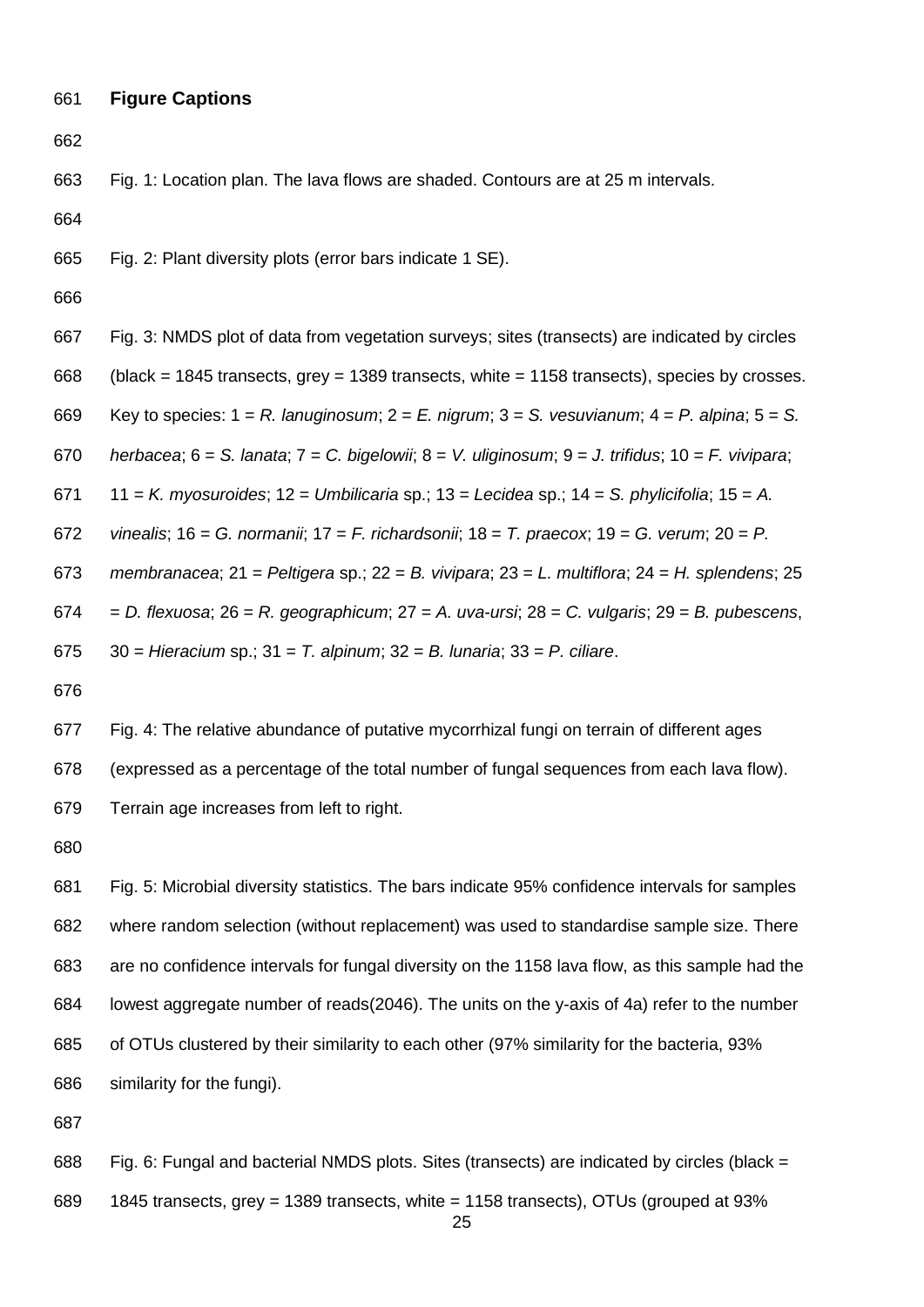- similarity for fungi and 97% similarity for bacteria) by crosses. Sites HK-3 and HK-4 are so
- similar that they overlap. Only the most abundant OTUs (i.e. those accounting for more than
- 1% of the reads in any sample) were used in the analysis.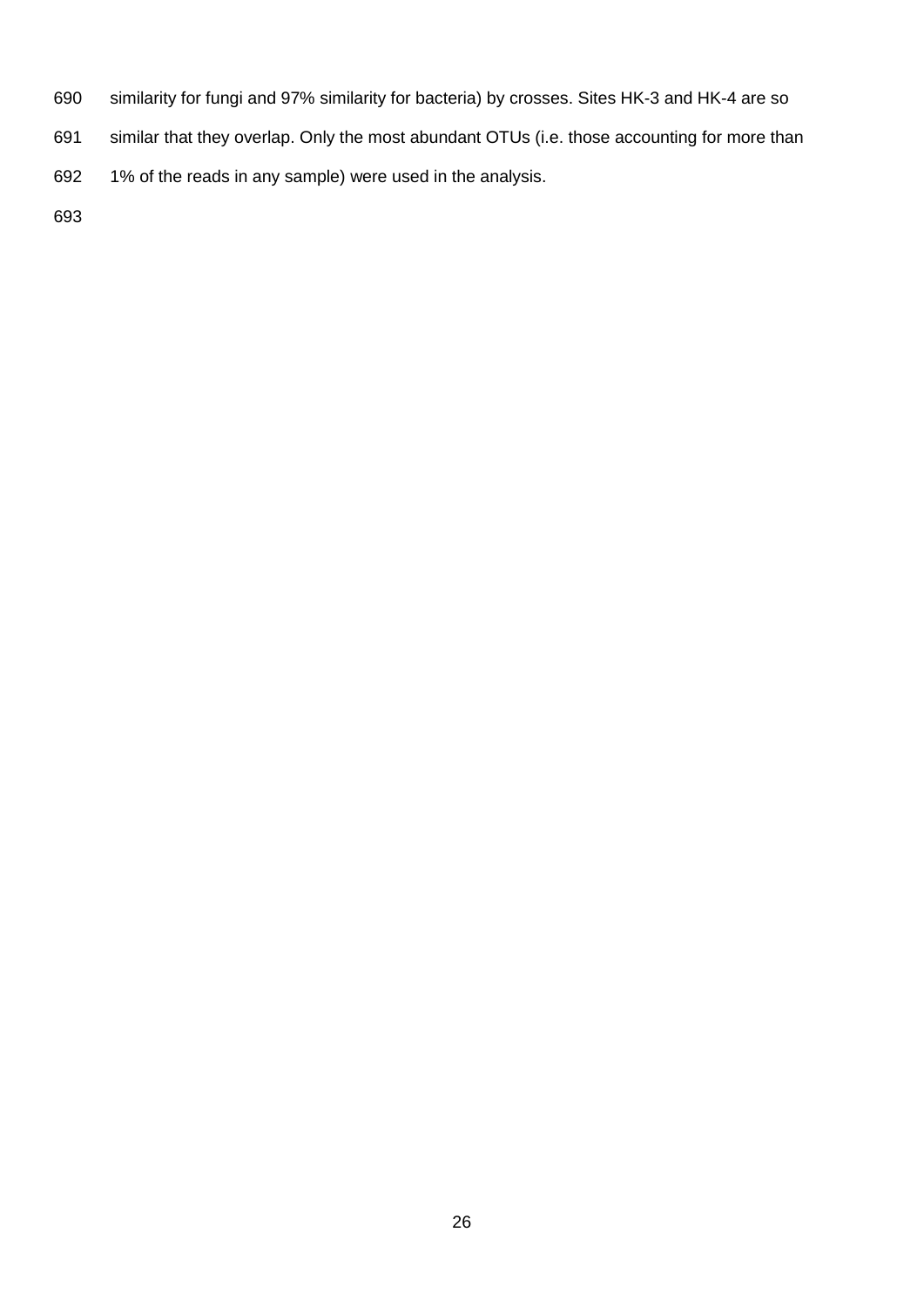#### **References**

- 
- <span id="page-27-4"></span>Abarenkov, K., Nilsson, R.H., Larsson, K.-H., Alexander, I.J., Eberhardt, U., Erland, S.,
- Hoiland, K., Kjoller, R., Larsson, E., Pennanen, T., Sen, R., Taylor, A.F.S., Tedersoo, L.,
- Ursing, B.M., Vralstad, T., Liimatainen, K., Peintner, U., Koljalg, U., 2010a. The UNITE
- database for molecular identification of fungi recent updates and future perspectives. New
- Phytologist 186, 281-285.
- <span id="page-27-3"></span>Abarenkov, K., Tedersoo, L., Nilsson, R.H., Vellak, K., Saar, I., Veldre, V., Parmasto, E.,
- Prous, M., Aan, A., Ots, M., Kurina, O., Ostonen, I., Jogeva, J., Halapuu, S., Poldmaa, K.,
- Toots, M., Truu, J., Larsson, K.-H., Koljalg, U., 2010b. PlutoF-a Web Based Workbench for
- Ecological and Taxonomic Research, with an Online Implementation for Fungal ITS
- Sequences. Evolutionary Bioinformatics 6, 189-196.
- <span id="page-27-6"></span>Amend, A.S., Seifert, K.A., Bruns, T.D., 2010. Quantifying microbial communities with 454
- pyrosequencing: does read abundance count? Molecular Biology 19, 5555-5565.
- <span id="page-27-2"></span>Arnalds, O., 2004. Volcanic soils of Iceland. Catena 56, 3-20.
- <span id="page-27-7"></span>Arnalds, O., Gisladdottir, F.O., Orradottir, B., 2012. Determination of aeolian transport rates
- of volcanic soils in Iceland. Geomorphology 167-168, 4-12.
- <span id="page-27-0"></span>Bardgett, R.D., Bowman, W.D., Kaufmann, R., Schmidt, S.K., 2005. Linking aboveground
- and belowground communities: a temporal approach. Trends in Ecology and Evolution 20,
- 634-641.
- <span id="page-27-1"></span>Bjarnason, Á.H., 1991. Vegetation on lava fields in the Hekla area, Iceland. Acta
- Phytogeographica Suecica, Uppsala, 111 pp.
- <span id="page-27-5"></span>Blaalid, R., Carlsen, T., Kumar, S., Halvorsen, R., Ugland, K.I., Fontana, G., Kauserud, H.,
- 2012. Changes in the root-associated fungal communities along a primary succession
- gradient analysed by 454 pyrosequencing. Molecular Ecology 21, 1897-1908.
- <span id="page-27-8"></span>Chapin, F.S., Matson, P.A., Mooney, H.A., 2002. Principles of Terrestrial Ecosystem
- Ecology. Springer-Verlag, New York.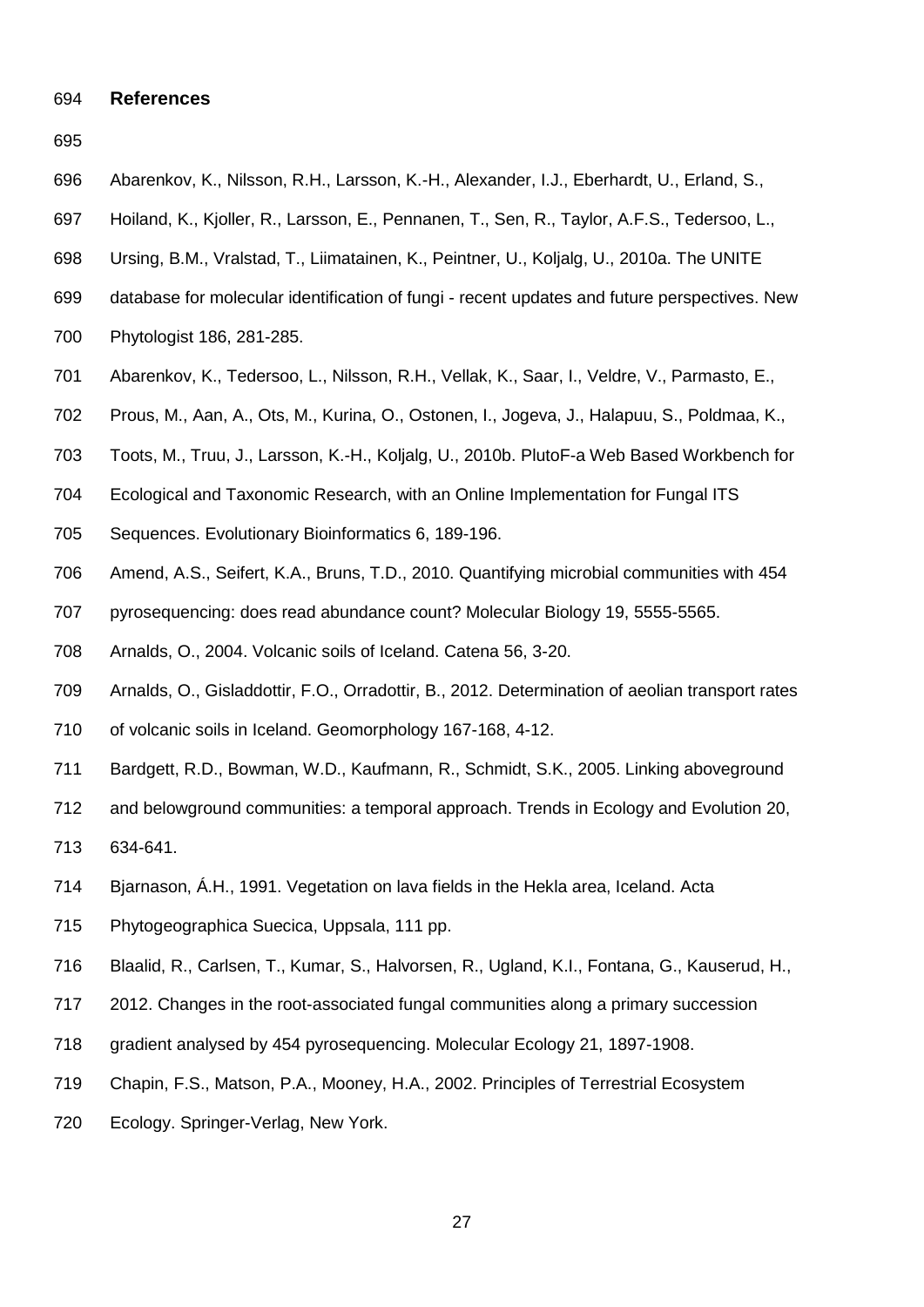- <span id="page-28-9"></span>Chapin, F.S., Walker, L.R., Fastie, C.L., Sharman, L.C., 1994. Mechanisms of primary
- succession following deglaciation at Glacier Bay, Alaska. Ecological Monographs 64, 149- 175.
- <span id="page-28-1"></span>Chen, M., Ma, L.Q., 2001. Comparison of three aqua regia digestion methods for twenty
- Florida soils. Soil Science Society of America Journal 65, 491-499.
- <span id="page-28-0"></span>Cutler, N., 2010. Long-term primary succession: a comparison of non-spatial and spatially
- explicit inferential techniques. Plant Ecology 208, 123-136.
- <span id="page-28-8"></span>Cutler, N., 2011. Nutrient limitation during long-term ecosystem development inferred from a
- mat-forming moss. The Bryologist 114, 204-214.
- <span id="page-28-7"></span>Cutler, N.A., Belyea, L.R., Dugmore, A.J., 2008. The spatiotemporal dynamics of a primary
- succession. Journal of Ecology 96, 231-246.
- <span id="page-28-10"></span>DeLuca, T.H., Zackrisson, O., Nilsson, M.-C., Sellstedt, A., 2002. Quantifying nitrogen-
- fixation in feather moss carpets of boreal forests. Nature 419, 917-920.
- <span id="page-28-3"></span>Edgar, R.C., Haas, B.J., Clemente, J.C., Quince, C., Knight, R., 2011. UCHIME improves
- sensitivity and speed of chimera detection. Bioinformatics 27, 2194-2200.
- <span id="page-28-4"></span>Faith, D.P., Minchin, P.R., Belbin, L., 1987. Compositional dissimilarity as a robust measure
- of ecological distance. Plant Ecology 69, 57-68.
- <span id="page-28-2"></span>Gardes, M., Bruns, T.D., 1993. ITS primers with enhanced specificity for Basidiomycetes -
- application to the identification of mycorrhizae and rusts. Molecular Ecology 2, 113-118.
- <span id="page-28-12"></span>Green, J.L., Bohannan, B.J.M., 2006. Spatial scaling of microbial biodiversity. Trends in
- Ecology and Evolution 21, 501-507.
- <span id="page-28-11"></span>Greipsson, S., 2012. Catastrophic soil erosion in Iceland: impact of long-term climate
- change, compounded natural disturbances and human driven land-use changes. Catena 98.
- <span id="page-28-5"></span>Grelet, G.-A., Johnson, D., Paterson, E., Anderson, I.C., Alexander, I.J., 2009. Reciprocal
- carbon and nitrogen transfer between an ericaceous dwarf shrub and fungi isolated from
- *Piceirhiza bicolorata* ectomycorrhizas. New Phytologist 182, 359-366.
- <span id="page-28-6"></span>Griffiths, R.I., Thomson, B.C., James, P., Bell, T., Bailey, M., Whiteley, A.S., 2011. The
- bacterial biogeography of British soils. Environmental Microbiology 13, 1642-1654.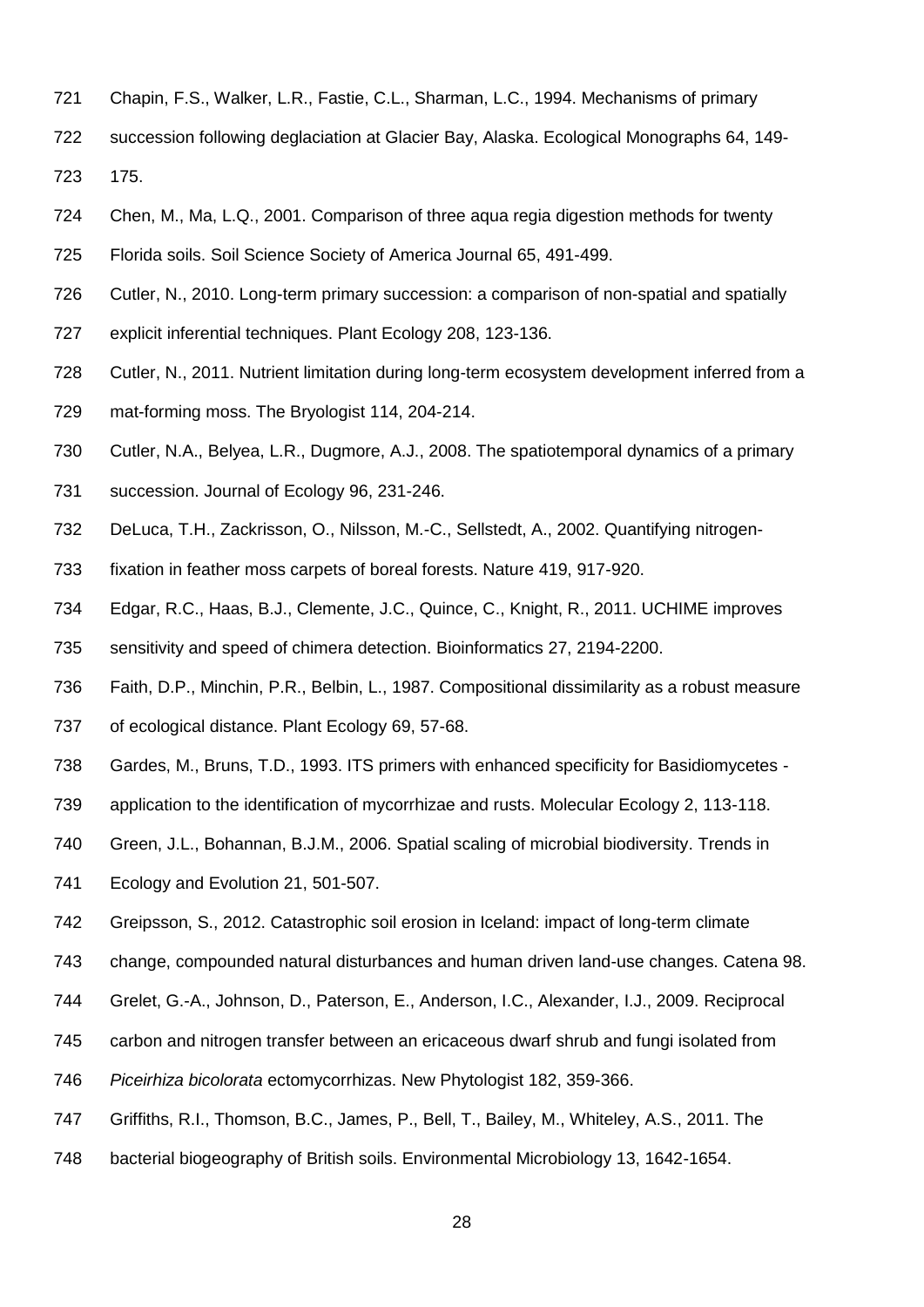- <span id="page-29-4"></span>Heiri, O., Lotter, A.F., Lemcke, G., 2001. Loss on ignition as a method for estimating organic
- and carbonate content in sediments: reproducibility and comparability of results. Journal of Palaeolimnology 25, 101-110.
- <span id="page-29-8"></span>Henriksson, E., Henriksson, L.E., Norrman, J.O., Nyman, P.O., 1987. Biological dinitrogen
- fixation (acetylene reduction) exhibited by blue-green algae (cyanobacteria) in association
- with mosses gathered on Surtsey, Iceland. Arctic and Alpine Research 19, 432-436.
- <span id="page-29-6"></span>Hibbett, D.S., Ohman, A., Glotzer, D., Nuhn, M., Kirk, P., Nilsson, R.H., 2011. Progress in
- molecular and morphological taxon discovery in Fungi and options for formal classification of
- environmental sequences. Fungal Biology Reviews 25, 38-47.
- <span id="page-29-1"></span>Jumpponen, A., 2003. Soil fungal community assembly in a primary successional glacier
- forefront ecosystem as inferred from rDNA sequence analysis. New Phytologist 158, 569- 578.
- <span id="page-29-7"></span>Killham, K., 1994. Soil Ecology. Cambridge University Press, Cambridge.
- <span id="page-29-0"></span>Kirk, J.L., Beaudette, L.A., Hart, M., Moutoglis, P., Klironomos, J.N., Lee, H., Trevors, J.T.,
- 2004. Methods of studying soil microbial diversity. Journal of Microbiological Methods 58, 169-188.
- <span id="page-29-9"></span>Knelman, J.E., Legg, T.M., O'Neill, S.P., Washenberger, C.L., González, A., Cleveland, C.C.,
- Nemergut, D.R., 2012. Bacterial community structure and function change in association with
- colonizer plants during early primary succession in a glacier forefield. Soil Biology and
- Biochemistry 46, 172-180.
- <span id="page-29-3"></span> Kristinsson, H., 1998. A guide to the flowering plants and ferns of Iceland. Mal og Melling, Reykjavik.
- <span id="page-29-2"></span>Last, F.T., Dighton, J., Mason, P.A., 1987. Successions of sheathing mycorrhizal fungi.
- Trends in Ecology and Evolution 2, 157-161.
- <span id="page-29-10"></span> Lepš, J., Rejmánek, M., 1991. Convergence or divergence: what should we expect from vegetation succession? Oikos 62, 261-264.
- <span id="page-29-5"></span>Lord, N.S., Kaplan, C.W., Shank, P., Kitts, C.L., Elrod, S.L., 2002. Assessment of fungal
- diversity using terminal restriction fragment (TRF) pattern analysis: comparison of 18S and
- ITS ribosomal regions. FEMS Microbiology Ecology 42, 327-337.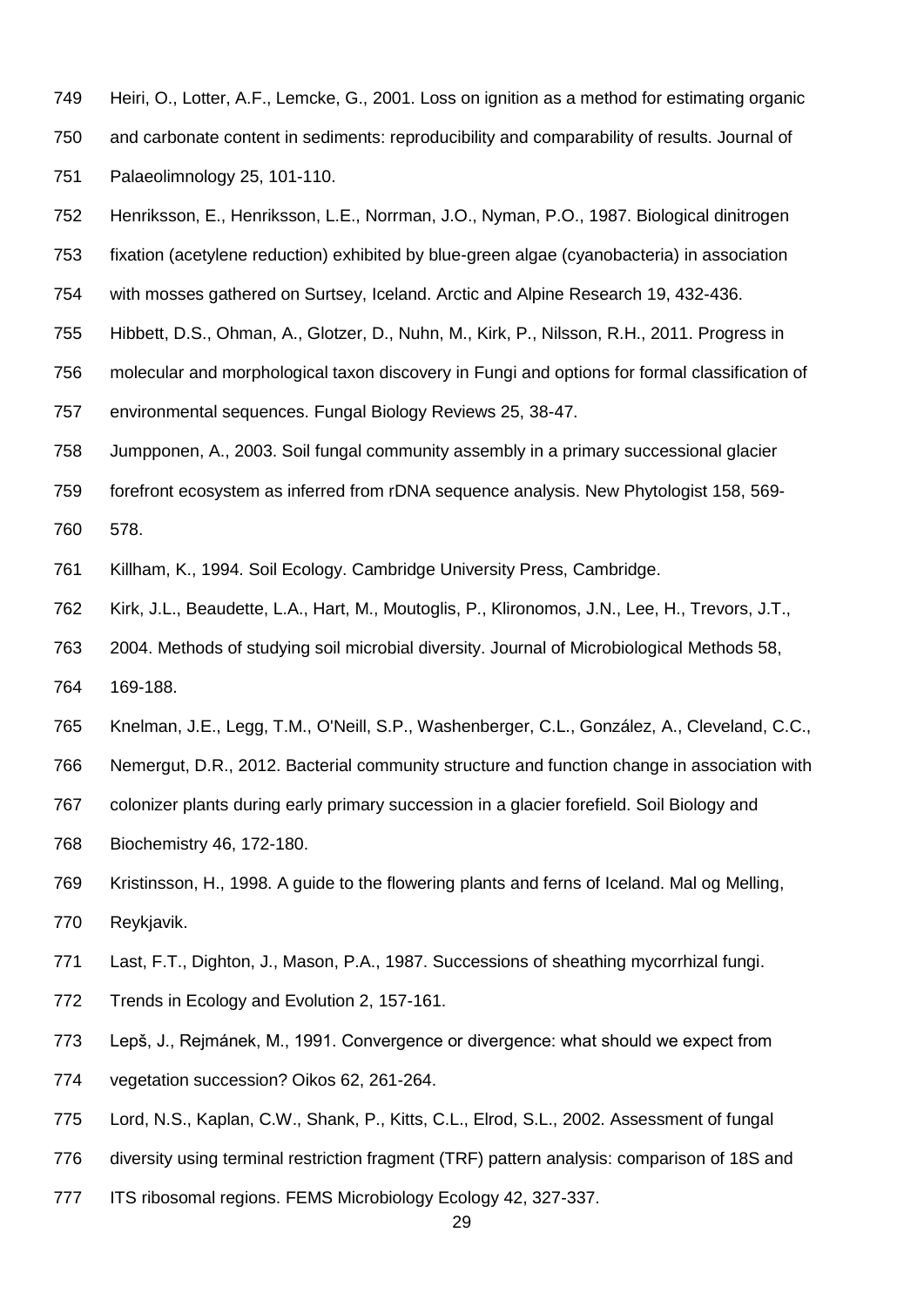- <span id="page-30-1"></span>Matthews, J.A., 1992. The ecology of recently-deglaciated terrain: a geoecological approach
- to glacier forelands and primary succession. Cambridge University Press, Cambridge.
- <span id="page-30-8"></span>Mitchell, R.J., Campbell, C.D., Chapman, S.J., Cameron, C.M., 2010. The ecological
- engineering impact of a single tree species on the soil microbial community. Journal of
- Ecology 98, 50-61.
- <span id="page-30-2"></span>Muyzer, G., Dewaal, E.C., Uitterlinden, A.G., 1993. Profiling of complex microbial populations
- by denaturing gradient gel-electrophoresis analysis of polymerase chain reaction-amplified
- genes coding for 16S ribosomal RNA. Applied and Environmental Microbiology 59, 695-700.
- <span id="page-30-0"></span>Nemergut, D.R., Anderson, S.P., Cleveland, C.C., Martin, A.P., Miller, A.E., Seimon, A.,
- Schmidt, S.K., 2007. Microbial community succession in an unvegetated, recently
- deglaciated soil. Microbial Ecology 53, 110-122.
- <span id="page-30-5"></span>Nilsson, R.H., Veldre, V., Hartmann, M., Unterseher, M., Amend, A., Bergsten, J.,
- Kristiansson, E., Ryberg, M., Jumpponen, A., Abarenkov, K., 2010. An open source software
- package for automated extraction of ITS1 and ITS2 from fungal ITS sequences for use in
- high-throughput community assays and molecular ecology. Fungal Ecology 3, 284-287.
- <span id="page-30-7"></span>Ohtonen, R., Fritze, H., Pennanen, T., Jumpponen, A., Trappe, J., 1999. Ecosystem
- properties and microbial community changes in primary succession on a glacier forefront.
- Oecologia 119, 239-246.
- <span id="page-30-6"></span>Oksanen, J., Blanchet, F.G., Kindt, R., Legendre, P., O'Hara, R.G., Simpson, G.L., Solymos,
- P., Stevens, M.H.H., Wagner, H., 2010. vegan: Community Ecology Package, 1.17-0 ed.
- <span id="page-30-9"></span>Osono, T., Trofymow, J.A., 2012. Microfungal diversity associated with *Kindbergia oregana*
- in successional forests in British Columbia. Ecological Research 27, 35-41.
- <span id="page-30-4"></span>Quast, C., Pruesse, E., Yilmaz, P., Gerken, J., Schweer, T., Yarza, P., Peplies, J.,
- Gloeckner, F.O., 2013. The SILVA ribosomal RNA gene database project: improved data
- processing and web-based tools. Nucleic Acids Research 41, D590-D596.
- <span id="page-30-3"></span>Quince, C., Lanzen, A., Curtis, T.P., Davenport, R.J., Hall, N., Head, I.M., Read, L.F., Sloan,
- W.T., 2009. Accurate determination of microbial diversity from 454 pyrosequencing data.
- Nature Methods 6, 639-U627.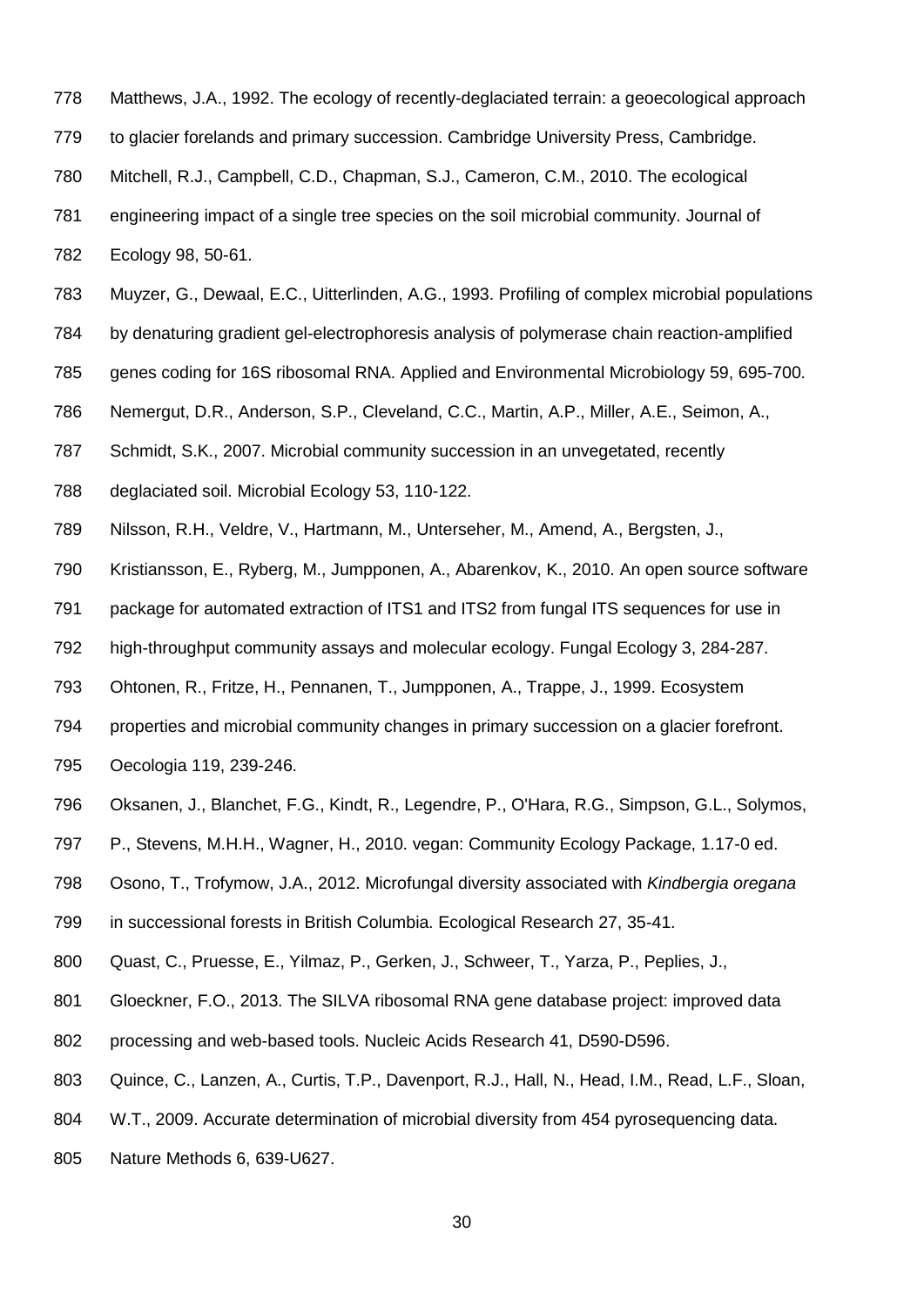- <span id="page-31-6"></span>Quince, C., Lanzen, A., Davenport, R.J., Turnbaugh, P.J., 2011. Removing noise from
- pyrosequenced amplicons, BMC Bioinformatics.
- <span id="page-31-9"></span>Read, D.J., 1994. Plant-microbe mutualisms and community structure, In: Schulze, E.D.,
- Mooney, H.A. (Eds.), Biodiversity and Ecosystem Function. Springer-Verlag, New York, pp. 181-209.
- <span id="page-31-8"></span>Rinaldi, A.C., Comandini, O., Kuyper, T.W., 2008. Ectomycorrhizal fungal diversity:
- separating the wheat from the chaff. Fungal Diversity 33, 1-45.
- <span id="page-31-3"></span>Rogers, S.O., Bendich, A.J., 1988. Extraction of DNA from plant tissues, In: Gelvin, S.V.,
- Shilperoort, R.A., Verma, D.P.S. (Eds.), Plant Molecular Biology Manual. Kluwer Academic,
- Dordrecht, pp. 1-10.
- <span id="page-31-2"></span>Schaaf, W., Bens, O., Fischer, A., Gerke, H.H., Gerwin, W., Grünewald, U., Holländer, H.M.,
- Kögel-Knabner, I., Mutz, M., Schloter, M., Schulin, R., Veste, M., Winter, S., Hüttl, R.F.,
- 2011. Patterns and processes of initial terrestrial-ecosystem development. Journal of Plant
- Nutrition and Soil Science 174, 229-239.
- <span id="page-31-5"></span>820 Schloss, P.D., Gevers, D., Westcott, S.L., 2011. Reducing the Effects of PCR Amplification
- and Sequencing Artifacts on 16S rRNA-Based Studies. PLoS ONE 6.
- <span id="page-31-4"></span>Schloss, P.D., Westcott, S.L., Ryabin, T., Hall, J.R., Hartmann, M., Hollister, E.B.,
- Lesniewski, R.A., Oakley, B.B., Parks, D.H., Robinson, C.J., Sahl, J.W., Stres, B., Thallinger,
- G.G., Van Horn, D.J., Weber, C.F., 2009. Introducing mothur: Open-Source, Platform-
- Independent, Community-Supported Software for Describing and Comparing Microbial
- Communities. Applied and Environmental Microbiology 75, 7537-7541.
- <span id="page-31-0"></span>Schütte, U.M.E., Abdo, Z., Bent, S.J., Williams, C.J., Schneider, G.M., Solheim, B., Forney,
- L.J., 2009. Bacterial succession in a glacier foreland of the High Arctic. The ISME Journal 3, 1258-1268.
- <span id="page-31-1"></span>Sigler, W.V., Crivii, S., Zeyer, J., 2002. Bacterial succession in glacial forefield soils
- characterized by community structure, activity and opportunistic growth dynamics. Microbial
- Ecology 44, 306-316.
- <span id="page-31-7"></span>Sørensen, T.A., 1948. Method of establishing groups of equal amplitude in plant sociology
- based on similarity of species content, and its application to analyses of the vegetation on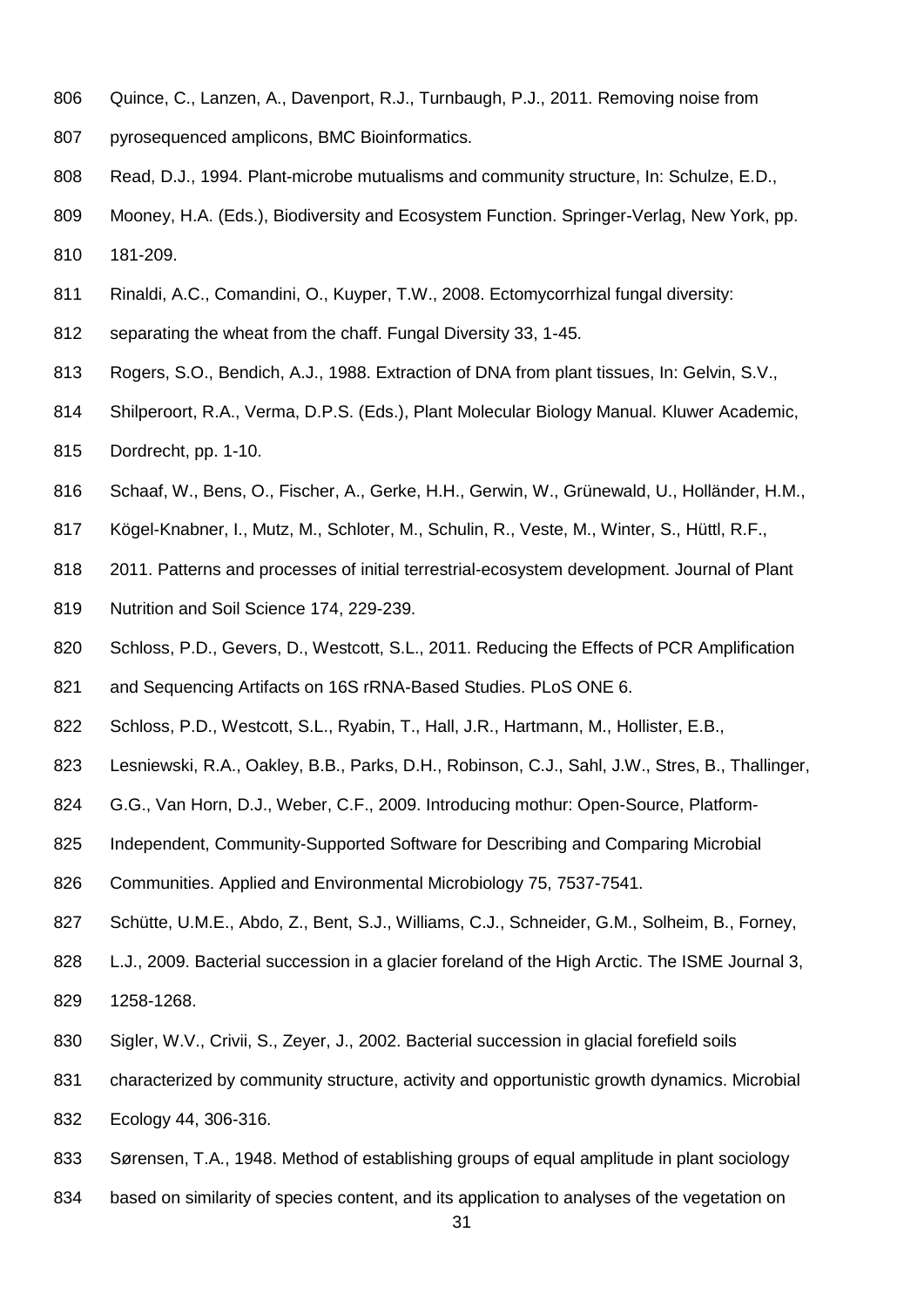Danish commons. Biologiske Skrifter, det Kongelige Danske Videnskabernes Selskab 5, 1-

34.

- <span id="page-32-3"></span>Stevens, P.R., Walker, T.W., 1970. The chronosequence concept and soil formation.
- Quarterly Review of Biology 45, 333-350.
- <span id="page-32-10"></span>Tscherko, D., Rustmeier, J., Richter, A., Wanek, W., Kandeler, E., 2003. Functional diversity
- 840 of the soil microflora in primary succession across two glacier forelands in the Central Alps.
- European Journal of Soil Science 54, 685-696.
- <span id="page-32-8"></span>Uroz, S., Oger, P., Morin, E., Frey-Klett, P., 2012. Distinct ectomycorrhizospheres share
- similar bacterial communities as revealed by pyrosequencing-based analysis of 16S rRNA
- genes. Applied and Environmental Microbiology 78, 3020-3024.
- <span id="page-32-1"></span>van der Heijden, M.G.A., Bardgett, R.D., van Straalen, N.M., 2008. The unseen majority: soil
- microbes as drivers of plant diversity and productivity in terrestrial ecosystems. Ecology
- Letters 11, 296-310.
- <span id="page-32-9"></span>Vitousek, P.M., 1994. Potential nitrogen fixation during primary succession in Hawaii
- Volcanoes National Park. Biotropica 26, 234-240.
- <span id="page-32-0"></span>Walker, L.R., del Moral, R., 2003. Primary Succession and Ecosystem Rehabilitation.
- Cambridge Univ Press, Cambridge.
- <span id="page-32-2"></span>Walker, L.R., Wardle, D.A., Bardgett, R.D., Clarkson, B.D., 2010. The use of
- chronosequences in studies of ecological succession and soil development. Journal of
- Ecology 98, 725-736.
- <span id="page-32-7"></span>Wang, Q., Garrity, G.M., Tiedje, J.M., Cole, J.R., 2007. Naive Bayesian classifier for rapid
- assignment of rRNA sequences into the new bacterial taxonomy. Applied and Environmental
- Microbiology 73, 5261-5267.
- <span id="page-32-6"></span>Wang, Y., Qian, P.-Y., 2009. Conservative Fragments in Bacterial 16S rRNA Genes and
- Primer Design for 16S Ribosomal DNA Amplicons in Metagenomic Studies. PLoS ONE 4.
- <span id="page-32-4"></span>Wardle, D.A., Walker, L.R., Bardgett, R.D., 2004. Ecosystem properties and forest decline in
- contrasting long-term chronosequences. Science 305, 509-513.
- <span id="page-32-5"></span>White, T.J., Bruns, T., Lee, S., Taylor, J., 1990. Amplification and direct sequencing of fungal
- ribosomal RNA genes for phylogenetics, In: Innis, M.A., Gelfand, D.H., Sninsky, J.J., White,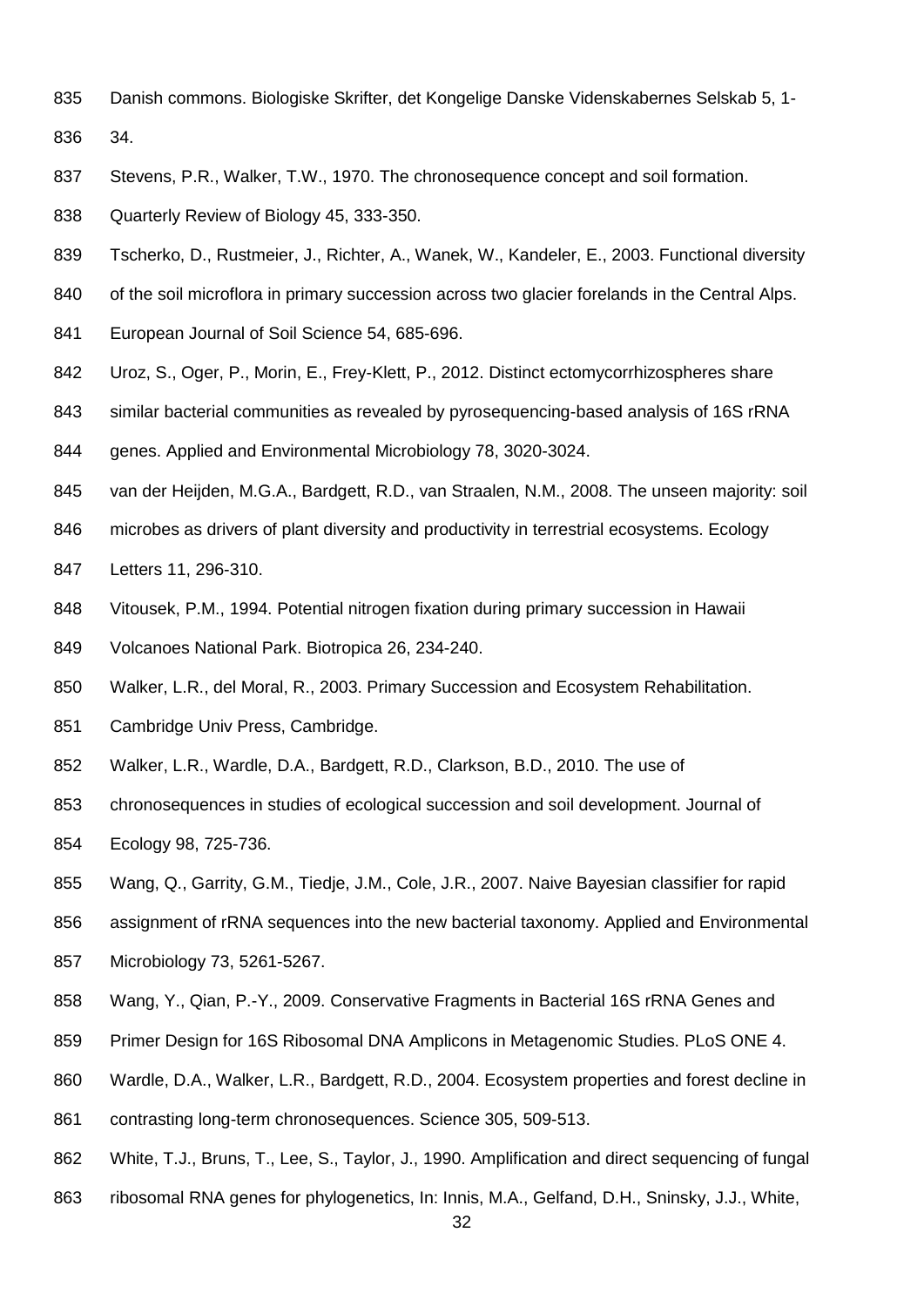T.J. (Eds.), PCR Protocols: A Guide to Methods and Applications. Academic Press, San

Diego, pp. 315-322.

- <span id="page-33-0"></span>Woods, K.D., 2007. Predictability, contingency, and convergence in late succession: slow
- 867 systems and complex data-sets. Journal of Vegetation Science 18, 543-554.
- <span id="page-33-1"></span>Zak, D.R., Holmes, W.E., White, D.C., Peacock, A.D., Tilman, D., 2003. Plant diversity, soil
- microbial communities, and ecosystem function: are there any links? Ecology 84, 2042-2050.
- 
- 
- 
- 
- 
- 
- 
- 
- 
- 
- 
- 
- 
- 
- 
- 
- 
- 
- 
- 
- 
- 
- 
- 
-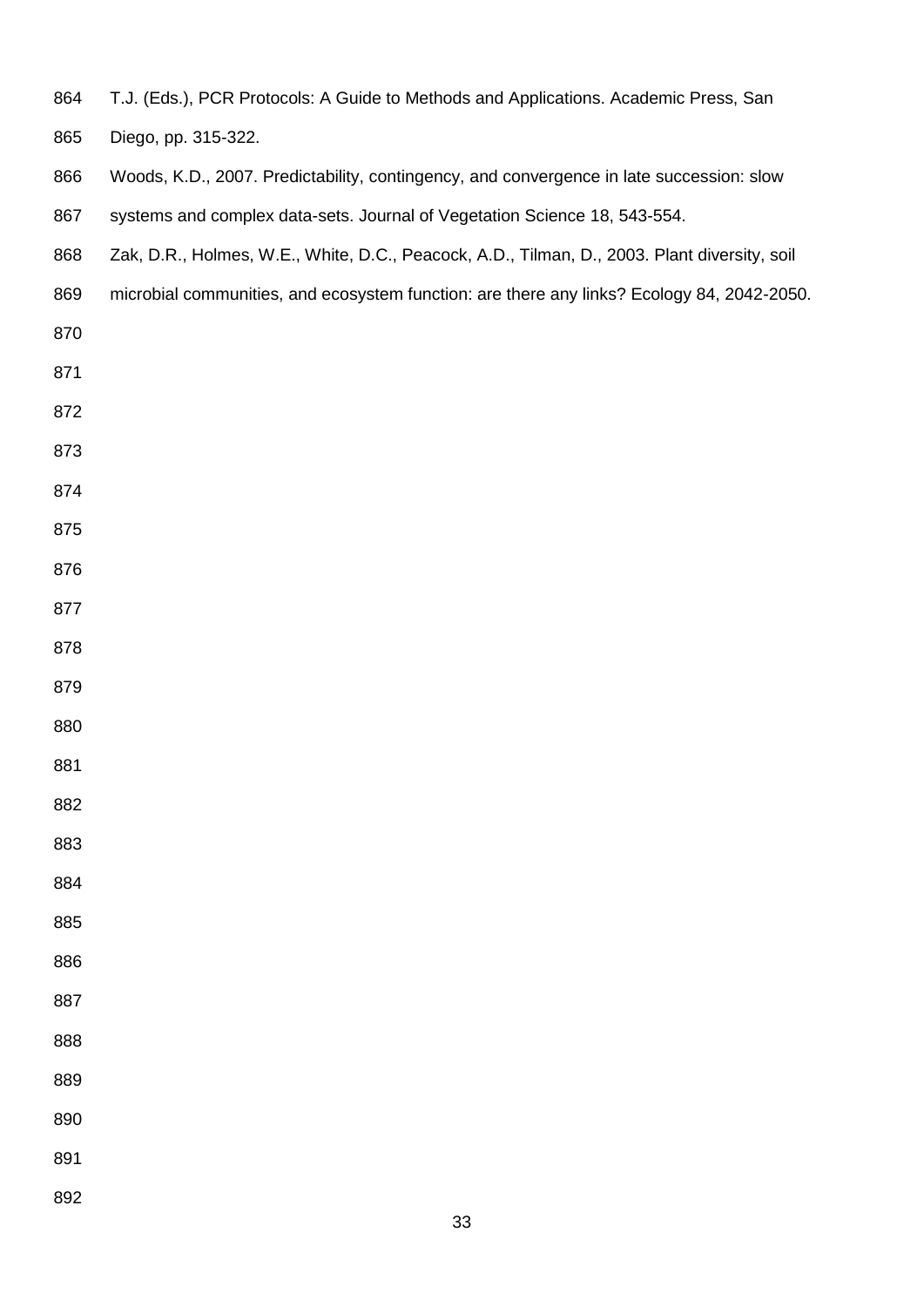# Figure 1







Figure 3

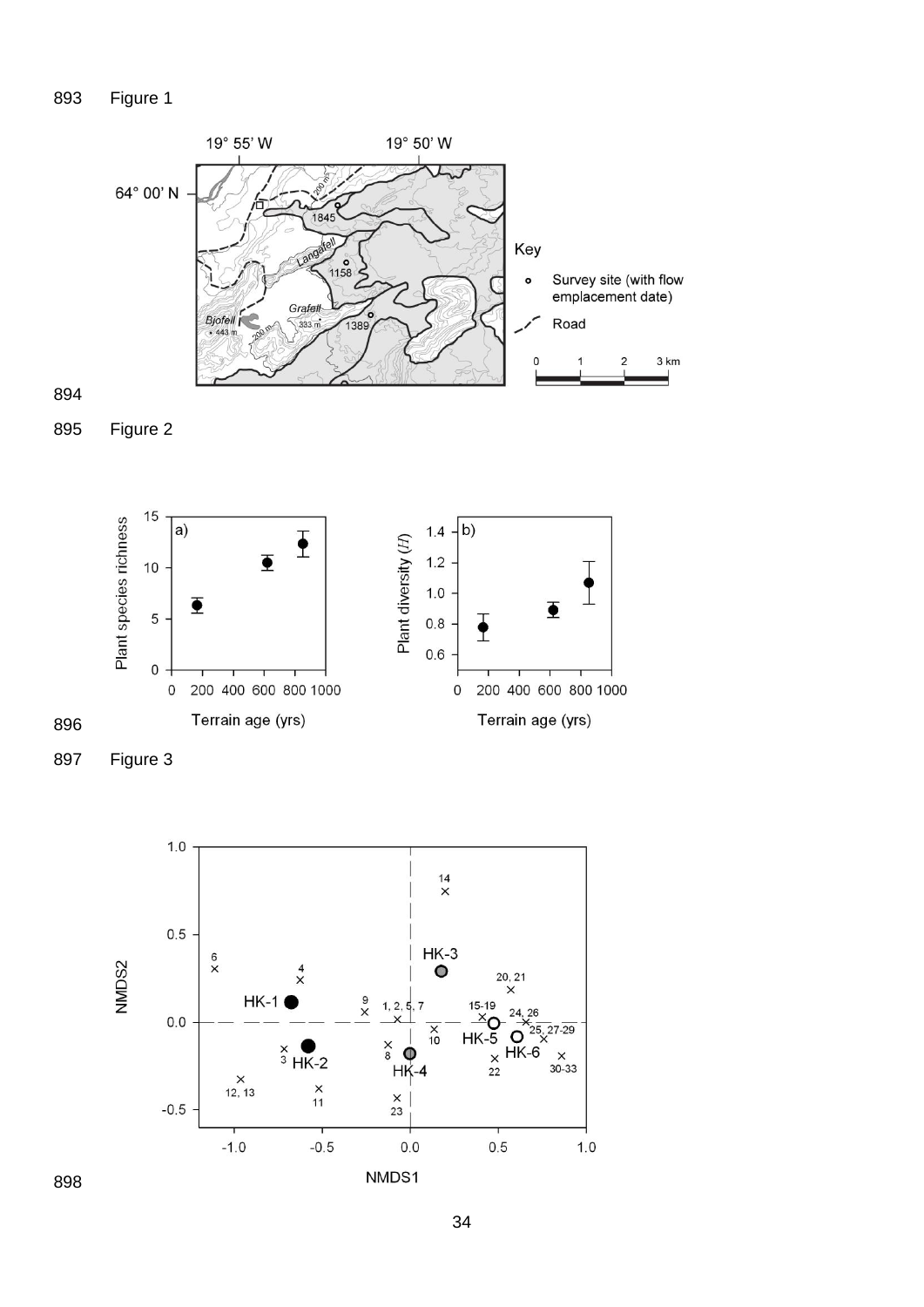



Figure 5











- 
-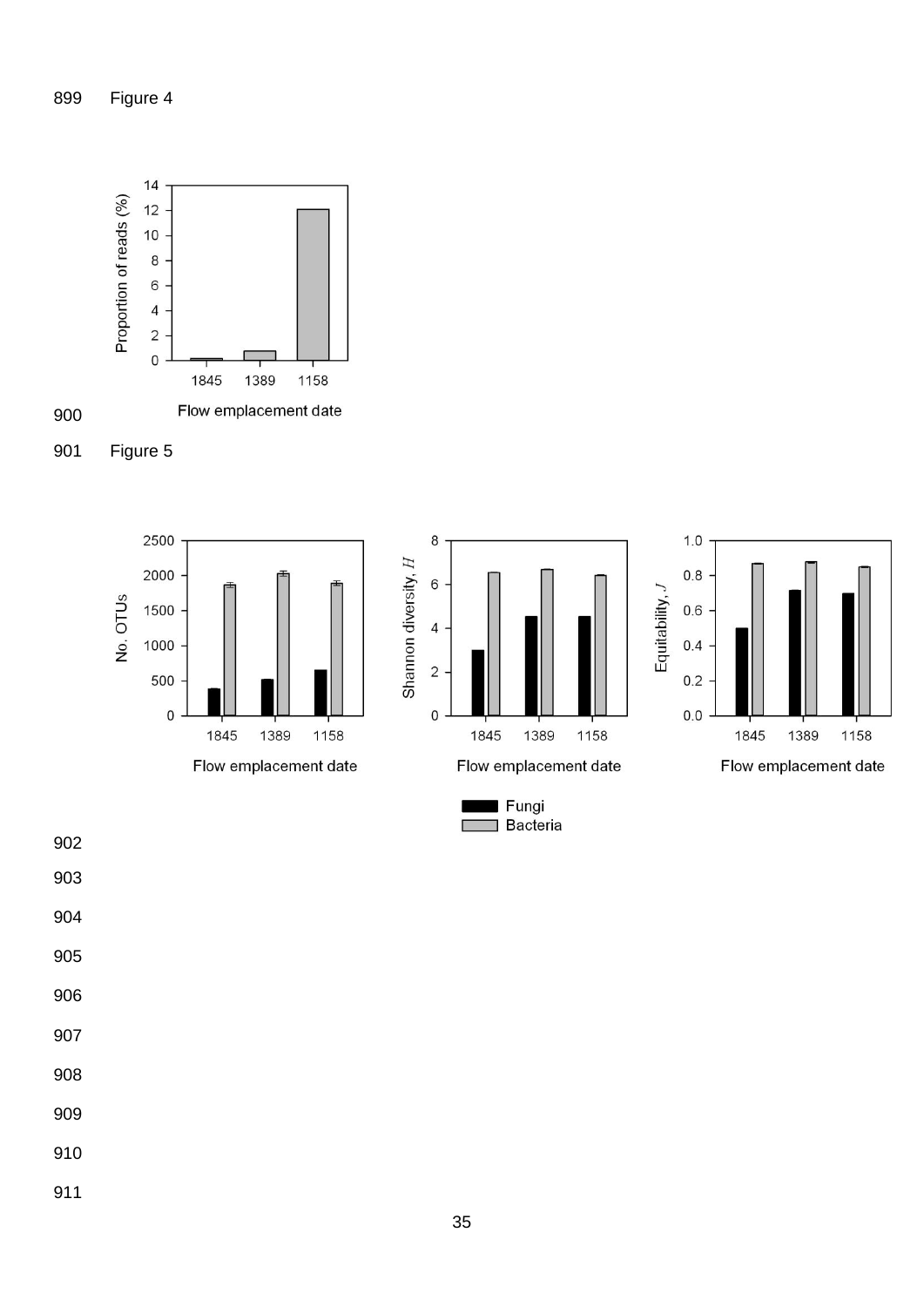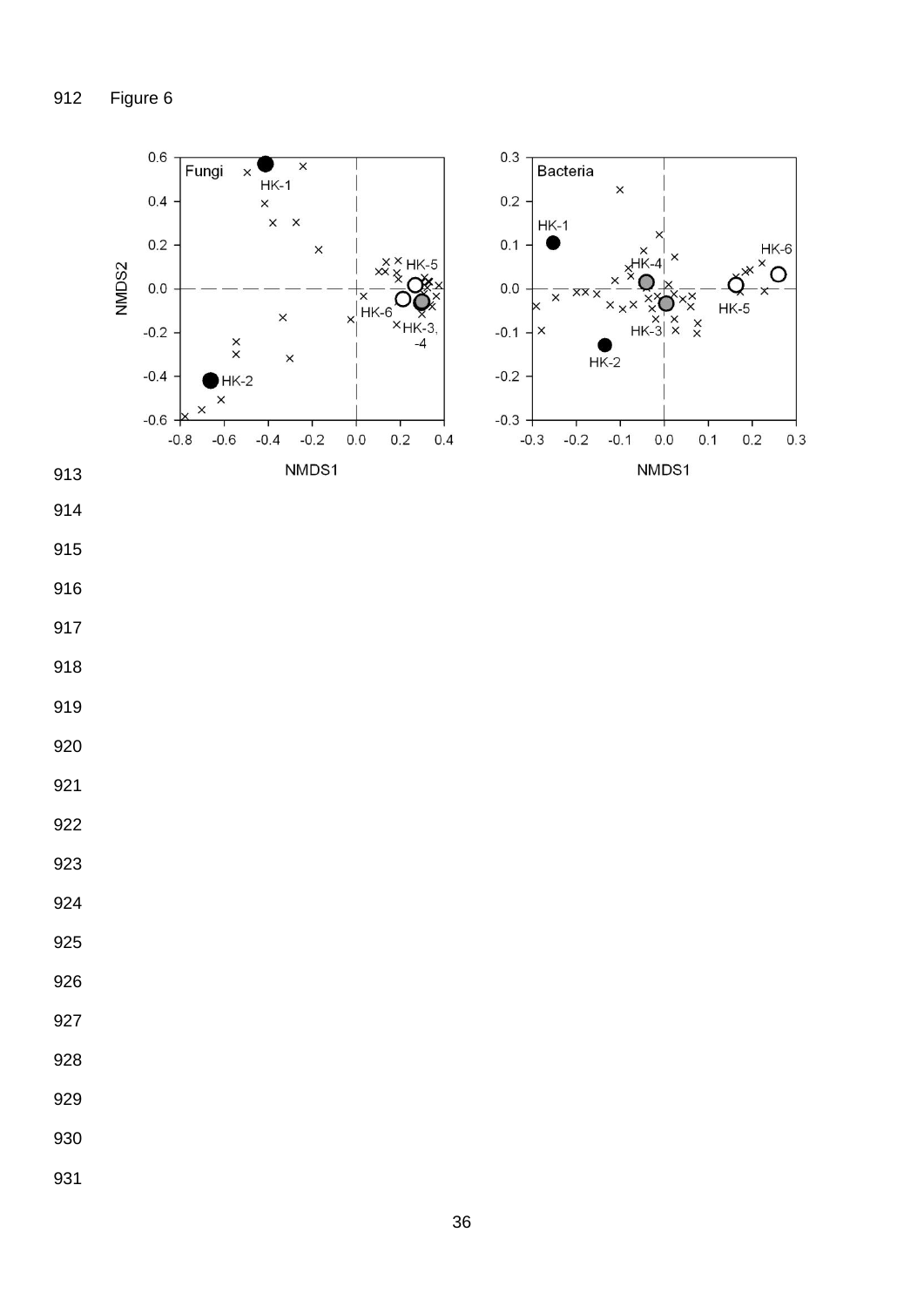|                              |                | $HK-1$<br>$HK-2$ |          | $HK-3$     |           | $HK-4$   |                | $HK-5$    |                | $HK-6$    |                |                |                |                |                |                         |                           |                |
|------------------------------|----------------|------------------|----------|------------|-----------|----------|----------------|-----------|----------------|-----------|----------------|----------------|----------------|----------------|----------------|-------------------------|---------------------------|----------------|
|                              | 1845-1-A       | 1845-1-B         | 1845-1-C | 1845-2-A   | 1845-2-B  | 1845-2-C | 1389-1-A       | 1389-1-B  | 1389-1-C       | 1389-2-A  | 1389-2-B       | 1389-2-C       | $1158 - 1 - A$ | $1158 - 1 - B$ | $1158 - 1 - C$ | $1158 - 2 - A$          | $1158 - 2 - B$            | 1158-2-C       |
| Racomitrium lanuginosum (B)  | 5              | 5                | 5        | $\sqrt{5}$ | 5         | 5        | $\sqrt{5}$     | 5         | 5              | 5         | 5              | 5              | 3              | 5              | 5              | $\overline{\mathbf{4}}$ | 5                         | $\overline{c}$ |
| Empetrum nigrum (S)          | 3              | 3                | 2        | 3          | 3         | 3        | $\overline{2}$ | 3         | $\overline{c}$ | 2         | $\overline{c}$ | $\overline{c}$ |                | 1              | 3              | 4                       | $\ensuremath{\mathsf{3}}$ |                |
| Salix herbacea (S)           | +              | $\pmb{+}$        | +        | +          | +         |          |                | +         | $\ddot{}$      | +         | $\ddot{}$      | 1              |                | +              | +              |                         | $\ddot{}$                 | +              |
| Carex bigelowii (G)          | $\ddot{}$      |                  | +        |            | 1         |          | +              | 1         | 1              | +         |                | $\ddot{}$      | +              | 1              | +              | 1                       | +                         | +              |
| Festuca vivipara (G)         |                |                  |          | +          |           |          | 1              | 1         |                |           |                | $\ddot{}$      | 1              | +              | +              | +                       | +                         | 1              |
| Agrostis vinealis (G)        |                |                  |          |            |           |          | 1              |           | 1              | 1         | 1              | 1              |                | +              | +              | +                       | +                         | +              |
| Galium normanii (F)          |                |                  |          |            |           |          | $\ddot{}$      | $\ddot{}$ |                | 1         | $\ddot{}$      | $\ddot{}$      |                | $\ddot{}$      | $\ddot{}$      |                         | $\ddot{}$                 | $\ddot{}$      |
| Festuca richardsonii (G)     |                |                  |          |            |           |          | $\ddot{}$      | $\ddot{}$ | +              | $\ddot{}$ | +              | $\ddot{}$      |                | +              | 4              | +                       |                           |                |
| Stereocaulon vesuvianum (L)  | $\overline{c}$ | $\overline{2}$   |          | 1          | 2         | +        |                |           |                | $\ddot{}$ |                | +              |                |                |                |                         |                           |                |
| Juncus trifidus (G)          | +              |                  |          |            | +         | +        |                |           | +              | Ŧ.        | +              | +              |                |                | +              |                         |                           |                |
| Vaccinium uliginosum (S)     | $\ddot{}$      |                  |          |            | $\ddot{}$ |          |                |           |                |           | 1              |                | $\mathbf{3}$   |                | 1              | $\ddot{}$               |                           | 3              |
| Bistorta vivipara (F)        |                |                  |          |            |           |          |                |           |                |           | +              | +              |                | +              | +              | +                       | +                         | +              |
| Galium verum (F)             |                |                  |          |            |           |          |                | 1         |                | +         |                | $\ddot{}$      |                | 1              | $\ddot{}$      |                         |                           | $\ddot{}$      |
| Thymus praecox (F)           |                |                  |          |            |           |          | +              |           |                |           |                |                |                |                |                |                         | +                         |                |
| Peltigera membranacea (L)    |                |                  |          |            |           |          |                |           |                |           |                |                | $\mathbf 3$    |                |                | 1                       |                           | 1              |
| Peltigera sp. (L)            |                |                  |          |            |           |          |                |           |                |           |                |                | 1              |                |                | $\overline{c}$          |                           | $\ddot{}$      |
| Poa alpine (G)               | $\ddot{}$      |                  |          |            |           |          |                |           |                |           |                |                |                |                |                |                         |                           |                |
| Kobresia myosuroides (G)     |                |                  |          |            |           |          |                |           |                | 1         |                |                |                |                |                |                         |                           |                |
| Deschampia flexuosa (G)      |                |                  |          |            |           |          |                |           |                |           |                |                | $\ddot{}$      |                |                | $\ddot{}$               |                           | +              |
| Arctostaphylos uva-ursi (S)  |                |                  |          |            |           |          |                |           |                |           |                |                |                |                | 3              |                         |                           | +              |
| Calluna vulgaris (S)         |                |                  |          |            |           |          |                |           |                |           |                |                |                |                | 1              |                         |                           | +              |
| Betula pubescens (S)         |                |                  |          |            |           |          |                |           |                |           |                |                |                |                |                |                         |                           | $\ddot{}$      |
| Umbilicaria sp. (L)          |                |                  |          |            | +         |          |                |           |                |           |                |                |                |                |                |                         |                           |                |
| Lecidea sp. (L)              |                |                  |          |            | +         |          |                |           |                |           |                |                |                |                |                |                         |                           |                |
| Salix phylicifolia (S)       |                |                  |          |            |           |          | $\overline{c}$ |           |                |           |                |                |                |                |                |                         |                           |                |
| Luzula multiflora (G)        |                |                  |          |            |           |          |                |           |                |           |                | $\ddot{}$      |                |                |                |                         |                           |                |
| Hylocomium splendens (B)     |                |                  |          |            |           |          |                |           |                |           |                |                | 5              |                |                |                         |                           |                |
| Salix lanata (S)             |                |                  | +        |            |           |          |                |           |                |           |                |                |                |                |                |                         |                           |                |
| Rhizocarpon geographicum (L) |                |                  |          |            |           |          |                |           |                |           |                |                |                | +              |                |                         |                           |                |
| Hieracium sp. (F)            |                |                  |          |            |           |          |                |           |                |           |                |                |                |                |                |                         | +                         |                |
| Thalictrum alpinum (F)       |                |                  |          |            |           |          |                |           |                |           |                |                |                |                |                |                         | +                         |                |
| Botrychium lunaria (F)       |                |                  |          |            |           |          |                |           |                |           |                |                |                |                |                |                         | +                         |                |
| Ptilidium ciliare (B)        |                |                  |          |            |           |          |                |           |                |           |                |                |                |                |                |                         |                           | +              |

934 Table 1: Vegetation survey results based on the Braun Blanquet abundance scale  $(+)$ 935 present, but with < 1% cover; 1 = 1-5% cover; 2 = 6-25% cover; 3 = 26-50% cover; 4 = 51- 936 75% cover; 5 = 76-100% cover). Pooled pyrosequencing samples are indicated on the top 937 line of the table; quadrat identifiers, formatted as flow emplacement date – transect number – 938 quadrat letter are in the row below (each pyrosequencing sample comprises material from 939 three quadrats). Vegetation type is indicated by the letters S (shrub), G (graminoid), F (forb), 940 B (bryophyte) and L (lichen) after the species name.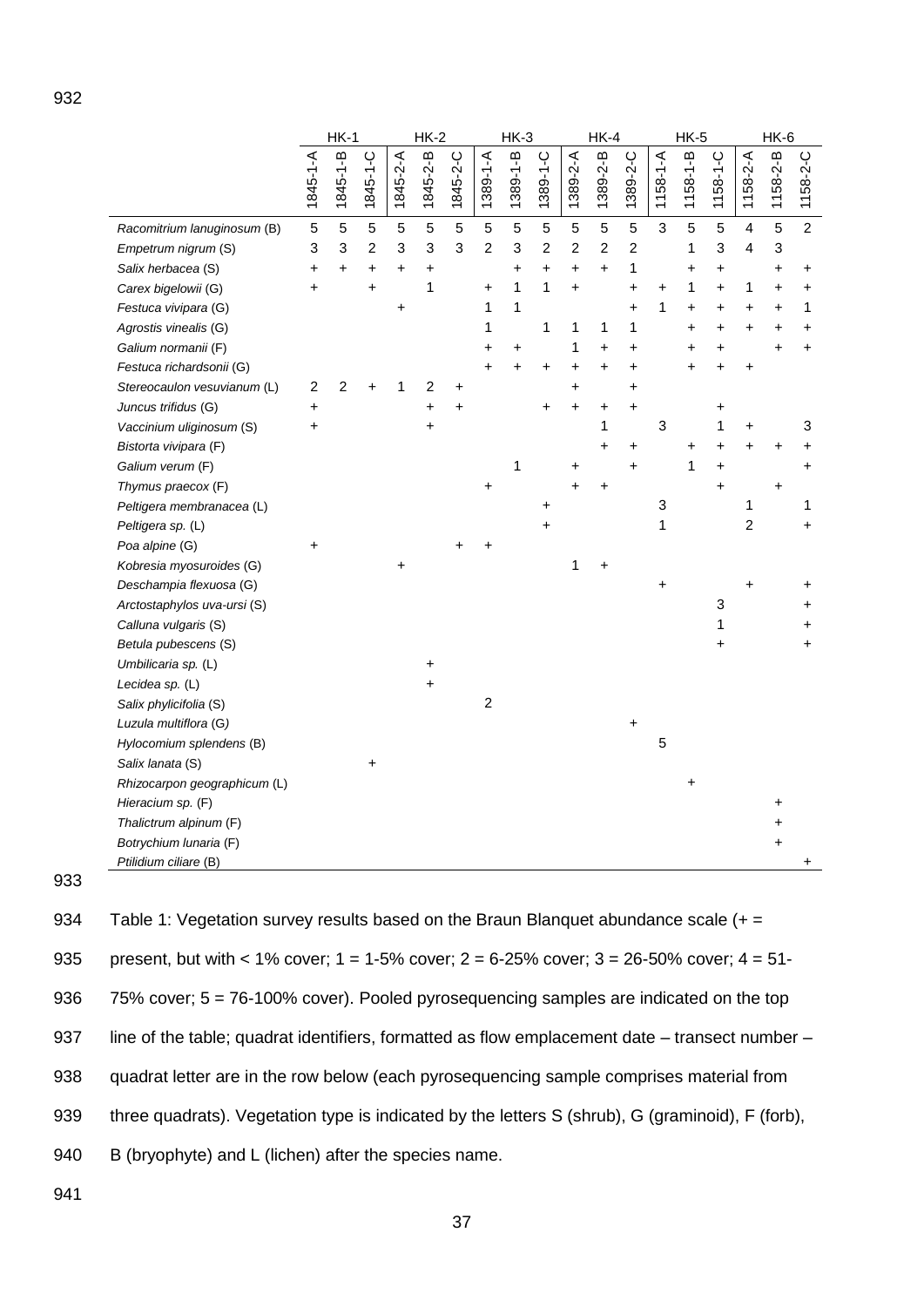|                             |                  | Terrain age (years) |                  |
|-----------------------------|------------------|---------------------|------------------|
| Soil property               | 165              | 621                 | 852              |
| Soil pH range; mean         | $5.6 - 6.5; 6.0$ | $6.0 - 6.9; 6.3$    | $5.3 - 6.6; 6.0$ |
| SOM content (%)             | $11.4 \pm 1.0$   | $10.3 \pm 0.9$      | $10.8 \pm 0.9$   |
| Mean grain size (% by vol.) |                  |                     |                  |
| Coarse sand                 | $16.5 \pm 1.6$   | $22.7 + 1.2$        | $24.7 \pm 1.2$   |
| Fine sand                   | $76.9 \pm 1.5$   | $72 \pm 1.1$        | $70.8 \pm 1.2$   |
| Silt                        | $6.3 \pm 0.2$    | $5.3 \pm 0.3$       | $4.5 \pm 0.2$    |
| Clay                        | $0.3 \pm 0.1$    | $0.1 \pm 0.1$       | 0.0              |
| Total N $(%)$               | $0.09 \pm 0.01$  | $0.11 \pm 0.01$     | $0.10 \pm 0.01$  |
| Total $P_M$ (mg $I^1$ )     | $9.7 \pm 0.5$    | $12.1 \pm 0.5$      | $13.4 \pm 0.3$   |
| Total $P_0$ (mg $I^1$ )     | NA.              | $8.7 \pm 1.4$       | $7.6 \pm 1.5$    |
| Total $K_M$ (mg $I^1$ )     | $0.8 \pm 0.1$    | $0.9 \pm 0.1$       | $1.1 \pm 0.1$    |
| Total $K_0$ (mg $I^1$ )     | NA               | $0.4 \pm 0.1$       | $0.4 \pm 0.1$    |

943 Table 2: Summary of soil data for the three different terrain ages. The subscript 'M' refers to 944 the mineral soil, the subscript 'O' to the overlying organic layer identified on the 1389 and 945 1158 sites only. 946 947 948 949 950 951 952 953 954 955 956 957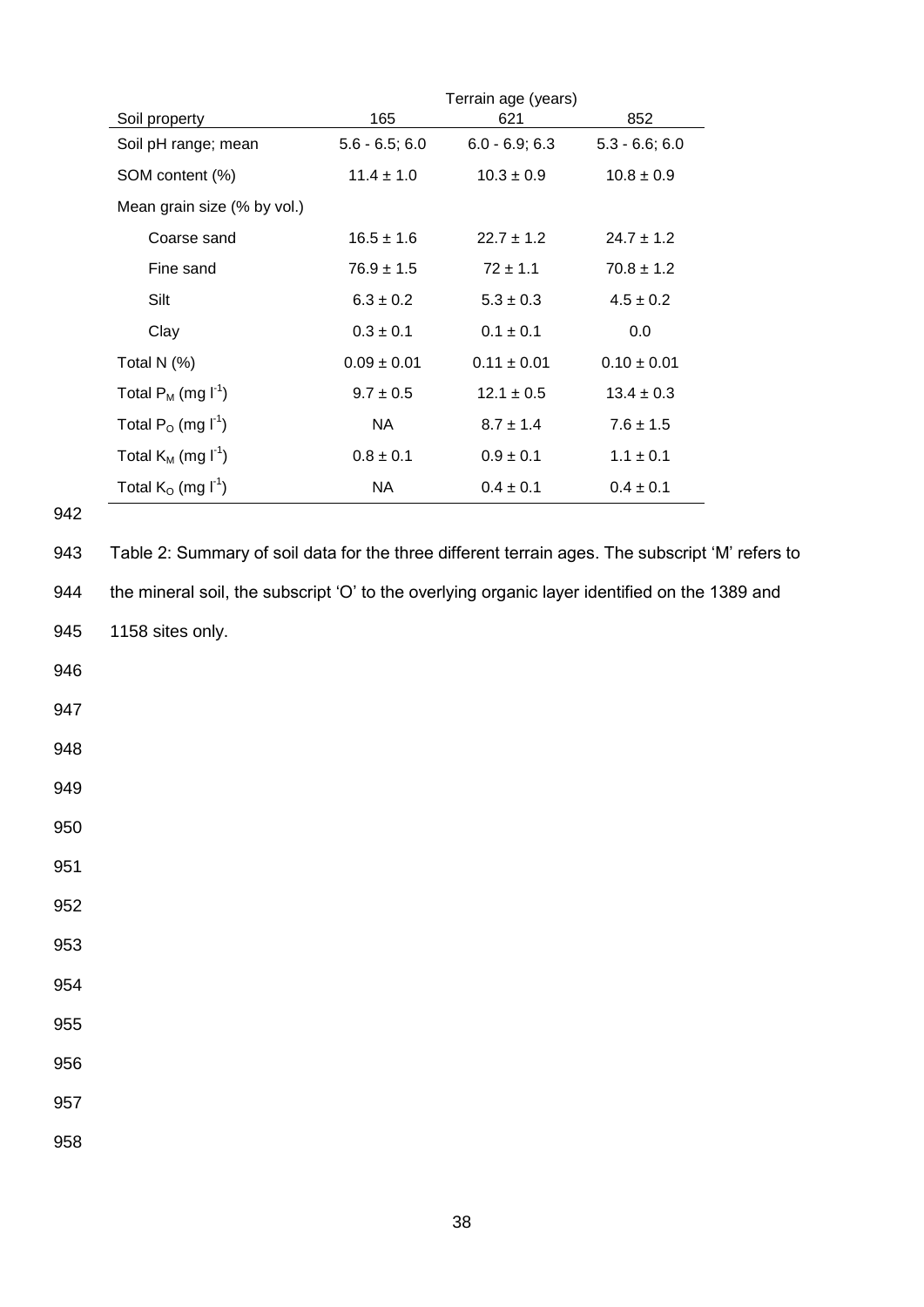|                        |               |                |      |          |      |        |      |                |      | $HK-5$       |       |        |      |
|------------------------|---------------|----------------|------|----------|------|--------|------|----------------|------|--------------|-------|--------|------|
|                        |               | $HK-1$         |      | $HK-2$   |      | $HK-3$ |      | $HK-4$         |      | (852)        |       | $HK-6$ |      |
| <b>Fungal hits</b>     | Phylum        | N              | %    | N        | %    | Ν      | %    | N              | %    | N            | %     | N      | %    |
| Batcheloromyces sp.    | Ascomycota    | 14             | 0.7  | 4        | 0.2  | 378    | 18.5 | 644            | 31.5 | 293          | 14.3  | 552    | 27.0 |
| Hygrocybe spp.         | Basidiomycota | 874            | 42.7 | 0        | 0.0  | 169    | 8.3  | 42             | 2.1  | 24           | $1.2$ | 0      | 0.0  |
| Epicoccum sp.          | Ascomycota    | 0              | 0.0  | 0        | 0.0  | 53     | 2.6  | 110            | 5.4  | 187          | 9.1   | 14     | 0.7  |
| Mortierella sp.        | Zygomycota    | 7              | 0.3  | 60       | 2.9  | 57     | 2.8  | 18             | 0.9  | 81           | 4.0   | 86     | 4.2  |
| Cryptococcus sp.       | Basidiomycota | 0              | 0.0  | $\Omega$ | 0.0  | 0      | 0.0  | 1              | 0.0  | 185          | 9.0   | 44     | 2.2  |
| Clavaria argillacea    | Basidiomycota | 156            | 7.6  | 30       | 1.5  | 11     | 0.5  | $\overline{7}$ | 0.3  | 4            | 0.2   | 19     | 0.9  |
| Russula spp.           | Ascomycota    | 3              | 0.1  | 0        | 0.0  | 0      | 0.0  | 0              | 0.0  | 79           | 3.9   | 118    | 5.8  |
| Meliniomyces bicolor   | Basidiomycota | $\overline{c}$ | 0.1  | 3        | 0.1  | 0      | 0.0  | $\mathbf 0$    | 0.0  | 107          | 5.2   | 4      | 0.2  |
|                        |               |                |      |          |      |        |      |                |      |              |       |        |      |
|                        |               | $HK-1$         |      | $HK-2$   |      | $HK-3$ |      | HK-4           |      | $HK-5$       |       | HK-6   |      |
| <b>Bacterial hits</b>  |               | N              | %    | N        | %    | N      | %    | $\mathsf{N}$   | %    | $\mathsf{N}$ | %     | N      | $\%$ |
| Acidobacteria          |               | 1235           | 30.4 | 937      | 23.0 | 972    | 23.9 | 1113           | 27.4 | 737          | 18.1  | 694    | 17.1 |
| Proteobacteria (Alpha) |               | 830            | 20.4 | 1088     | 26.7 | 866    | 21.3 | 672            | 16.5 | 858          | 21.1  | 777    | 19.1 |
| Proteobacteria (Beta)  |               | 752            | 18.5 | 1118     | 27.5 | 935    | 23.0 | 877            | 21.6 | 1142         | 28.1  | 1101   | 27.1 |
| Proteobacteria (Delta) |               | 141            | 3.5  | 76       | 1.9  | 134    | 3.3  | 150            | 3.7  | 132          | 3.2   | 105    | 2.6  |
| Proteobacteria (Gamma) |               | 173            | 4.3  | 172      | 4.2  | 184    | 4.5  | 142            | 3.5  | 265          | 6.5   | 215    | 5.3  |
| Actinobacteria         |               | 278            | 6.8  | 195      | 4.8  | 303    | 7.4  | 275            | 6.8  | 342          | 8.4   | 454    | 11.2 |
| Verrucomicrobia        |               | 74             | 1.8  | 43       | 1.1  | 102    | 2.5  | 116            | 2.9  | 33           | 0.8   | 82     | 2.0  |

Abundance  $(N = no$ . reads,  $% =$  percent of reads)

959

960 Table 3: Selected fungal and bacterial taxa at a genus and phylum level, respectively. The fungal taxa shown are varieties that account for > 1% of 961 the total number of reads (aggregated across all sites) and were r 961 the total number of reads (aggregated across all sites) and were resolvable to at least genus level. The relative abundance of each taxonomic group<br>962 is expressed as a percentage of the total number of sequence reads is expressed as a percentage of the total number of sequence reads from each transect. The number of reads from each transect was standardised 963 to match the smallest sample by random sub-sampling (2046 reads for fungi and 4069 for the bacteria). The most abundant fungal groups from HK-2 964 were only resolved to a sub-phylum level and are not shown, hence the lack of obvious dominants.